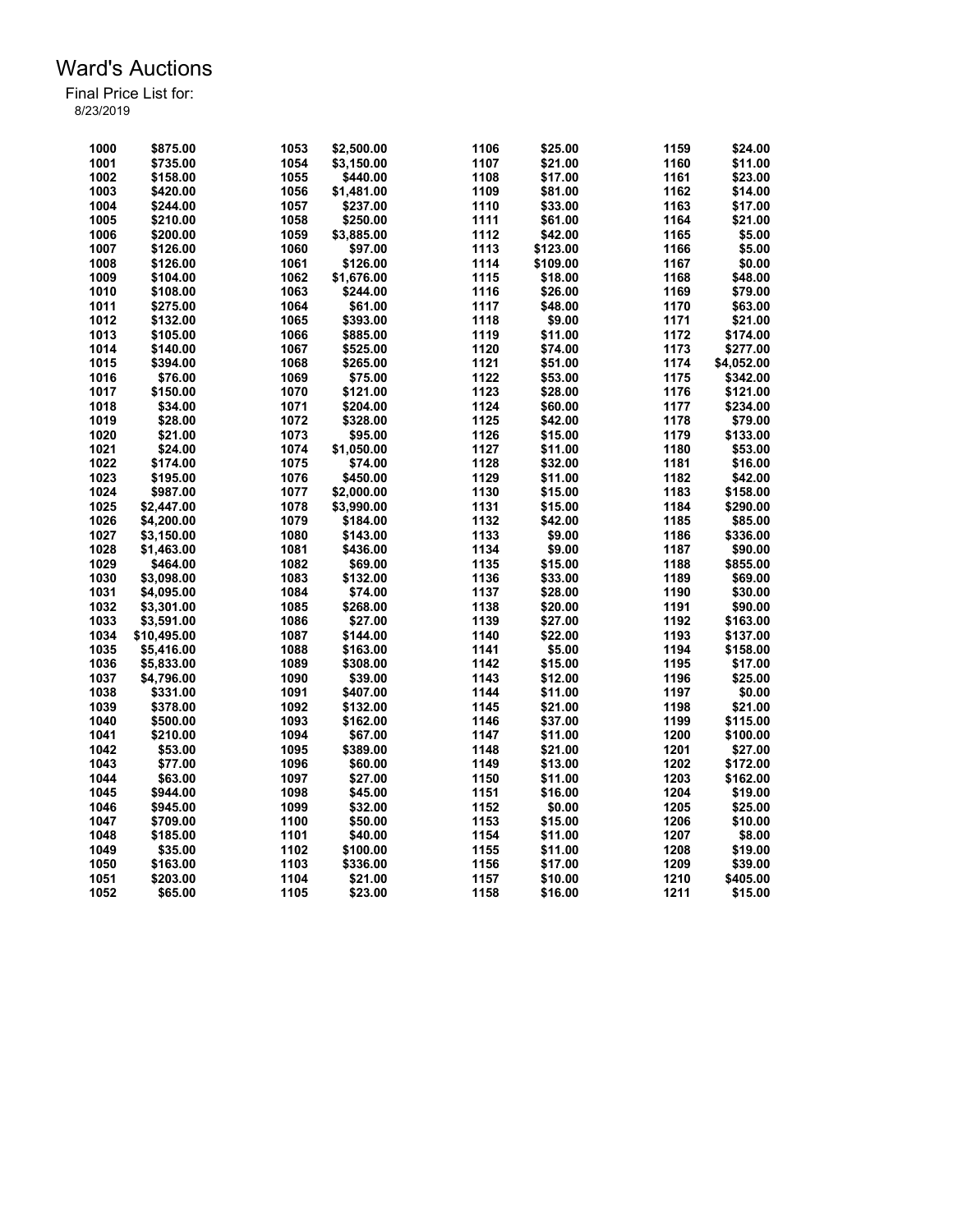| 1212 | \$441.00   | 1265 | \$23.00 | 1318 | \$11.00  | 1371 | \$7.00  |
|------|------------|------|---------|------|----------|------|---------|
| 1213 | \$32.00    | 1266 | \$11.00 | 1319 | \$10.00  | 1372 | \$34.00 |
|      |            |      |         |      |          |      |         |
| 1214 | \$0.00     | 1267 | \$11.00 | 1320 | \$24.00  | 1373 | \$26.00 |
| 1215 | \$32.00    | 1268 | \$35.00 | 1321 | \$8.00   | 1374 | \$23.00 |
| 1216 | \$20.00    | 1269 | \$56.00 | 1322 | \$0.00   | 1375 | \$21.00 |
| 1217 | \$125.00   | 1270 | \$10.00 | 1323 | \$0.00   | 1376 | \$30.00 |
| 1218 | \$93.00    | 1271 | \$15.00 | 1324 | \$81.00  | 1377 | \$13.00 |
| 1219 | \$90.00    | 1272 | \$20.00 | 1325 | \$21.00  | 1378 | \$8.00  |
| 1220 | \$105.00   | 1273 | \$5.00  | 1326 | \$15.00  | 1379 | \$9.00  |
| 1221 | \$294.00   | 1274 | \$27.00 | 1327 | \$6.00   | 1380 | \$12.00 |
| 1222 | \$13.00    | 1275 | \$40.00 | 1328 | \$3.00   | 1381 | \$11.00 |
| 1223 | \$7.00     | 1276 | \$8.00  | 1329 | \$7.00   | 1382 | \$12.00 |
| 1224 | \$70.00    | 1277 | \$7.00  | 1330 | \$12.00  | 1383 | \$3.00  |
| 1225 | \$38.00    | 1278 | \$27.00 | 1331 | \$6.00   | 1384 | \$10.00 |
| 1226 | \$13.00    | 1279 | \$7.00  | 1332 | \$125.00 | 1385 | \$24.00 |
| 1227 |            | 1280 | \$3.00  | 1333 |          | 1386 | \$11.00 |
|      | \$310.00   |      |         |      | \$106.00 |      |         |
| 1228 | \$4,736.00 | 1281 | \$9.00  | 1334 | \$158.00 | 1387 | \$15.00 |
| 1229 | \$373.00   | 1282 | \$8.00  | 1335 | \$867.00 | 1388 | \$8.00  |
| 1230 | \$105.00   | 1283 | \$27.00 | 1336 | \$319.00 | 1389 | \$26.00 |
| 1231 | \$95.00    | 1284 | \$16.00 | 1337 | \$50.00  | 1390 | \$12.00 |
| 1232 | \$21.00    | 1285 | \$42.00 | 1338 | \$86.00  | 1391 | \$11.00 |
| 1233 | \$21.00    | 1286 | \$20.00 | 1339 | \$132.00 | 1392 | \$37.00 |
| 1234 | \$55.00    | 1287 | \$28.00 | 1340 | \$10.00  | 1393 | \$9.00  |
| 1235 | \$37.00    | 1288 | \$21.00 | 1341 | \$178.00 | 1394 | \$8.00  |
| 1236 | \$49.00    | 1289 | \$16.00 | 1342 | \$39.00  | 1395 | \$62.00 |
| 1237 | \$53.00    | 1290 | \$21.00 | 1343 | \$69.00  | 1396 | \$4.00  |
| 1238 | \$23.00    | 1291 | \$7.00  | 1344 | \$132.00 | 1397 | \$6.00  |
| 1239 | \$291.00   | 1292 | \$10.00 | 1345 | \$87.00  | 1398 | \$14.00 |
| 1240 | \$80.00    | 1293 | \$33.00 | 1346 | \$27.00  | 1399 | \$16.00 |
| 1241 | \$53.00    | 1294 | \$33.00 | 1347 | \$27.00  | 1400 | \$21.00 |
| 1242 | \$41.00    | 1295 | \$5.00  | 1348 | \$981.00 | 1401 | \$17.00 |
| 1243 | \$23.00    | 1296 | \$6.00  | 1349 | \$406.00 | 1402 | \$9.00  |
| 1244 | \$10.00    | 1297 | \$11.00 | 1350 |          | 1403 | \$9.00  |
|      |            |      |         |      | \$368.00 |      |         |
| 1245 | \$130.00   | 1298 | \$44.00 | 1351 | \$189.00 | 1404 | \$9.00  |
| 1246 | \$11.00    | 1299 | \$5.00  | 1352 | \$50.00  | 1405 | \$9.00  |
| 1247 | \$13.00    | 1300 | \$16.00 | 1353 | \$86.00  | 1406 | \$8.00  |
| 1248 | \$25.00    | 1301 | \$6.00  | 1354 | \$50.00  | 1407 | \$17.00 |
| 1249 | \$130.00   | 1302 | \$71.00 | 1355 | \$14.00  | 1408 | \$37.00 |
| 1250 | \$32.00    | 1303 | \$5.00  | 1356 | \$19.00  | 1409 | \$7.00  |
| 1251 | \$17.00    | 1304 | \$6.00  | 1357 | \$32.00  | 1410 | \$7.00  |
| 1252 | \$11.00    | 1305 | \$70.00 | 1358 | \$57.00  | 1411 | \$9.00  |
| 1253 | \$27.00    | 1306 | \$15.00 | 1359 | \$23.00  | 1412 | \$15.00 |
| 1254 | \$18.00    | 1307 | \$41.00 | 1360 | \$19.00  | 1413 | \$24.00 |
| 1255 | \$197.00   | 1308 | \$4.00  | 1361 | \$117.00 | 1414 | \$13.00 |
| 1256 | \$40.00    | 1309 | \$6.00  | 1362 | \$48.00  | 1415 | \$13.00 |
| 1257 | \$9.00     | 1310 | \$8.00  | 1363 | \$373.00 | 1416 | \$3.00  |
| 1258 | \$15.00    | 1311 | \$7.00  | 1364 | \$124.00 | 1417 | \$80.00 |
| 1259 | \$9.00     | 1312 | \$6.00  | 1365 | \$58.00  | 1418 | \$37.00 |
| 1260 | \$8.00     | 1313 | \$7.00  | 1366 | \$30.00  | 1419 | \$41.00 |
| 1261 | \$11.00    | 1314 | \$6.00  | 1367 | \$41.00  | 1420 | \$17.00 |
| 1262 |            |      | \$8.00  | 1368 | \$216.00 | 1421 |         |
|      | \$5.00     | 1315 |         |      |          |      | \$80.00 |
| 1263 | \$20.00    | 1316 | \$7.00  | 1369 | \$21.00  | 1422 | \$11.00 |
| 1264 | \$16.00    | 1317 | \$12.00 | 1370 | \$12.00  | 1423 | \$6.00  |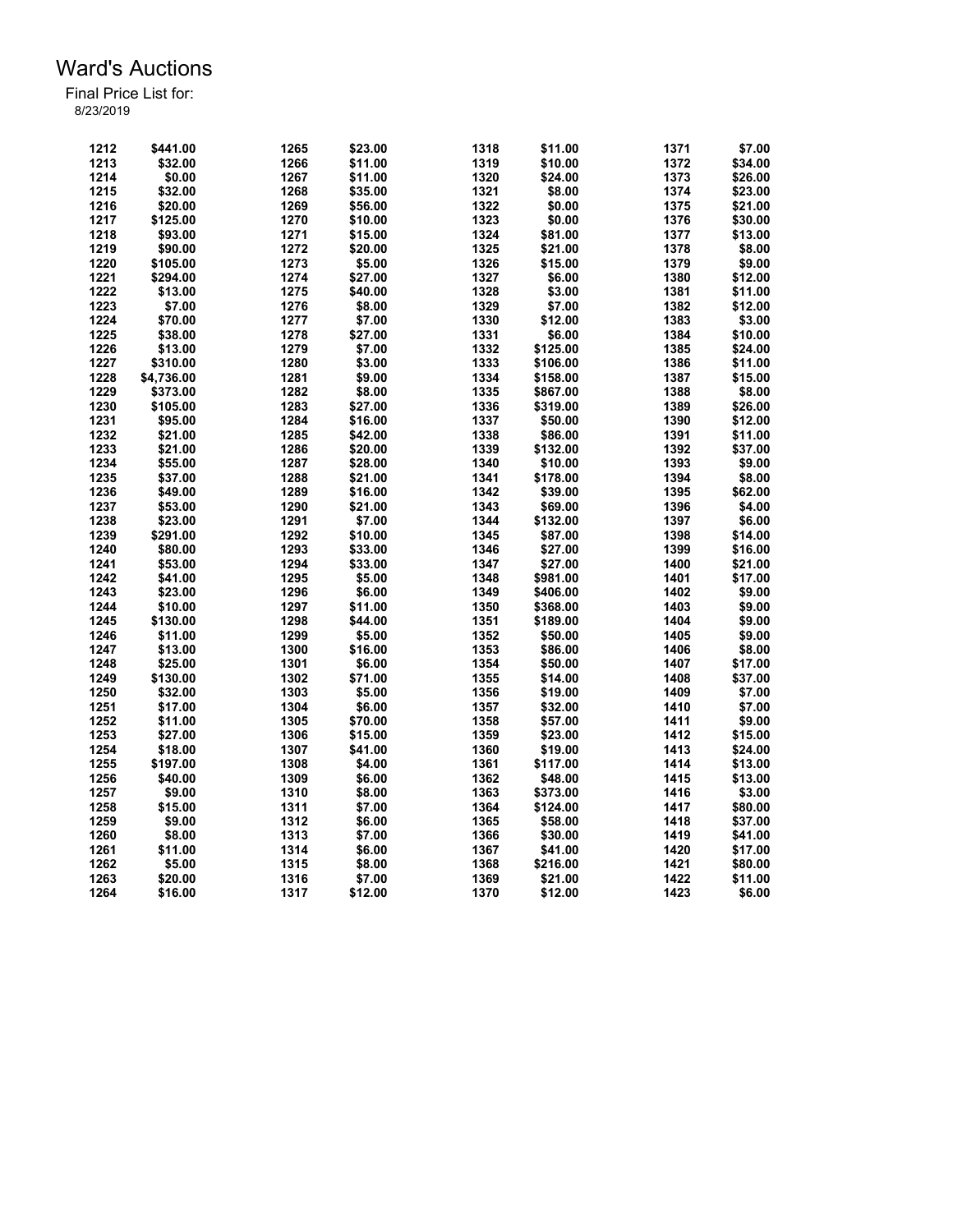| 1424 | \$3.00              | 1477 | \$27.00  | 1530 | \$11.00 | 1583 | \$9.00   |
|------|---------------------|------|----------|------|---------|------|----------|
| 1425 | \$17.00             | 1478 | \$112.00 | 1531 | \$5.00  | 1584 | \$9.00   |
| 1426 | \$26.00             | 1479 | \$101.00 | 1532 | \$11.00 | 1585 | \$10.00  |
| 1427 | \$4.00              | 1480 | \$15.00  | 1533 | \$21.00 | 1586 | \$9.00   |
| 1428 | \$29.00             | 1481 | \$305.00 | 1534 | \$37.00 | 1587 | \$7.00   |
| 1429 | \$21.00             | 1482 | \$48.00  | 1535 | \$28.00 | 1588 | \$6.00   |
| 1430 | \$9.00              | 1483 | \$158.00 | 1536 | \$15.00 | 1589 | \$8.00   |
| 1431 | \$8.00              | 1484 | \$300.00 | 1537 | \$33.00 | 1590 | \$6.00   |
| 1432 | \$21.00             | 1485 | \$97.00  | 1538 | \$10.00 | 1591 | \$8.00   |
| 1433 | \$2,005.00          | 1486 | \$105.00 | 1539 | \$10.00 | 1592 | \$7.00   |
| 1434 | \$263.00            | 1487 | \$123.00 | 1540 | \$10.00 | 1593 | \$11.00  |
| 1435 | \$305.00            | 1488 | \$48.00  | 1541 | \$11.00 | 1594 | \$11.00  |
| 1436 | \$121.00            | 1489 | \$90.00  | 1542 | \$10.00 | 1595 | \$8.00   |
| 1437 | \$30.00             | 1490 | \$0.00   | 1543 | \$16.00 | 1596 | \$7.00   |
| 1438 | \$71.00             | 1491 | \$95.00  | 1544 | \$28.00 | 1597 | \$8.00   |
| 1439 | \$319.00            | 1492 | \$12.00  | 1545 | \$3.00  | 1598 | \$8.00   |
| 1440 | \$117.00            | 1493 | \$74.00  | 1546 | \$5.00  | 1599 | \$5.00   |
| 1441 | \$41.00             | 1494 | \$35.00  | 1547 | \$7.00  | 1600 | \$12.00  |
| 1442 | \$245.00            | 1495 | \$21.00  | 1548 | \$12.00 | 1601 | \$8.00   |
| 1443 | \$488.00            | 1496 | \$50.00  | 1549 | \$28.00 | 1602 | \$10.00  |
| 1444 | \$319.00            | 1497 | \$17.00  | 1550 | \$30.00 | 1603 | \$3.00   |
| 1445 | \$69.00             | 1498 | \$51.00  | 1551 | \$24.00 | 1604 | \$0.00   |
| 1446 | \$28.00             | 1499 | \$263.00 | 1552 | \$11.00 | 1605 | \$26.00  |
| 1447 | \$71.00             | 1500 | \$525.00 | 1553 | \$16.00 | 1606 | \$8.00   |
| 1448 |                     | 1501 | \$93.00  | 1554 |         | 1607 | \$16.00  |
| 1449 | \$50.00<br>\$158.00 | 1502 |          | 1555 | \$15.00 | 1608 | \$30.00  |
|      |                     |      | \$83.00  |      | \$16.00 |      |          |
| 1450 | \$35.00             | 1503 | \$10.00  | 1556 | \$21.00 | 1609 | \$3.00   |
| 1451 | \$142.00            | 1504 | \$10.00  | 1557 | \$13.00 | 1610 | \$11.00  |
| 1452 | \$153.00            | 1505 | \$17.00  | 1558 | \$9.00  | 1611 | \$10.00  |
| 1453 | \$70.00             | 1506 | \$63.00  | 1559 | \$5.00  | 1612 | \$20.00  |
| 1454 | \$69.00             | 1507 | \$44.00  | 1560 | \$10.00 | 1613 | \$15.00  |
| 1455 | \$105.00            | 1508 | \$9.00   | 1561 | \$44.00 | 1614 | \$11.00  |
| 1456 | \$37.00             | 1509 | \$7.00   | 1562 | \$16.00 | 1615 | \$34.00  |
| 1457 | \$23.00             | 1510 | \$58.00  | 1563 | \$12.00 | 1616 | \$5.00   |
| 1458 | \$24.00             | 1511 | \$95.00  | 1564 | \$7.00  | 1617 | \$5.00   |
| 1459 | \$27.00             | 1512 | \$12.00  | 1565 | \$8.00  | 1618 | \$5.00   |
| 1460 | \$26.00             | 1513 | \$32.00  | 1566 | \$6.00  | 1619 | \$0.00   |
| 1461 | \$184.00            | 1514 | \$20.00  | 1567 | \$12.00 | 1620 | \$8.00   |
| 1462 | \$110.00            | 1515 | \$39.00  | 1568 | \$8.00  | 1621 | \$6.00   |
| 1463 | \$103.00            | 1516 | \$40.00  | 1569 | \$11.00 | 1622 | \$3.00   |
| 1464 | \$23.00             | 1517 | \$248.00 | 1570 | \$8.00  | 1623 | \$32.00  |
| 1465 | \$25.00             | 1518 | \$26.00  | 1571 | \$11.00 | 1624 | \$16.00  |
| 1466 | \$325.00            | 1519 | \$30.00  | 1572 | \$8.00  | 1625 | \$8.00   |
| 1467 | \$200.00            | 1520 | \$27.00  | 1573 | \$7.00  | 1626 | \$7.00   |
| 1468 | \$62.00             | 1521 | \$20.00  | 1574 | \$13.00 | 1627 | \$0.00   |
| 1469 | \$23.00             | 1522 | \$33.00  | 1575 | \$6.00  | 1628 | \$15.00  |
| 1470 | \$321.00            | 1523 | \$17.00  | 1576 | \$35.00 | 1629 | \$75.00  |
| 1471 | \$79.00             | 1524 | \$27.00  | 1577 | \$0.00  | 1630 | \$342.00 |
| 1472 | \$341.00            | 1525 | \$10.00  | 1578 | \$13.00 | 1631 | \$10.00  |
| 1473 | \$50.00             | 1526 | \$27.00  | 1579 | \$13.00 | 1632 | \$9.00   |
| 1474 | \$36.00             | 1527 | \$30.00  | 1580 | \$8.00  | 1633 | \$16.00  |
| 1475 | \$48.00             | 1528 | \$9.00   | 1581 | \$10.00 | 1634 | \$16.00  |
| 1476 | \$53.00             | 1529 | \$9.00   | 1582 | \$8.00  | 1635 | \$32.00  |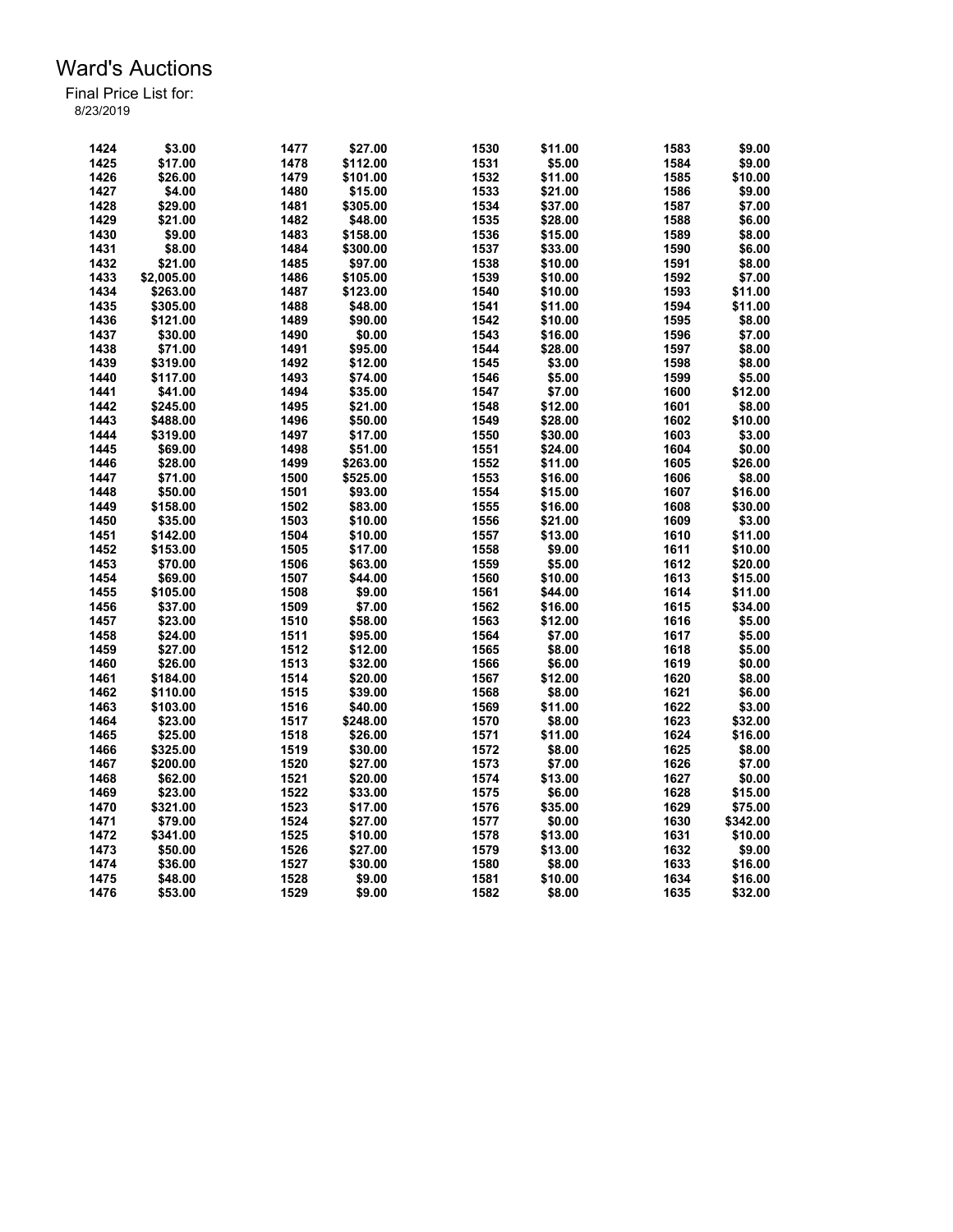| 1636 | \$17.00  | 1689 | \$10.00  | 1742 | \$29.00  | 1795 | \$5.00   |
|------|----------|------|----------|------|----------|------|----------|
| 1637 | \$35.00  | 1690 | \$21.00  | 1743 | \$21.00  | 1796 | \$5.00   |
| 1638 | \$16.00  | 1691 | \$16.00  | 1744 | \$4.00   | 1797 | \$4.00   |
| 1639 | \$8.00   | 1692 | \$9.00   | 1745 | \$11.00  | 1798 | \$8.00   |
| 1640 | \$16.00  | 1693 | \$7.00   | 1746 | \$6.00   | 1799 | \$21.00  |
| 1641 | \$8.00   | 1694 | \$5.00   | 1747 | \$23.00  | 1800 | \$9.00   |
| 1642 | \$8.00   | 1695 | \$5.00   | 1748 | \$7.00   | 1801 | \$17.00  |
| 1643 | \$17.00  | 1696 | \$10.00  | 1749 | \$11.00  | 1802 | \$11.00  |
| 1644 | \$9.00   | 1697 | \$5.00   | 1750 | \$7.00   | 1803 | \$14.00  |
| 1645 | \$9.00   | 1698 | \$7.00   | 1751 | \$303.00 | 1804 | \$12.00  |
| 1646 | \$5.00   | 1699 | \$10.00  | 1752 | \$60.00  | 1805 | \$5.00   |
| 1647 | \$8.00   | 1700 | \$0.00   | 1753 | \$12.00  | 1806 | \$6.00   |
| 1648 | \$105.00 | 1701 | \$12.00  | 1754 | \$11.00  | 1807 | \$4.00   |
| 1649 | \$27.00  | 1702 | \$9.00   | 1755 | \$46.00  | 1808 | \$16.00  |
| 1650 | \$27.00  | 1703 | \$8.00   | 1756 | \$8.00   | 1809 | \$5.00   |
| 1651 | \$12.00  | 1704 | \$5.00   | 1757 | \$11.00  | 1810 | \$5.00   |
| 1652 | \$44.00  | 1705 | \$5.00   | 1758 | \$12.00  | 1811 | \$3.00   |
| 1653 | \$32.00  | 1706 | \$5.00   | 1759 | \$174.00 | 1812 | \$30.00  |
| 1654 | \$11.00  | 1707 | \$5.00   | 1760 | \$8.00   | 1813 | \$16.00  |
| 1655 | \$6.00   | 1708 | \$7.00   | 1761 | \$77.00  | 1814 | \$16.00  |
| 1656 | \$7.00   | 1709 | \$5.00   | 1762 | \$11.00  | 1815 | \$13.00  |
| 1657 | \$7.00   | 1710 | \$7.00   | 1763 | \$15.00  | 1816 | \$32.00  |
| 1658 | \$14.00  |      | \$10.00  | 1764 |          | 1817 | \$16.00  |
|      |          | 1711 |          |      | \$15.00  |      |          |
| 1659 | \$15.00  | 1712 | \$7.00   | 1765 | \$27.00  | 1818 | \$7.00   |
| 1660 | \$39.00  | 1713 | \$10.00  | 1766 | \$23.00  | 1819 | \$5.00   |
| 1661 | \$12.00  | 1714 | \$20.00  | 1767 | \$33.00  | 1820 | \$0.00   |
| 1662 | \$30.00  | 1715 | \$25.00  | 1768 | \$20.00  | 1821 | \$5.00   |
| 1663 | \$7.00   | 1716 | \$0.00   | 1769 | \$21.00  | 1822 | \$6.00   |
| 1664 | \$48.00  | 1717 | \$25.00  | 1770 | \$86.00  | 1823 | \$6.00   |
| 1665 | \$10.00  | 1718 | \$23.00  | 1771 | \$58.00  | 1824 | \$3.00   |
| 1666 | \$8.00   | 1719 | \$32.00  | 1772 | \$47.00  | 1825 | \$16.00  |
| 1667 | \$5.00   | 1720 | \$42.00  | 1773 | \$87.00  | 1826 | \$19.00  |
| 1668 | \$8.00   | 1721 | \$16.00  | 1774 | \$17.00  | 1827 | \$3.00   |
| 1669 | \$12.00  | 1722 | \$63.00  | 1775 | \$8.00   | 1828 | \$6.00   |
| 1670 | \$8.00   | 1723 | \$26.00  | 1776 | \$15.00  | 1829 | \$5.00   |
| 1671 | \$7.00   | 1724 | \$99.00  | 1777 | \$16.00  | 1830 | \$3.00   |
| 1672 | \$5.00   | 1725 | \$23.00  | 1778 | \$37.00  | 1831 | \$0.00   |
| 1673 | \$11.00  | 1726 | \$18.00  | 1779 | \$48.00  | 1832 | \$9.00   |
| 1674 | \$14.00  | 1727 | \$18.00  | 1780 | \$16.00  | 1833 | \$5.00   |
| 1675 | \$17.00  | 1728 | \$511.00 | 1781 | \$13.00  | 1834 | \$5.00   |
| 1676 | \$8.00   | 1729 | \$765.00 | 1782 | \$5.00   | 1835 | \$0.00   |
| 1677 | \$18.00  | 1730 | \$83.00  | 1783 | \$48.00  | 1836 | \$8.00   |
| 1678 | \$11.00  | 1731 | \$105.00 | 1784 | \$17.00  | 1837 | \$5.00   |
| 1679 | \$5.00   | 1732 | \$40.00  | 1785 | \$5.00   | 1838 | \$3.00   |
| 1680 | \$13.00  | 1733 | \$42.00  | 1786 | \$28.00  | 1839 | \$15.00  |
| 1681 | \$5.00   | 1734 | \$16.00  | 1787 | \$16.00  | 1840 | \$5.00   |
| 1682 | \$10.00  | 1735 | \$17.00  | 1788 | \$12.00  | 1841 | \$50.00  |
| 1683 | \$13.00  | 1736 | \$31.00  | 1789 | \$17.00  | 1842 | \$0.00   |
| 1684 | \$5.00   | 1737 | \$11.00  | 1790 | \$16.00  | 1843 | \$121.00 |
| 1685 | \$8.00   | 1738 | \$9.00   | 1791 | \$21.00  | 1844 | \$20.00  |
| 1686 | \$9.00   | 1739 | \$34.00  | 1792 | \$4.00   | 1845 | \$32.00  |
| 1687 | \$12.00  | 1740 | \$5.00   | 1793 | \$8.00   | 1846 | \$35.00  |
| 1688 | \$5.00   | 1741 | \$11.00  | 1794 | \$51.00  | 1847 | \$90.00  |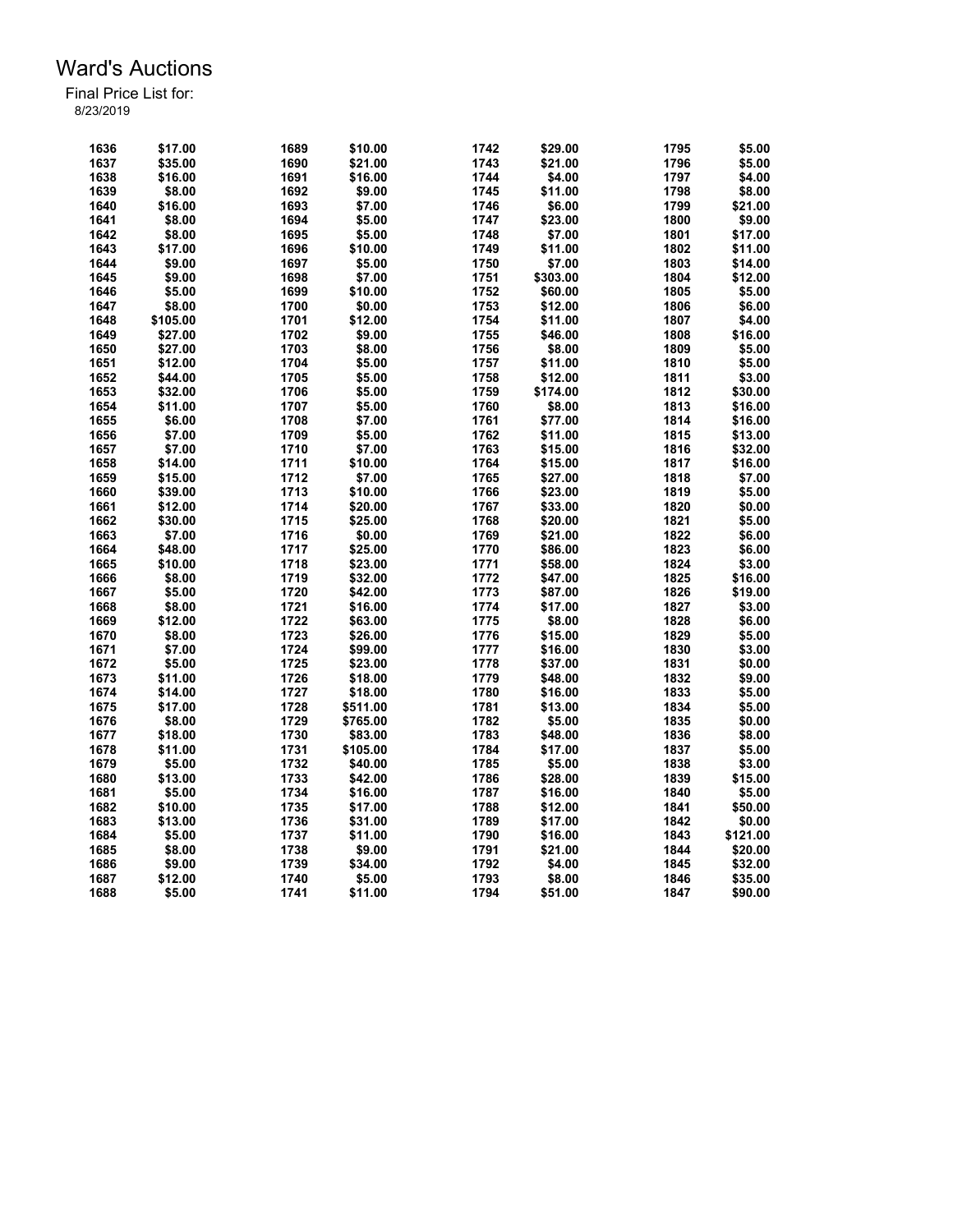| 1848 | \$29.00 | 1901 | \$54.00 | 1954         | \$3.00     | 2007 | \$70.00  |
|------|---------|------|---------|--------------|------------|------|----------|
| 1849 | \$21.00 | 1902 | \$17.00 | 1955         | \$10.00    | 2008 | \$132.00 |
| 1850 | \$7.00  | 1903 | \$7.00  | 1956         | \$0.00     | 2009 | \$300.00 |
| 1851 | \$9.00  | 1904 | \$11.00 | 1957         | \$0.00     | 2010 | \$420.00 |
| 1852 | \$14.00 | 1905 | \$18.00 | 1958         | \$21.00    | 2011 | \$203.00 |
| 1853 | \$93.00 | 1906 | \$67.00 | 1959         | \$67.00    | 2012 | \$186.00 |
| 1854 | \$48.00 | 1907 | \$47.00 | 1960         | \$9.00     | 2013 | \$272.00 |
| 1855 | \$42.00 | 1908 | \$3.00  | 1961         | \$23.00    | 2014 | \$130.00 |
| 1856 | \$24.00 | 1909 | \$42.00 | 1962         | \$8.00     | 2015 | \$90.00  |
| 1857 | \$16.00 | 1910 | \$0.00  | 1963         | \$4.00     | 2016 | \$68.00  |
| 1858 | \$8.00  | 1911 | \$3.00  | 1964         | \$7.00     | 2017 | \$175.00 |
| 1859 | \$16.00 | 1912 | \$0.00  | 1965         | \$3.00     | 2018 | \$136.00 |
| 1860 | \$11.00 | 1913 | \$0.00  | 1966         | \$15.00    | 2019 | \$77.00  |
| 1861 | \$12.00 | 1914 | \$0.00  | 1967         | \$16.00    | 2020 | \$80.00  |
| 1862 | \$6.00  | 1915 | \$0.00  | 1968         | \$3.00     | 2021 | \$84.00  |
| 1863 | \$7.00  | 1916 | \$0.00  | 1969         | \$19.00    | 2022 | \$488.00 |
| 1864 | \$22.00 | 1917 | \$3.00  | 1970         | \$8.00     | 2023 | \$84.00  |
| 1865 | \$12.00 | 1918 | \$0.00  | 1971         | \$19.00    | 2024 | \$104.00 |
|      | \$8.00  |      |         |              |            | 2025 |          |
| 1866 |         | 1919 | \$3.00  | 1972<br>1973 | \$4.00     | 2026 | \$62.00  |
| 1867 | \$45.00 | 1920 | \$0.00  |              | \$3.00     |      | \$63.00  |
| 1868 | \$0.00  | 1921 | \$8.00  | 1974         | \$4.00     | 2027 | \$57.00  |
| 1869 | \$7.00  | 1922 | \$3.00  | 1975         | \$3.00     | 2028 | \$63.00  |
| 1870 | \$19.00 | 1923 | \$11.00 | 1976         | \$9.00     | 2029 | \$93.00  |
| 1871 | \$0.00  | 1924 | \$3.00  | 1977         | \$5.00     | 2030 | \$46.00  |
| 1872 | \$6.00  | 1925 | \$11.00 | 1978         | \$4.00     | 2031 | \$179.00 |
| 1873 | \$5.00  | 1926 | \$17.00 | 1979         | \$11.00    | 2032 | \$24.00  |
| 1874 | \$9.00  | 1927 | \$48.00 | 1980         | \$11.00    | 2033 | \$49.00  |
| 1875 | \$5.00  | 1928 | \$0.00  | 1981         | \$8.00     | 2034 | \$37.00  |
| 1876 | \$0.00  | 1929 | \$37.00 | 1982         | \$6.00     | 2035 | \$42.00  |
| 1877 | \$9.00  | 1930 | \$31.00 | 1983         | \$9.00     | 2036 | \$40.00  |
| 1878 | \$5.00  | 1931 | \$23.00 | 1984         | \$13.00    | 2037 | \$25.00  |
| 1879 | \$7.00  | 1932 | \$19.00 | 1985         | \$4.00     | 2038 | \$630.00 |
| 1880 | \$3.00  | 1933 | \$5.00  | 1986         | \$13.00    | 2039 | \$336.00 |
| 1881 | \$9.00  | 1934 | \$16.00 | 1987         | \$7.00     | 2040 | \$125.00 |
| 1882 | \$12.00 | 1935 | \$8.00  | 1988         | \$23.00    | 2041 | \$128.00 |
| 1883 | \$12.00 | 1936 | \$17.00 | 1989         | \$10.00    | 2042 | \$81.00  |
| 1884 | \$5.00  | 1937 | \$25.00 | 1990         | \$4.00     | 2043 | \$420.00 |
| 1885 | \$39.00 | 1938 | \$33.00 | 1991         | \$10.00    | 2044 | \$147.00 |
| 1886 | \$27.00 | 1939 | \$19.00 | 1992         | \$6.00     | 2045 | \$39.00  |
| 1887 | \$5.00  | 1940 | \$8.00  | 1993         | \$3.00     | 2046 | \$109.00 |
| 1888 | \$14.00 | 1941 | \$16.00 | 1994         | \$7.00     | 2047 | \$42.00  |
| 1889 | \$17.00 | 1942 | \$14.00 | 1995         | \$9.00     | 2048 | \$45.00  |
| 1890 | \$14.00 | 1943 | \$14.00 | 1996         | \$13.00    | 2049 | \$140.00 |
| 1891 | \$21.00 | 1944 | \$11.00 | 1997         | \$7.00     | 2050 | \$74.00  |
| 1892 | \$3.00  | 1945 | \$11.00 | 1998         | \$4.00     | 2051 | \$703.00 |
| 1893 | \$23.00 | 1946 | \$11.00 | 1999         | \$7.00     | 2052 | \$95.00  |
| 1894 | \$11.00 | 1947 | \$8.00  | 2000         | \$499.00   | 2053 | \$269.00 |
| 1895 | \$23.00 | 1948 | \$63.00 | 2001         | \$510.00   | 2054 | \$53.00  |
| 1896 | \$7.00  | 1949 | \$3.00  | 2002         | \$111.00   | 2055 | \$84.00  |
| 1897 | \$21.00 | 1950 | \$4.00  | 2003         | \$1,733.00 | 2056 | \$53.00  |
| 1898 | \$16.00 | 1951 | \$12.00 | 2004         | \$155.00   | 2057 | \$68.00  |
| 1899 | \$70.00 | 1952 | \$12.00 | 2005         | \$40.00    | 2058 | \$72.00  |
| 1900 | \$21.00 | 1953 | \$12.00 | 2006         | \$71.00    | 2059 | \$559.00 |
|      |         |      |         |              |            |      |          |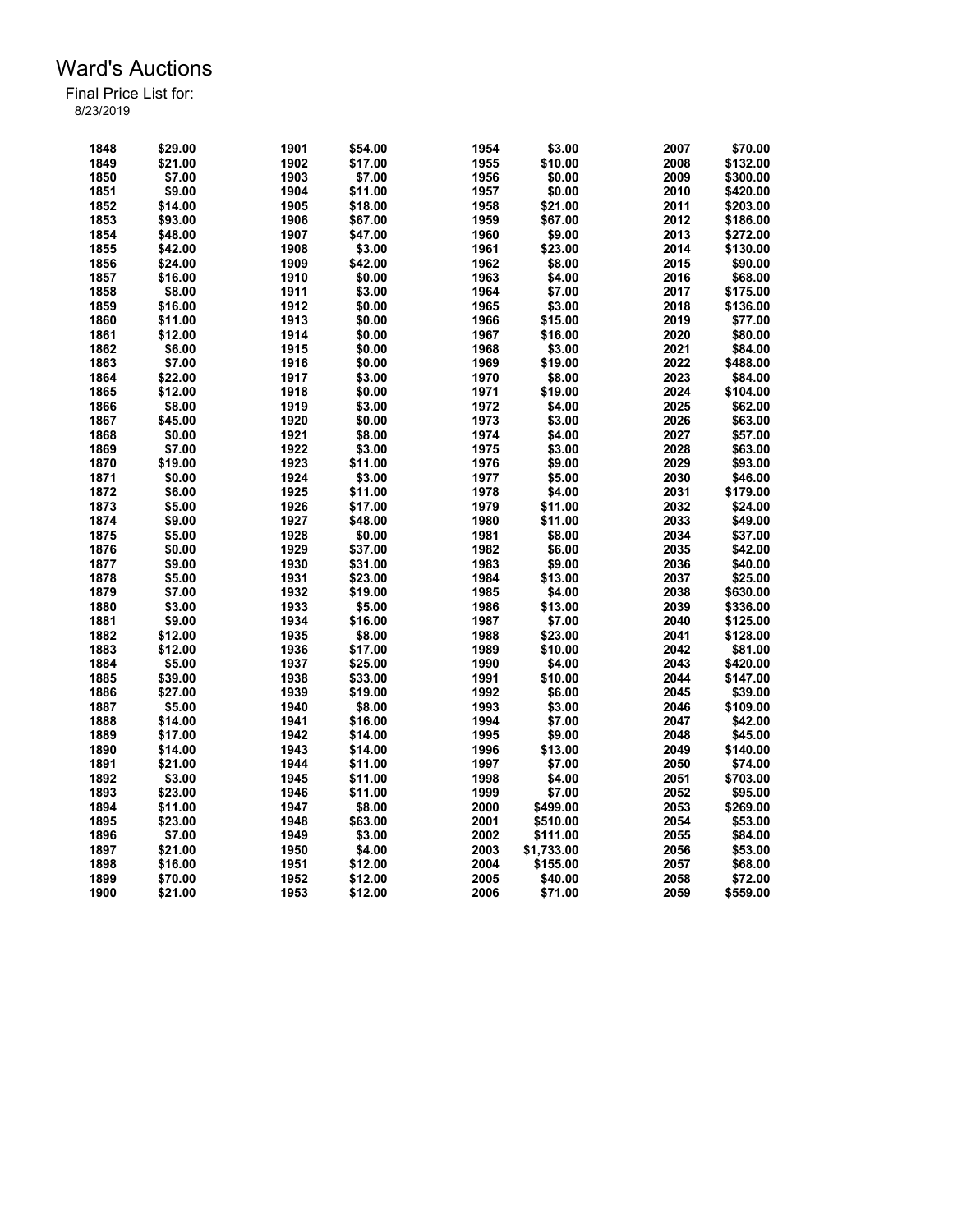| 2060 | \$263.00 | 2113 | \$17.00  | 2166 | \$32.00  | 2219 | \$20.00  |
|------|----------|------|----------|------|----------|------|----------|
|      |          | 2114 |          |      |          | 2220 |          |
| 2061 | \$37.00  |      | \$28.00  | 2167 | \$19.00  |      | \$13.00  |
| 2062 | \$40.00  | 2115 | \$21.00  | 2168 | \$17.00  | 2221 | \$5.00   |
| 2063 | \$35.00  | 2116 | \$19.00  | 2169 | \$27.00  | 2222 | \$10.00  |
| 2064 | \$37.00  | 2117 | \$37.00  | 2170 | \$19.00  | 2223 | \$17.00  |
| 2065 | \$81.00  | 2118 | \$15.00  | 2171 | \$184.00 | 2224 | \$11.00  |
| 2066 | \$37.00  | 2119 | \$15.00  | 2172 | \$5.00   | 2225 | \$36.00  |
| 2067 | \$525.00 | 2120 | \$100.00 | 2173 | \$9.00   | 2226 | \$28.00  |
| 2068 | \$112.00 | 2121 | \$27.00  | 2174 | \$15.00  | 2227 | \$48.00  |
| 2069 | \$107.00 | 2122 | \$32.00  | 2175 | \$21.00  | 2228 | \$34.00  |
| 2070 | \$80.00  | 2123 | \$11.00  | 2176 | \$18.00  | 2229 | \$23.00  |
| 2071 | \$97.00  | 2124 | \$75.00  | 2177 | \$29.00  | 2230 | \$95.00  |
| 2072 | \$134.00 | 2125 | \$19.00  | 2178 | \$12.00  | 2231 | \$158.00 |
| 2073 | \$113.00 | 2126 | \$26.00  | 2179 | \$12.00  | 2232 | \$0.00   |
| 2074 | \$116.00 | 2127 | \$23.00  | 2180 | \$4.00   | 2233 | \$93.00  |
| 2075 | \$377.00 | 2128 | \$20.00  | 2181 | \$6.00   | 2234 | \$5.00   |
| 2076 | \$210.00 | 2129 | \$16.00  | 2182 | \$5.00   | 2235 | \$5.00   |
| 2077 | \$179.00 | 2130 | \$136.00 | 2183 | \$46.00  | 2236 | \$15.00  |
| 2078 | \$57.00  | 2131 | \$16.00  | 2184 | \$54.00  | 2237 | \$4.00   |
| 2079 | \$118.00 | 2132 | \$9.00   | 2185 | \$788.00 | 2238 | \$4.00   |
| 2080 | \$29.00  | 2133 | \$67.00  | 2186 | \$130.00 | 2239 | \$4.00   |
| 2081 | \$132.00 | 2134 | \$11.00  | 2187 | \$97.00  | 2240 | \$4.00   |
| 2082 | \$24.00  | 2135 | \$7.00   | 2188 | \$117.00 | 2241 | \$13.00  |
| 2083 | \$126.00 | 2136 | \$18.00  | 2189 | \$77.00  | 2242 | \$45.00  |
| 2084 | \$65.00  | 2137 | \$0.00   | 2190 | \$207.00 | 2243 | \$17.00  |
|      |          |      |          |      |          |      |          |
| 2085 | \$50.00  | 2138 | \$4.00   | 2191 | \$65.00  | 2244 | \$40.00  |
| 2086 | \$27.00  | 2139 | \$0.00   | 2192 | \$346.00 | 2245 | \$16.00  |
| 2087 | \$343.00 | 2140 | \$37.00  | 2193 | \$60.00  | 2246 | \$48.00  |
| 2088 | \$48.00  | 2141 | \$13.00  | 2194 | \$42.00  | 2247 | \$82.00  |
| 2089 | \$194.00 | 2142 | \$7.00   | 2195 | \$46.00  | 2248 | \$310.00 |
| 2090 | \$52.00  | 2143 | \$0.00   | 2196 | \$38.00  | 2249 | \$32.00  |
| 2091 | \$50.00  | 2144 | \$47.00  | 2197 | \$128.00 | 2250 | \$74.00  |
| 2092 | \$210.00 | 2145 | \$48.00  | 2198 | \$42.00  | 2251 | \$105.00 |
| 2093 | \$100.00 | 2146 | \$58.00  | 2199 | \$37.00  | 2252 | \$23.00  |
| 2094 | \$40.00  | 2147 | \$158.00 | 2200 | \$27.00  | 2253 | \$38.00  |
| 2095 | \$0.00   | 2148 | \$105.00 | 2201 | \$105.00 | 2254 | \$101.00 |
| 2096 | \$140.00 | 2149 | \$100.00 | 2202 | \$58.00  | 2255 | \$33.00  |
| 2097 | \$32.00  | 2150 | \$11.00  | 2203 | \$60.00  | 2256 | \$272.00 |
| 2098 | \$26.00  | 2151 | \$39.00  | 2204 | \$59.00  | 2257 | \$47.00  |
| 2099 | \$324.00 | 2152 | \$5.00   | 2205 | \$35.00  | 2258 | \$52.00  |
| 2100 | \$77.00  | 2153 | \$14.00  | 2206 | \$325.00 | 2259 | \$27.00  |
| 2101 | \$73.00  | 2154 | \$13.00  | 2207 | \$54.00  | 2260 | \$43.00  |
| 2102 | \$283.00 | 2155 | \$28.00  | 2208 | \$55.00  | 2261 | \$12.00  |
| 2103 | \$110.00 | 2156 | \$39.00  | 2209 | \$30.00  | 2262 | \$27.00  |
| 2104 | \$20.00  | 2157 | \$23.00  | 2210 | \$46.00  | 2263 | \$27.00  |
| 2105 | \$25.00  | 2158 | \$23.00  | 2211 | \$81.00  | 2264 | \$139.00 |
| 2106 | \$88.00  | 2159 | \$11.00  | 2212 | \$88.00  | 2265 | \$29.00  |
| 2107 | \$501.00 | 2160 | \$6.00   | 2213 | \$34.00  | 2266 | \$25.00  |
| 2108 | \$30.00  | 2161 | \$0.00   | 2214 | \$69.00  | 2267 | \$61.00  |
| 2109 | \$33.00  | 2162 | \$20.00  | 2215 | \$33.00  | 2268 | \$27.00  |
| 2110 | \$116.00 | 2163 | \$6.00   | 2216 | \$49.00  | 2269 | \$18.00  |
| 2111 | \$27.00  | 2164 | \$10.00  | 2217 | \$9.00   | 2270 | \$16.00  |
| 2112 | \$16.00  | 2165 | \$10.00  | 2218 | \$35.00  | 2271 | \$32.00  |
|      |          |      |          |      |          |      |          |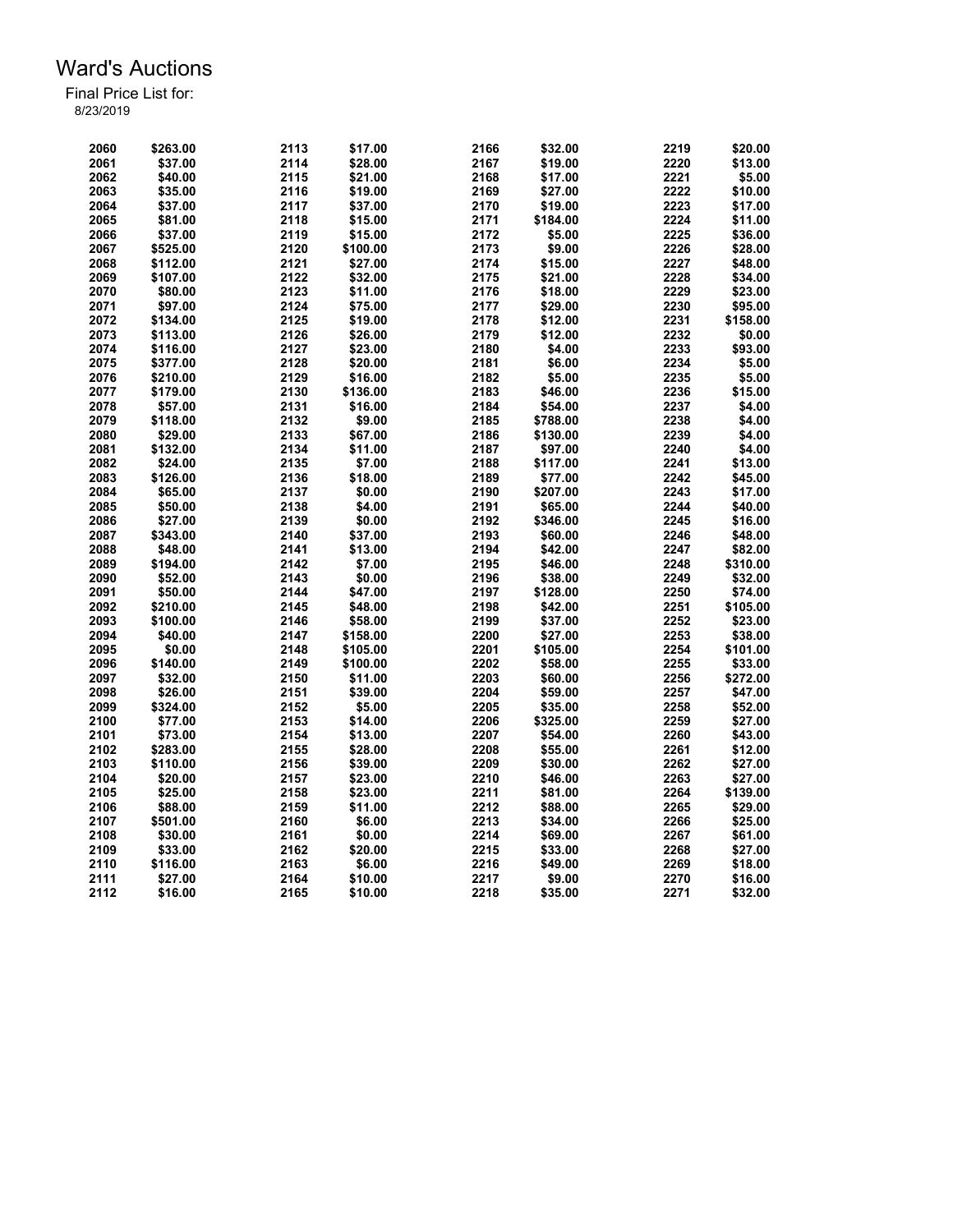| 2272 | \$47.00  | 2325 | \$27.00  | 2378 | \$30.00  | 2431 | \$22.00 |
|------|----------|------|----------|------|----------|------|---------|
| 2273 | \$36.00  | 2326 | \$263.00 | 2379 | \$7.00   | 2432 | \$26.00 |
| 2274 | \$80.00  | 2327 | \$5.00   | 2380 | \$12.00  | 2433 | \$32.00 |
| 2275 | \$21.00  | 2328 | \$21.00  | 2381 | \$28.00  | 2434 | \$37.00 |
| 2276 | \$21.00  | 2329 | \$15.00  | 2382 | \$46.00  | 2435 | \$51.00 |
| 2277 | \$16.00  | 2330 | \$72.00  | 2383 | \$21.00  | 2436 | \$24.00 |
| 2278 | \$18.00  | 2331 | \$479.00 | 2384 | \$20.00  | 2437 | \$32.00 |
| 2279 | \$21.00  | 2332 | \$28.00  | 2385 | \$15.00  | 2438 | \$24.00 |
| 2280 | \$32.00  | 2333 | \$21.00  | 2386 | \$10.00  | 2439 | \$24.00 |
| 2281 | \$11.00  | 2334 | \$15.00  | 2387 | \$177.00 | 2440 | \$16.00 |
| 2282 | \$18.00  | 2335 | \$23.00  | 2388 | \$105.00 | 2441 | \$69.00 |
| 2283 | \$53.00  | 2336 | \$21.00  | 2389 | \$29.00  | 2442 | \$12.00 |
| 2284 | \$61.00  | 2337 | \$25.00  | 2390 | \$38.00  | 2443 | \$10.00 |
| 2285 | \$58.00  | 2338 | \$65.00  | 2391 | \$4.00   | 2444 | \$5.00  |
| 2286 | \$60.00  | 2339 | \$71.00  | 2392 | \$13.00  | 2445 | \$6.00  |
| 2287 |          | 2340 |          | 2393 |          | 2446 | \$6.00  |
|      | \$18.00  |      | \$199.00 |      | \$8.00   |      |         |
| 2288 | \$34.00  | 2341 | \$103.00 | 2394 | \$27.00  | 2447 | \$6.00  |
| 2289 | \$25.00  | 2342 | \$221.00 | 2395 | \$5.00   | 2448 | \$7.00  |
| 2290 | \$368.00 | 2343 | \$48.00  | 2396 | \$17.00  | 2449 | \$34.00 |
| 2291 | \$315.00 | 2344 | \$18.00  | 2397 | \$6.00   | 2450 | \$11.00 |
| 2292 | \$134.00 | 2345 | \$27.00  | 2398 | \$14.00  | 2451 | \$10.00 |
| 2293 | \$488.00 | 2346 | \$32.00  | 2399 | \$29.00  | 2452 | \$6.00  |
| 2294 | \$40.00  | 2347 | \$28.00  | 2400 | \$25.00  | 2453 | \$13.00 |
| 2295 | \$48.00  | 2348 | \$24.00  | 2401 | \$28.00  | 2454 | \$7.00  |
| 2296 | \$237.00 | 2349 | \$45.00  | 2402 | \$81.00  | 2455 | \$69.00 |
| 2297 | \$234.00 | 2350 | \$65.00  | 2403 | \$84.00  | 2456 | \$61.00 |
| 2298 | \$110.00 | 2351 | \$30.00  | 2404 | \$85.00  | 2457 | \$21.00 |
| 2299 | \$25.00  | 2352 | \$30.00  | 2405 | \$5.00   | 2458 | \$42.00 |
| 2300 | \$72.00  | 2353 | \$216.00 | 2406 | \$4.00   | 2459 | \$30.00 |
| 2301 | \$132.00 | 2354 | \$34.00  | 2407 | \$28.00  | 2460 | \$40.00 |
| 2302 | \$128.00 | 2355 | \$34.00  | 2408 | \$6.00   | 2461 | \$40.00 |
| 2303 | \$79.00  | 2356 | \$6.00   | 2409 | \$6.00   | 2462 | \$18.00 |
| 2304 | \$17.00  | 2357 | \$9.00   | 2410 | \$16.00  | 2463 | \$10.00 |
| 2305 | \$104.00 | 2358 | \$9.00   | 2411 | \$5.00   | 2464 | \$13.00 |
| 2306 | \$47.00  | 2359 | \$6.00   | 2412 | \$15.00  | 2465 | \$13.00 |
| 2307 | \$23.00  | 2360 | \$12.00  | 2413 | \$10.00  | 2466 | \$9.00  |
| 2308 | \$269.00 | 2361 | \$9.00   | 2414 | \$11.00  | 2467 | \$3.00  |
| 2309 | \$269.00 | 2362 | \$12.00  | 2415 | \$6.00   | 2468 | \$3.00  |
| 2310 | \$21.00  | 2363 | \$14.00  | 2416 | \$6.00   | 2469 | \$5.00  |
| 2311 | \$40.00  | 2364 | \$18.00  | 2417 | \$5.00   | 2470 | \$3.00  |
| 2312 | \$28.00  | 2365 | \$7.00   | 2418 | \$6.00   | 2471 | \$3.00  |
| 2313 | \$81.00  | 2366 | \$11.00  | 2419 | \$9.00   | 2472 | \$6.00  |
| 2314 | \$45.00  | 2367 | \$24.00  | 2420 | \$6.00   | 2473 | \$21.00 |
| 2315 | \$35.00  | 2368 | \$37.00  | 2421 | \$4.00   | 2474 | \$21.00 |
| 2316 | \$69.00  | 2369 | \$26.00  | 2422 | \$6.00   | 2475 | \$5.00  |
| 2317 | \$12.00  | 2370 | \$27.00  | 2423 | \$5.00   | 2476 | \$11.00 |
| 2318 | \$37.00  | 2371 | \$16.00  | 2424 | \$11.00  | 2477 | \$4.00  |
| 2319 | \$47.00  | 2372 |          | 2425 | \$10.00  | 2478 | \$6.00  |
|      |          |      | \$28.00  | 2426 |          |      | \$6.00  |
| 2320 | \$37.00  | 2373 | \$14.00  |      | \$25.00  | 2479 |         |
| 2321 | \$66.00  | 2374 | \$18.00  | 2427 | \$52.00  | 2480 | \$8.00  |
| 2322 | \$90.00  | 2375 | \$14.00  | 2428 | \$75.00  | 2481 | \$6.00  |
| 2323 | \$164.00 | 2376 | \$15.00  | 2429 | \$71.00  | 2482 | \$4.00  |
| 2324 | \$200.00 | 2377 | \$26.00  | 2430 | \$31.00  | 2483 | \$32.00 |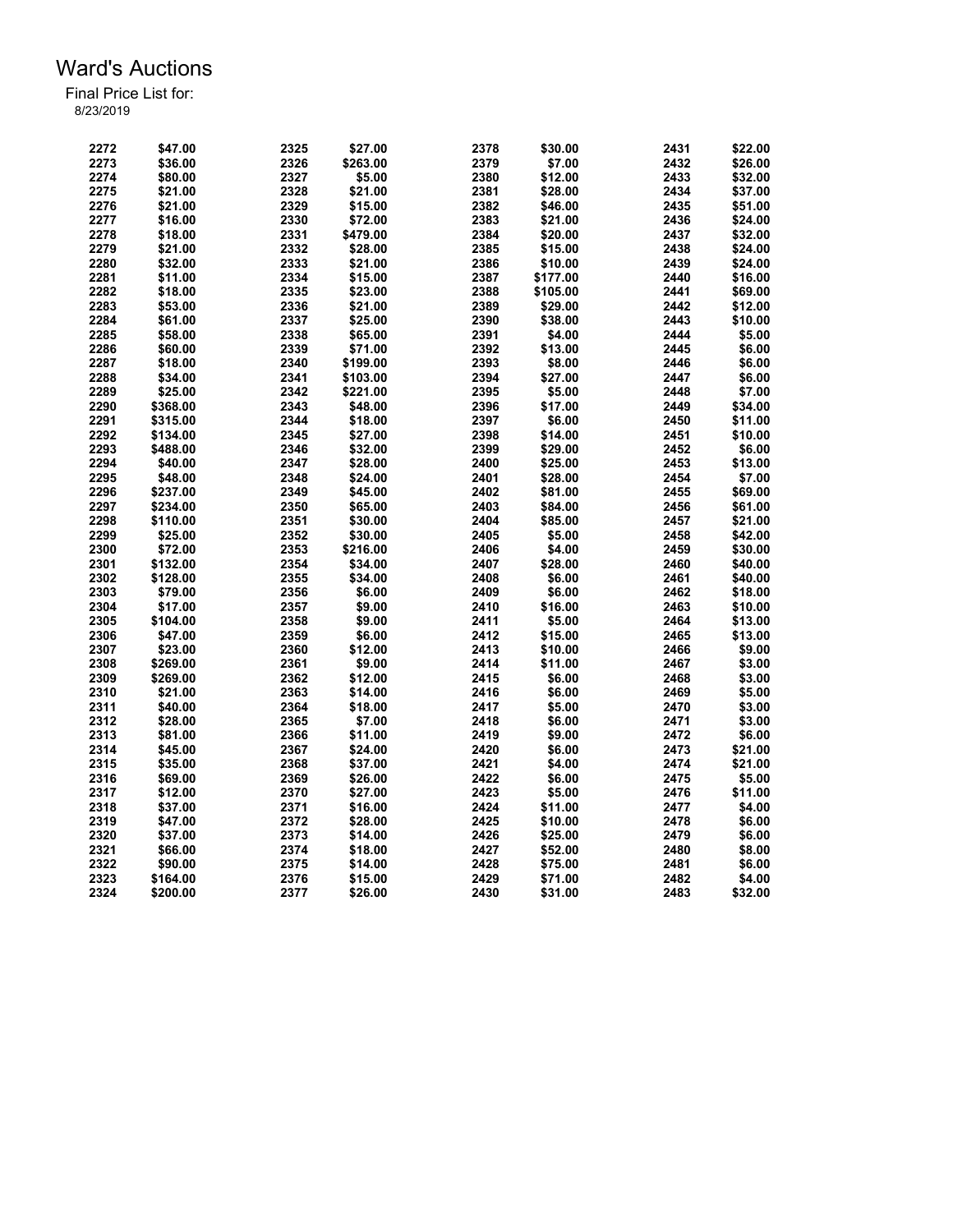| 2484         | \$6.00   | 2537 | \$6.00  | 2590 | \$3.00  | 2643 | \$3.00  |
|--------------|----------|------|---------|------|---------|------|---------|
| 2485         | \$32.00  | 2538 | \$18.00 | 2591 | \$3.00  | 2644 | \$6.00  |
| 2486         | \$37.00  | 2539 | \$4.00  | 2592 | \$0.00  | 2645 | \$3.00  |
| 2487         | \$5.00   | 2540 | \$10.00 | 2593 | \$0.00  | 2646 | \$84.00 |
| 2488         | \$3.00   | 2541 | \$21.00 | 2594 | \$3.00  | 2647 | \$9.00  |
| 2489         | \$3.00   | 2542 | \$6.00  | 2595 | \$3.00  | 2648 | \$4.00  |
| 2490         | \$3.00   | 2543 | \$6.00  | 2596 | \$0.00  | 2649 | \$5.00  |
| 2491         | \$16.00  | 2544 | \$5.00  | 2597 | \$3.00  | 2650 | \$4.00  |
| 2492         | \$11.00  | 2545 | \$15.00 | 2598 | \$4.00  | 2651 | \$4.00  |
| 2493         | \$5.00   | 2546 | \$6.00  | 2599 | \$3.00  | 2652 | \$6.00  |
| 2494         | \$7.00   | 2547 | \$4.00  | 2600 | \$0.00  | 2653 | \$5.00  |
| 2495         | \$25.00  | 2548 | \$5.00  | 2601 | \$0.00  | 2654 | \$4.00  |
| 2496         | \$4.00   | 2549 | \$7.00  | 2602 | \$7.00  | 2655 | \$11.00 |
|              |          |      |         |      |         |      |         |
| 2497         | \$6.00   | 2550 | \$8.00  | 2603 | \$18.00 | 2656 | \$3.00  |
| 2498         | \$119.00 | 2551 | \$6.00  | 2604 | \$5.00  | 2657 | \$4.00  |
| 2499         | \$3.00   | 2552 | \$0.00  | 2605 | \$11.00 | 2658 | \$4.00  |
| 2500         | \$4.00   | 2553 | \$4.00  | 2606 | \$5.00  | 2659 | \$4.00  |
| 2501         | \$9.00   | 2554 | \$18.00 | 2607 | \$45.00 | 2660 | \$5.00  |
| 2502         | \$8.00   | 2555 | \$0.00  | 2608 | \$39.00 | 2661 | \$3.00  |
| 2503         | \$199.00 | 2556 | \$0.00  | 2609 | \$69.00 | 2662 | \$3.00  |
| 2504         | \$276.00 | 2557 | \$4.00  | 2610 | \$4.00  | 2663 | \$10.00 |
| 2505         | \$90.00  | 2558 | \$4.00  | 2611 | \$4.00  | 2664 | \$6.00  |
| 2506         | \$58.00  | 2559 | \$0.00  | 2612 | \$5.00  | 2665 | \$27.00 |
| 2507         | \$21.00  | 2560 | \$4.00  | 2613 | \$16.00 | 2666 | \$3.00  |
| 2508         | \$59.00  | 2561 | \$4.00  | 2614 | \$4.00  | 2667 | \$6.00  |
| 2509         | \$32.00  | 2562 | \$4.00  | 2615 | \$6.00  | 2668 | \$3.00  |
| 2510         | \$73.00  | 2563 | \$4.00  | 2616 | \$24.00 | 2669 | \$6.00  |
| 2511         | \$79.00  | 2564 | \$32.00 | 2617 | \$6.00  | 2670 | \$3.00  |
| 2512         | \$33.00  | 2565 | \$3.00  | 2618 | \$21.00 | 2671 | \$3.00  |
| 2513         | \$16.00  | 2566 | \$26.00 | 2619 | \$5.00  | 2672 | \$6.00  |
| 2514         | \$19.00  | 2567 | \$4.00  | 2620 | \$6.00  | 2673 | \$7.00  |
| 2515         | \$27.00  | 2568 | \$20.00 | 2621 | \$7.00  | 2674 | \$4.00  |
| 2516         | \$18.00  | 2569 | \$31.00 | 2622 | \$14.00 | 2675 | \$4.00  |
| 2517         | \$18.00  | 2570 | \$42.00 | 2623 | \$13.00 | 2676 | \$3.00  |
| 2518         | \$15.00  | 2571 | \$6.00  | 2624 | \$6.00  | 2677 | \$7.00  |
| 2519         | \$17.00  | 2572 | \$11.00 | 2625 | \$4.00  | 2678 | \$4.00  |
| 2520         | \$11.00  | 2573 | \$37.00 | 2626 | \$3.00  | 2679 | \$4.00  |
| 2521         | \$23.00  | 2574 | \$40.00 | 2627 | \$9.00  | 2680 | \$6.00  |
| 2522         | \$19.00  | 2575 | \$40.00 | 2628 | \$10.00 | 2681 | \$6.00  |
| 2523         | \$30.00  | 2576 | \$8.00  | 2629 | \$6.00  | 2682 | \$3.00  |
|              | \$12.00  | 2577 |         | 2630 |         | 2683 | \$3.00  |
| 2524<br>2525 | \$11.00  |      | \$6.00  |      | \$5.00  | 2684 | \$12.00 |
|              |          | 2578 | \$5.00  | 2631 | \$3.00  |      |         |
| 2526         | \$11.00  | 2579 | \$8.00  | 2632 | \$9.00  | 2685 | \$5.00  |
| 2527         | \$13.00  | 2580 | \$10.00 | 2633 | \$9.00  | 2686 | \$6.00  |
| 2528         | \$16.00  | 2581 | \$12.00 | 2634 | \$5.00  | 2687 | \$6.00  |
| 2529         | \$19.00  | 2582 | \$9.00  | 2635 | \$4.00  | 2688 | \$3.00  |
| 2530         | \$15.00  | 2583 | \$11.00 | 2636 | \$4.00  | 2689 | \$13.00 |
| 2531         | \$5.00   | 2584 | \$13.00 | 2637 | \$8.00  | 2690 | \$15.00 |
| 2532         | \$5.00   | 2585 | \$19.00 | 2638 | \$3.00  | 2691 | \$6.00  |
| 2533         | \$19.00  | 2586 | \$18.00 | 2639 | \$6.00  | 2692 | \$4.00  |
| 2534         | \$11.00  | 2587 | \$4.00  | 2640 | \$10.00 | 2693 | \$11.00 |
| 2535         | \$7.00   | 2588 | \$3.00  | 2641 | \$4.00  | 2694 | \$4.00  |
| 2536         | \$12.00  | 2589 | \$3.00  | 2642 | \$4.00  | 2695 | \$7.00  |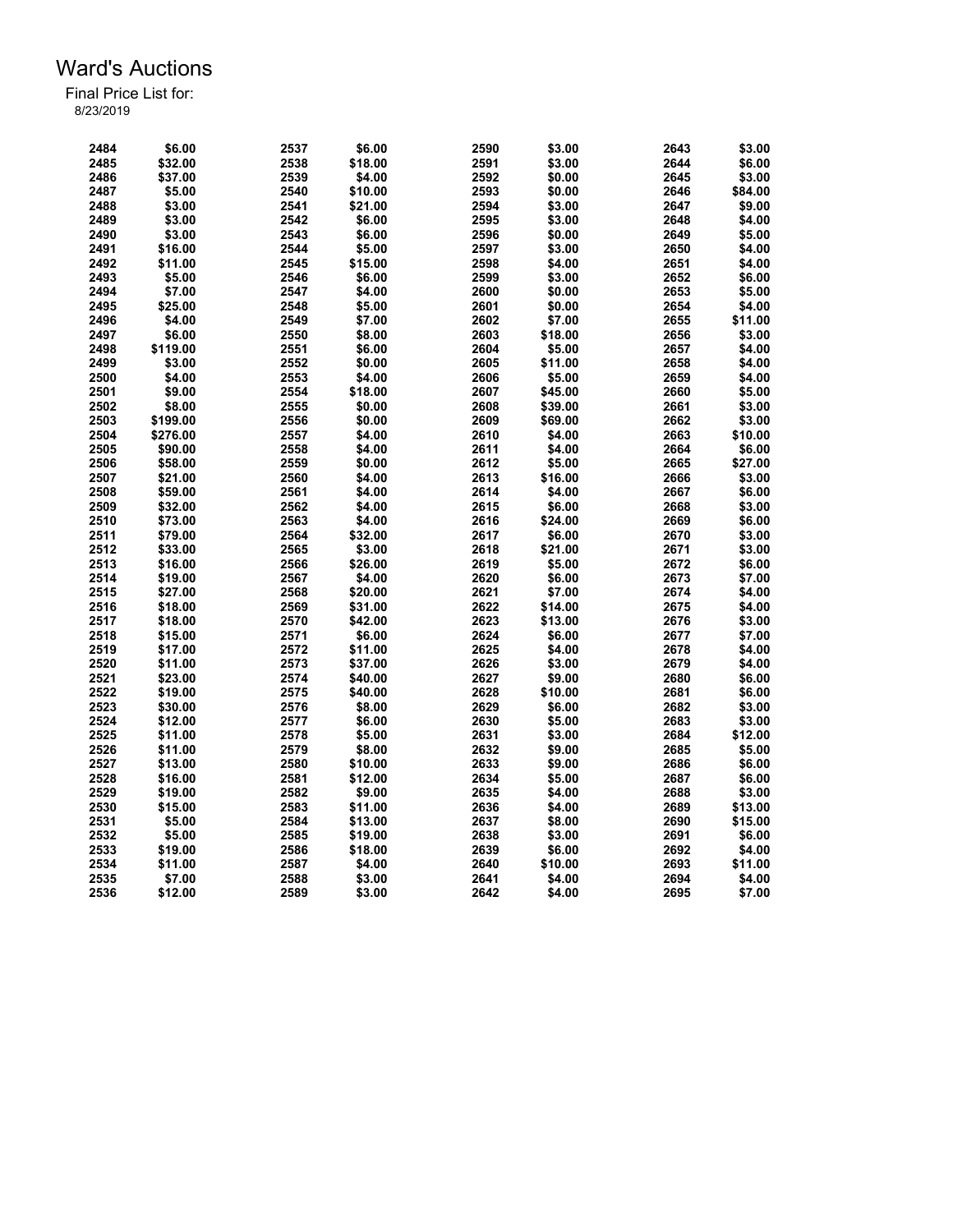| 2696 | \$3.00  | 2749 | \$3.00  | 2802 | \$24.00 | 2855 | \$19.00 |
|------|---------|------|---------|------|---------|------|---------|
| 2697 | \$3.00  | 2750 | \$5.00  | 2803 | \$13.00 | 2856 | \$13.00 |
| 2698 | \$4.00  | 2751 | \$8.00  | 2804 | \$33.00 | 2857 | \$17.00 |
| 2699 | \$0.00  | 2752 | \$13.00 | 2805 | \$33.00 | 2858 | \$17.00 |
| 2700 | \$3.00  | 2753 | \$15.00 | 2806 | \$16.00 | 2859 | \$10.00 |
| 2701 | \$4.00  | 2754 | \$8.00  | 2807 | \$19.00 | 2860 | \$13.00 |
| 2702 | \$3.00  | 2755 | \$9.00  | 2808 | \$14.00 | 2861 | \$10.00 |
| 2703 | \$0.00  | 2756 | \$10.00 | 2809 | \$7.00  | 2862 | \$8.00  |
| 2704 | \$0.00  | 2757 | \$8.00  | 2810 | \$16.00 | 2863 | \$7.00  |
| 2705 | \$35.00 | 2758 | \$8.00  | 2811 | \$7.00  | 2864 | \$8.00  |
| 2706 | \$12.00 | 2759 | \$3.00  | 2812 | \$11.00 | 2865 | \$10.00 |
| 2707 | \$18.00 | 2760 | \$7.00  | 2813 | \$8.00  | 2866 | \$9.00  |
| 2708 | \$13.00 | 2761 |         | 2814 | \$8.00  | 2867 |         |
|      |         |      | \$11.00 |      |         |      | \$11.00 |
| 2709 | \$7.00  | 2762 | \$15.00 | 2815 | \$7.00  | 2868 | \$19.00 |
| 2710 | \$16.00 | 2763 | \$11.00 | 2816 | \$5.00  | 2869 | \$16.00 |
| 2711 | \$3.00  | 2764 | \$21.00 | 2817 | \$18.00 | 2870 | \$18.00 |
| 2712 | \$3.00  | 2765 | \$3.00  | 2818 | \$11.00 | 2871 | \$11.00 |
| 2713 | \$3.00  | 2766 | \$4.00  | 2819 | \$19.00 | 2872 | \$15.00 |
| 2714 | \$3.00  | 2767 | \$11.00 | 2820 | \$14.00 | 2873 | \$16.00 |
| 2715 | \$3.00  | 2768 | \$20.00 | 2821 | \$6.00  | 2874 | \$6.00  |
| 2716 | \$3.00  | 2769 | \$8.00  | 2822 | \$11.00 | 2875 | \$7.00  |
| 2717 | \$3.00  | 2770 | \$15.00 | 2823 | \$19.00 | 2876 | \$14.00 |
| 2718 | \$4.00  | 2771 | \$16.00 | 2824 | \$3.00  | 2877 | \$7.00  |
| 2719 | \$40.00 | 2772 | \$16.00 | 2825 | \$7.00  | 2878 | \$10.00 |
| 2720 | \$4.00  | 2773 | \$11.00 | 2826 | \$6.00  | 2879 | \$44.00 |
| 2721 | \$3.00  | 2774 | \$11.00 | 2827 | \$7.00  | 2880 | \$6.00  |
| 2722 | \$3.00  | 2775 | \$11.00 | 2828 | \$7.00  | 2881 | \$8.00  |
| 2723 | \$13.00 | 2776 | \$14.00 | 2829 | \$4.00  | 2882 | \$11.00 |
| 2724 | \$5.00  | 2777 | \$10.00 | 2830 | \$6.00  | 2883 | \$24.00 |
| 2725 | \$29.00 | 2778 | \$3.00  | 2831 | \$16.00 | 2884 | \$11.00 |
| 2726 | \$3.00  | 2779 | \$25.00 | 2832 | \$6.00  | 2885 | \$13.00 |
| 2727 | \$8.00  | 2780 | \$5.00  | 2833 | \$15.00 | 2886 | \$7.00  |
| 2728 | \$16.00 | 2781 | \$25.00 | 2834 | \$18.00 | 2887 | \$6.00  |
| 2729 | \$3.00  | 2782 | \$14.00 | 2835 | \$16.00 | 2888 | \$6.00  |
| 2730 | \$6.00  | 2783 | \$18.00 | 2836 | \$7.00  | 2889 | \$7.00  |
| 2731 | \$5.00  | 2784 | \$11.00 | 2837 | \$6.00  | 2890 | \$14.00 |
| 2732 | \$4.00  | 2785 | \$7.00  | 2838 | \$7.00  | 2891 | \$5.00  |
| 2733 | \$4.00  | 2786 | \$18.00 | 2839 | \$6.00  | 2892 | \$5.00  |
| 2734 |         | 2787 | \$5.00  | 2840 | \$7.00  | 2893 | \$11.00 |
|      | \$11.00 |      |         |      |         |      |         |
| 2735 | \$4.00  | 2788 | \$6.00  | 2841 | \$16.00 | 2894 | \$9.00  |
| 2736 | \$6.00  | 2789 | \$5.00  | 2842 | \$7.00  | 2895 | \$5.00  |
| 2737 | \$4.00  | 2790 | \$5.00  | 2843 | \$11.00 | 2896 | \$9.00  |
| 2738 | \$23.00 | 2791 | \$4.00  | 2844 | \$8.00  | 2897 | \$5.00  |
| 2739 | \$7.00  | 2792 | \$9.00  | 2845 | \$6.00  | 2898 | \$5.00  |
| 2740 | \$9.00  | 2793 | \$15.00 | 2846 | \$5.00  | 2899 | \$11.00 |
| 2741 | \$6.00  | 2794 | \$9.00  | 2847 | \$13.00 | 2900 | \$11.00 |
| 2742 | \$6.00  | 2795 | \$21.00 | 2848 | \$27.00 | 2901 | \$11.00 |
| 2743 | \$13.00 | 2796 | \$5.00  | 2849 | \$19.00 | 2902 | \$13.00 |
| 2744 | \$7.00  | 2797 | \$4.00  | 2850 | \$21.00 | 2903 | \$6.00  |
| 2745 | \$17.00 | 2798 | \$24.00 | 2851 | \$7.00  | 2904 | \$11.00 |
| 2746 | \$20.00 | 2799 | \$3.00  | 2852 | \$15.00 | 2905 | \$8.00  |
| 2747 | \$12.00 | 2800 | \$21.00 | 2853 | \$9.00  | 2906 | \$5.00  |
| 2748 | \$4.00  | 2801 | \$8.00  | 2854 | \$21.00 | 2907 | \$42.00 |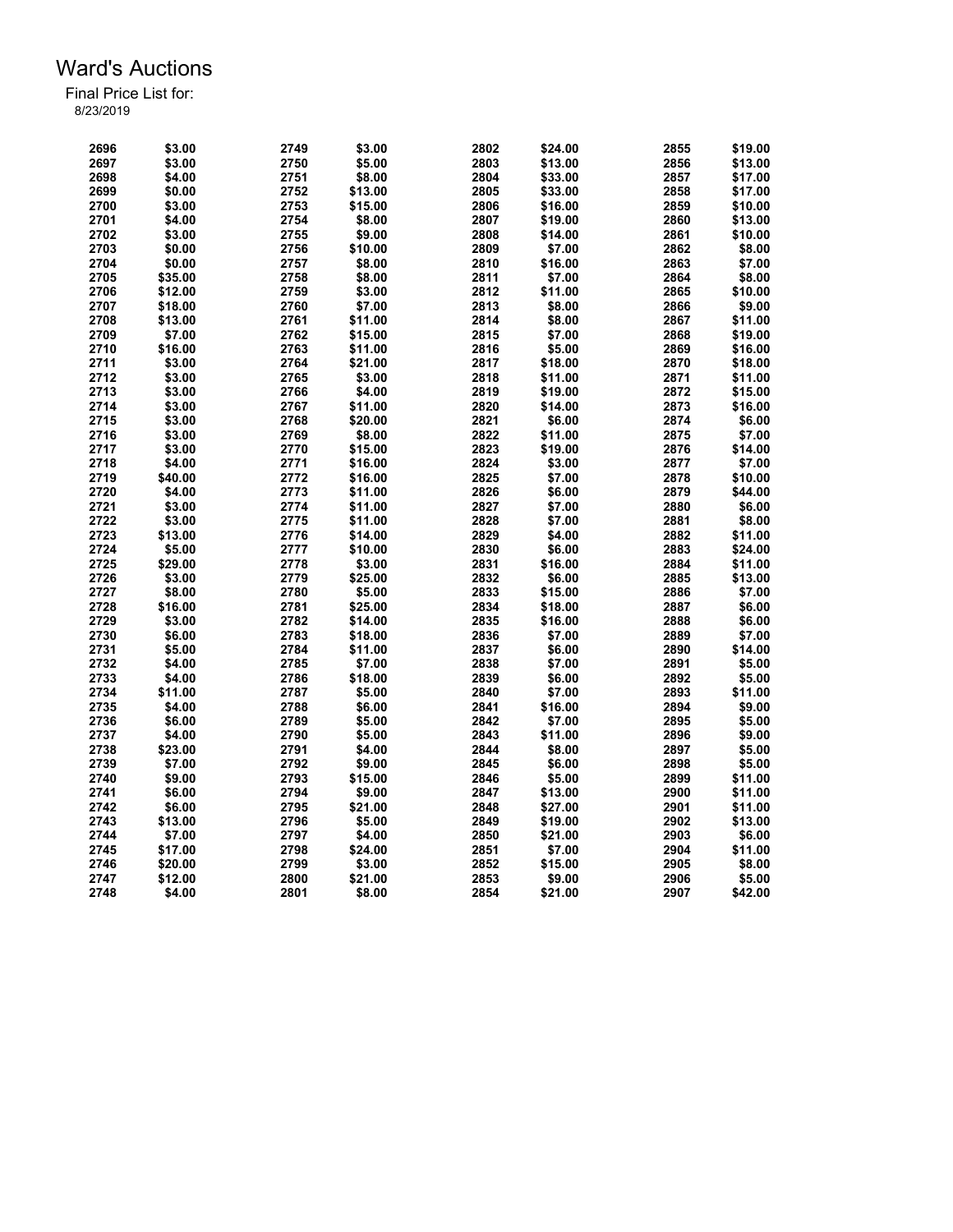| 2908 | \$11.00 | 2961 | \$6.00  | 3024 | \$15.00 | 3077 | \$10.00 |
|------|---------|------|---------|------|---------|------|---------|
| 2909 | \$7.00  | 2962 | \$5.00  | 3025 | \$5.00  | 3078 | \$11.00 |
| 2910 | \$3.00  | 2963 | \$14.00 | 3026 | \$15.00 | 3079 | \$5.00  |
| 2911 | \$5.00  | 2964 | \$16.00 | 3027 | \$15.00 | 3080 | \$13.00 |
| 2912 | \$14.00 | 2965 | \$14.00 | 3028 | \$24.00 | 3081 | \$13.00 |
| 2913 | \$21.00 | 2966 | \$12.00 | 3029 | \$9.00  | 3082 | \$10.00 |
| 2914 | \$6.00  | 2967 | \$10.00 | 3030 | \$9.00  | 3083 | \$14.00 |
| 2915 | \$10.00 | 2968 | \$9.00  | 3031 | \$7.00  | 3084 | \$5.00  |
| 2916 | \$19.00 | 2969 | \$7.00  | 3032 | \$27.00 | 3085 | \$13.00 |
| 2917 | \$18.00 | 2970 | \$12.00 | 3033 | \$70.00 | 3086 | \$7.00  |
| 2918 | \$19.00 | 2971 | \$21.00 | 3034 | \$21.00 | 3087 | \$5.00  |
| 2919 | \$4.00  | 2972 | \$15.00 | 3035 | \$7.00  | 3088 | \$8.00  |
| 2920 | \$10.00 | 2973 | \$16.00 | 3036 | \$7.00  | 3089 | \$5.00  |
| 2921 | \$6.00  | 2974 | \$15.00 | 3037 | \$27.00 | 3090 | \$5.00  |
| 2922 | \$5.00  | 2975 | \$20.00 | 3038 | \$7.00  | 3091 | \$5.00  |
| 2923 | \$16.00 | 2976 | \$32.00 | 3039 | \$11.00 | 3092 | \$5.00  |
| 2924 | \$7.00  | 2977 |         | 3040 | \$11.00 | 3093 | \$6.00  |
| 2925 |         | 2978 | \$19.00 | 3041 |         | 3094 | \$7.00  |
|      | \$6.00  |      | \$27.00 |      | \$19.00 |      |         |
| 2926 | \$6.00  | 2979 | \$9.00  | 3042 | \$15.00 | 3095 | \$9.00  |
| 2927 | \$9.00  | 2980 | \$32.00 | 3043 | \$9.00  | 3096 | \$6.00  |
| 2928 | \$7.00  | 2981 | \$16.00 | 3044 | \$13.00 | 3097 | \$10.00 |
| 2929 | \$42.00 | 2982 | \$17.00 | 3045 | \$15.00 | 3098 | \$11.00 |
| 2930 | \$9.00  | 2983 | \$14.00 | 3046 | \$32.00 | 3099 | \$8.00  |
| 2931 | \$13.00 | 2984 | \$16.00 | 3047 | \$16.00 | 3100 | \$5.00  |
| 2932 | \$19.00 | 2985 | \$23.00 | 3048 | \$14.00 | 3101 | \$5.00  |
| 2933 | \$6.00  | 2986 | \$16.00 | 3049 | \$23.00 | 3102 | \$20.00 |
| 2934 | \$9.00  | 2987 | \$23.00 | 3050 | \$23.00 | 3103 | \$6.00  |
| 2935 | \$11.00 | 2988 | \$23.00 | 3051 | \$12.00 | 3104 | \$6.00  |
| 2936 | \$11.00 | 2989 | \$11.00 | 3052 | \$15.00 | 3105 | \$9.00  |
| 2937 | \$7.00  | 2990 | \$7.00  | 3053 | \$16.00 | 3106 | \$6.00  |
| 2938 | \$5.00  | 2991 | \$11.00 | 3054 | \$10.00 | 3107 | \$11.00 |
| 2939 | \$9.00  | 2992 | \$17.00 | 3055 | \$16.00 | 3108 | \$11.00 |
| 2940 | \$7.00  | 2993 | \$10.00 | 3056 | \$6.00  | 3109 | \$6.00  |
| 2941 | \$7.00  | 2994 | \$13.00 | 3057 | \$11.00 | 3110 | \$5.00  |
| 2942 | \$6.00  | 2995 | \$16.00 | 3058 | \$3.00  | 3111 | \$7.00  |
| 2943 | \$13.00 | 2996 | \$9.00  | 3059 | \$6.00  | 3112 | \$5.00  |
| 2944 | \$15.00 | 2997 | \$11.00 | 3060 | \$6.00  | 3113 | \$20.00 |
| 2945 | \$19.00 | 2998 | \$12.00 | 3061 | \$5.00  | 3114 | \$5.00  |
| 2946 | \$6.00  | 2999 | \$12.00 | 3062 | \$5.00  | 3115 | \$9.00  |
| 2947 | \$20.00 | 3010 | \$9.00  | 3063 | \$12.00 | 3116 | \$7.00  |
| 2948 | \$5.00  | 3011 | \$10.00 | 3064 | \$13.00 | 3117 | \$5.00  |
| 2949 | \$11.00 | 3012 | \$9.00  | 3065 | \$3.00  | 3118 | \$30.00 |
| 2950 | \$5.00  | 3013 | \$15.00 | 3066 | \$5.00  | 3119 | \$11.00 |
| 2951 | \$9.00  | 3014 | \$9.00  | 3067 | \$6.00  | 3120 | \$8.00  |
| 2952 | \$5.00  | 3015 | \$9.00  | 3068 | \$7.00  | 3121 | \$5.00  |
| 2953 | \$7.00  | 3016 | \$17.00 | 3069 | \$5.00  | 3122 | \$7.00  |
| 2954 | \$10.00 | 3017 | \$9.00  | 3070 | \$5.00  | 3123 | \$5.00  |
| 2955 | \$5.00  | 3018 | \$19.00 | 3071 | \$5.00  | 3124 | \$7.00  |
| 2956 | \$13.00 | 3019 | \$7.00  | 3072 | \$15.00 | 3125 | \$13.00 |
| 2957 | \$11.00 | 3020 | \$13.00 | 3073 | \$4.00  | 3126 | \$9.00  |
| 2958 | \$9.00  | 3021 | \$21.00 | 3074 | \$13.00 | 3127 | \$6.00  |
| 2959 | \$6.00  | 3022 | \$17.00 | 3075 | \$7.00  | 3128 | \$7.00  |
| 2960 | \$13.00 | 3023 | \$21.00 | 3076 | \$13.00 | 3129 | \$7.00  |
|      |         |      |         |      |         |      |         |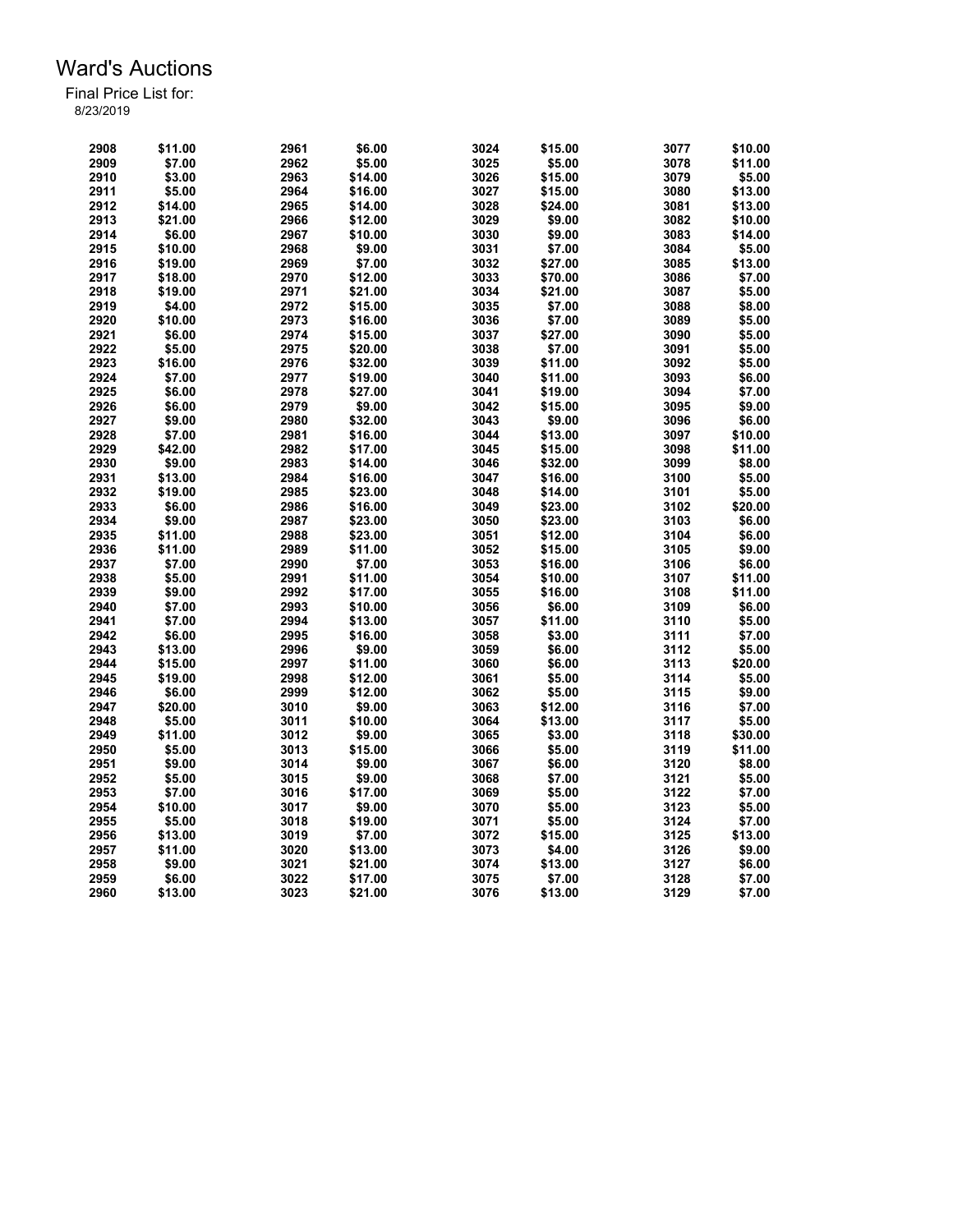| 3130 | \$11.00 | 3183 | \$11.00 | 3236         | \$8.00  | 3289 | \$13.00 |
|------|---------|------|---------|--------------|---------|------|---------|
| 3131 | \$6.00  | 3184 | \$7.00  | 3237         | \$24.00 | 3290 | \$17.00 |
| 3132 | \$19.00 | 3185 | \$19.00 | 3238         | \$27.00 | 3291 | \$19.00 |
| 3133 | \$11.00 | 3186 | \$11.00 | 3239         | \$14.00 | 3292 | \$13.00 |
| 3134 | \$9.00  | 3187 | \$6.00  | 3240         | \$16.00 | 3293 | \$29.00 |
| 3135 | \$9.00  | 3188 | \$6.00  | 3241         | \$5.00  | 3294 | \$13.00 |
| 3136 | \$7.00  | 3189 | \$16.00 | 3242         | \$16.00 | 3295 | \$3.00  |
| 3137 | \$5.00  | 3190 | \$13.00 | 3243         | \$16.00 | 3296 | \$16.00 |
| 3138 | \$10.00 | 3191 | \$11.00 | 3244         | \$16.00 | 3297 | \$5.00  |
| 3139 | \$6.00  | 3192 | \$10.00 | 3245         | \$6.00  | 3298 | \$5.00  |
| 3140 | \$5.00  | 3193 | \$8.00  | 3246         | \$8.00  | 3299 | \$5.00  |
| 3141 | \$13.00 | 3194 | \$13.00 | 3247         | \$12.00 | 3300 | \$9.00  |
| 3142 | \$27.00 | 3195 | \$16.00 | 3248         | \$15.00 | 3301 | \$7.00  |
| 3143 | \$35.00 | 3196 | \$13.00 | 3249         | \$15.00 | 3302 | \$39.00 |
|      |         | 3197 |         | 3250         |         | 3303 | \$8.00  |
| 3144 | \$24.00 |      | \$19.00 |              | \$19.00 |      |         |
| 3145 | \$19.00 | 3198 | \$7.00  | 3251         | \$4.00  | 3304 | \$21.00 |
| 3146 | \$35.00 | 3199 | \$16.00 | 3252         | \$24.00 | 3305 | \$6.00  |
| 3147 | \$22.00 | 3200 | \$6.00  | 3253         | \$35.00 | 3306 | \$7.00  |
| 3148 | \$25.00 | 3201 | \$8.00  | 3254         | \$5.00  | 3307 | \$3.00  |
| 3149 | \$25.00 | 3202 | \$12.00 | 3255         | \$9.00  | 3308 | \$7.00  |
| 3150 | \$24.00 | 3203 | \$25.00 | 3256         | \$48.00 | 3309 | \$3.00  |
| 3151 | \$40.00 | 3204 | \$10.00 | 3257         | \$3.00  | 3310 | \$3.00  |
| 3152 | \$42.00 | 3205 | \$13.00 | 3258         | \$11.00 | 3311 | \$5.00  |
| 3153 | \$20.00 | 3206 | \$7.00  | 3259         | \$8.00  | 3312 | \$5.00  |
| 3154 | \$21.00 | 3207 | \$12.00 | 3260         | \$6.00  | 3313 | \$3.00  |
| 3155 | \$13.00 | 3208 | \$21.00 | 3261         | \$9.00  | 3314 | \$6.00  |
| 3156 | \$35.00 | 3209 | \$8.00  | 3262         | \$17.00 | 3315 | \$6.00  |
| 3157 | \$21.00 | 3210 | \$23.00 | 3263         | \$17.00 | 3316 | \$3.00  |
| 3158 | \$45.00 | 3211 | \$6.00  | 3264         | \$3.00  | 3317 | \$4.00  |
| 3159 | \$24.00 | 3212 | \$5.00  | 3265         | \$15.00 | 3318 | \$7.00  |
| 3160 | \$15.00 | 3213 | \$5.00  | 3266         | \$3.00  | 3319 | \$3.00  |
| 3161 | \$7.00  | 3214 | \$16.00 | 3267         | \$16.00 | 3320 | \$4.00  |
| 3162 | \$11.00 | 3215 | \$7.00  | 3268         | \$8.00  | 3321 | \$6.00  |
| 3163 | \$9.00  | 3216 | \$7.00  | 3269         | \$16.00 | 3322 | \$6.00  |
| 3164 | \$12.00 | 3217 | \$5.00  | 3270         | \$20.00 | 3323 | \$3.00  |
| 3165 | \$4.00  | 3218 | \$14.00 | 3271         | \$17.00 | 3324 | \$3.00  |
| 3166 | \$14.00 | 3219 | \$5.00  | 3272         | \$17.00 | 3325 | \$25.00 |
| 3167 | \$10.00 | 3220 | \$11.00 | 3273         | \$3.00  | 3326 | \$3.00  |
| 3168 | \$14.00 | 3221 | \$5.00  | 3274         | \$11.00 | 3327 | \$6.00  |
| 3169 | \$7.00  | 3222 | \$30.00 | 3275         | \$19.00 | 3328 | \$3.00  |
| 3170 | \$9.00  | 3223 | \$7.00  | 3276         | \$13.00 | 3329 | \$9.00  |
|      | \$5.00  | 3224 |         |              |         | 3330 | \$4.00  |
| 3171 |         | 3225 | \$8.00  | 3277<br>3278 | \$13.00 | 3331 |         |
| 3172 | \$7.00  |      | \$6.00  |              | \$7.00  |      | \$4.00  |
| 3173 | \$15.00 | 3226 | \$11.00 | 3279         | \$21.00 | 3332 | \$3.00  |
| 3174 | \$11.00 | 3227 | \$10.00 | 3280         | \$6.00  | 3333 | \$3.00  |
| 3175 | \$6.00  | 3228 | \$4.00  | 3281         | \$20.00 | 3334 | \$32.00 |
| 3176 | \$5.00  | 3229 | \$10.00 | 3282         | \$21.00 | 3335 | \$37.00 |
| 3177 | \$10.00 | 3230 | \$6.00  | 3283         | \$4.00  | 3336 | \$4.00  |
| 3178 | \$6.00  | 3231 | \$11.00 | 3284         | \$7.00  | 3337 | \$7.00  |
| 3179 | \$21.00 | 3232 | \$6.00  | 3285         | \$7.00  | 3338 | \$4.00  |
| 3180 | \$13.00 | 3233 | \$25.00 | 3286         | \$3.00  | 3339 | \$32.00 |
| 3181 | \$15.00 | 3234 | \$6.00  | 3287         | \$3.00  | 3340 | \$11.00 |
| 3182 | \$6.00  | 3235 | \$8.00  | 3288         | \$6.00  | 3341 | \$9.00  |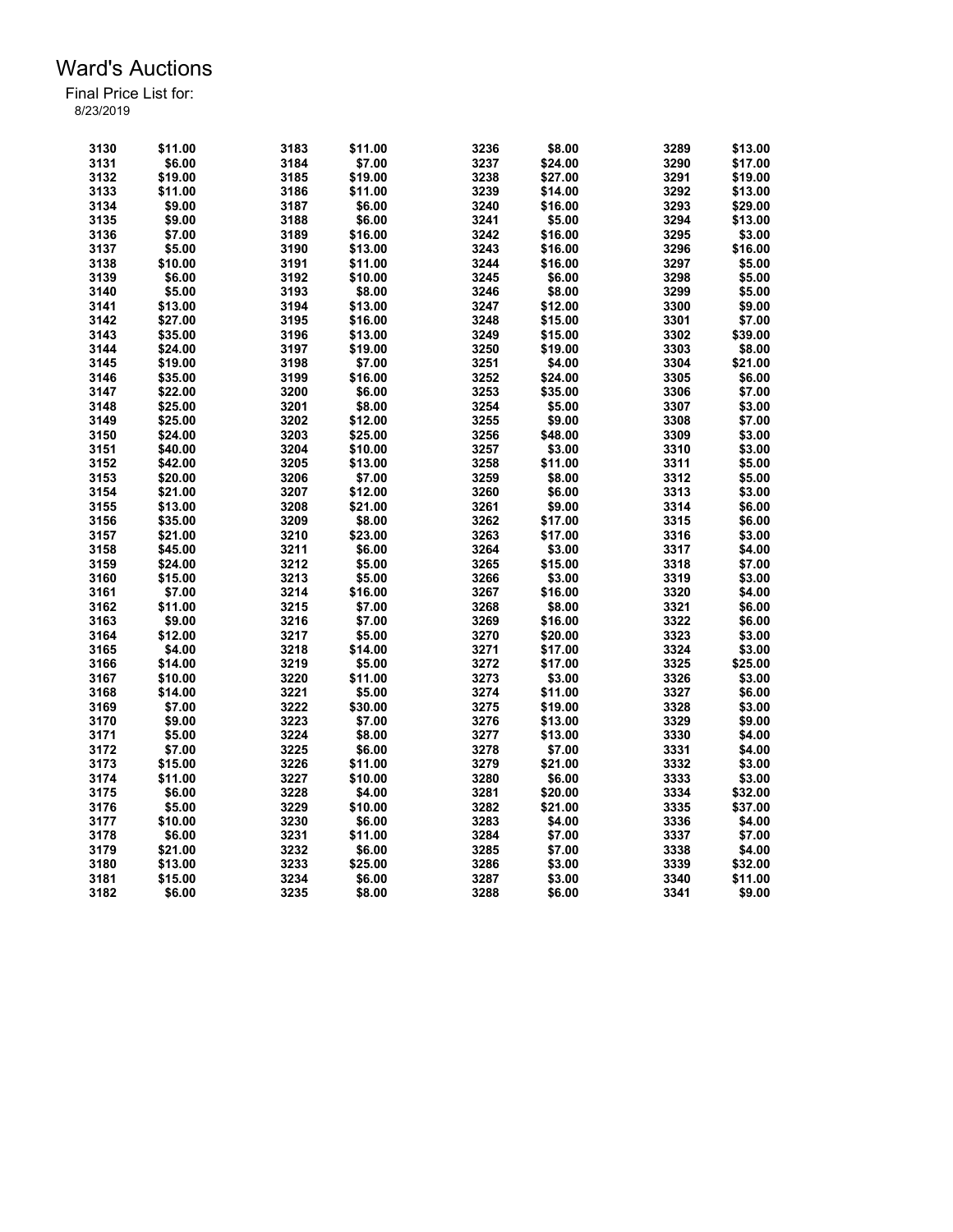| 3342 | \$5.00  | 3395 | \$5.00     | 3448 | \$13.00  | 3501 | \$35.00  |
|------|---------|------|------------|------|----------|------|----------|
| 3343 | \$4.00  | 3396 | \$5.00     | 3449 | \$10.00  | 3502 | \$27.00  |
| 3344 | \$13.00 | 3397 | \$21.00    | 3450 | \$32.00  | 3503 | \$21.00  |
| 3345 | \$9.00  | 3398 | \$7.00     | 3451 | \$35.00  | 3504 | \$27.00  |
| 3346 | \$5.00  | 3399 | \$5.00     | 3452 | \$47.00  | 3505 | \$20.00  |
| 3347 | \$13.00 | 3400 | \$10.00    | 3453 | \$47.00  | 3506 | \$26.00  |
| 3348 | \$5.00  | 3401 | \$8.00     | 3454 | \$19.00  | 3507 | \$34.00  |
| 3349 | \$4.00  | 3402 | \$24.00    | 3455 | \$21.00  | 3508 | \$27.00  |
| 3350 | \$5.00  | 3403 | \$37.00    | 3456 | \$32.00  | 3509 | \$29.00  |
| 3351 | \$10.00 | 3404 | \$9.00     | 3457 | \$28.00  | 3510 | \$25.00  |
| 3352 | \$6.00  | 3405 | \$38.00    | 3458 | \$30.00  | 3511 | \$88.00  |
| 3353 | \$5.00  | 3406 | \$11.00    | 3459 | \$17.00  | 3512 | \$0.00   |
| 3354 | \$25.00 | 3407 | \$5.00     | 3460 | \$18.00  | 3513 | \$15.00  |
| 3355 | \$12.00 | 3408 | \$16.00    | 3461 | \$53.00  | 3514 | \$8.00   |
| 3356 | \$9.00  | 3409 | \$17.00    | 3462 | \$98.00  | 3515 | \$11.00  |
| 3357 | \$15.00 | 3410 | \$15.00    | 3463 | \$142.00 | 3516 | \$10.00  |
| 3358 | \$12.00 | 3411 | \$55.00    | 3464 | \$66.00  | 3517 | \$35.00  |
| 3359 | \$28.00 | 3412 | \$65.00    | 3465 | \$99.00  | 3518 | \$16.00  |
| 3360 | \$5.00  | 3413 | \$137.00   | 3466 | \$84.00  | 3519 | \$12.00  |
| 3361 | \$5.00  | 3414 | \$8.00     | 3467 | \$57.00  | 3520 | \$8.00   |
| 3362 | \$19.00 | 3415 | \$16.00    | 3468 | \$40.00  | 3521 | \$15.00  |
| 3363 | \$5.00  | 3416 | \$27.00    | 3469 | \$48.00  | 3522 | \$77.00  |
| 3364 | \$12.00 | 3417 | \$1,182.00 | 3470 | \$40.00  | 3523 | \$163.00 |
| 3365 | \$5.00  | 3418 | \$714.00   | 3471 | \$58.00  | 3524 | \$153.00 |
| 3366 | \$6.00  | 3419 | \$535.00   | 3472 | \$44.00  | 3525 | \$69.00  |
| 3367 | \$8.00  | 3420 | \$128.00   | 3473 | \$48.00  | 3526 | \$255.00 |
| 3368 | \$6.00  | 3421 | \$132.00   | 3474 | \$53.00  | 3527 | \$86.00  |
| 3369 | \$9.00  | 3422 | \$150.00   | 3475 | \$45.00  | 3528 | \$139.00 |
| 3370 | \$37.00 | 3423 | \$55.00    | 3476 | \$37.00  | 3529 | \$291.00 |
| 3371 | \$16.00 | 3424 | \$42.00    | 3477 | \$43.00  | 3530 | \$42.00  |
| 3372 | \$6.00  | 3425 | \$79.00    | 3478 | \$132.00 | 3531 | \$63.00  |
| 3373 | \$9.00  | 3426 | \$100.00   | 3479 | \$197.00 | 3532 | \$69.00  |
| 3374 | \$5.00  | 3427 | \$132.00   | 3480 | \$34.00  | 3533 | \$75.00  |
| 3375 | \$5.00  | 3428 | \$126.00   | 3481 | \$42.00  | 3534 | \$37.00  |
| 3376 | \$15.00 | 3429 | \$151.00   | 3482 | \$67.00  | 3535 | \$25.00  |
| 3377 | \$11.00 | 3430 | \$142.00   | 3483 | \$11.00  | 3536 | \$38.00  |
| 3378 | \$7.00  | 3431 | \$27.00    | 3484 | \$84.00  | 3537 | \$34.00  |
| 3379 | \$5.00  | 3432 | \$34.00    | 3485 | \$91.00  | 3538 | \$39.00  |
| 3380 | \$6.00  | 3433 | \$37.00    | 3486 | \$79.00  | 3539 | \$35.00  |
| 3381 | \$7.00  | 3434 | \$44.00    | 3487 | \$121.00 | 3540 | \$40.00  |
| 3382 | \$5.00  | 3435 | \$57.00    | 3488 | \$93.00  | 3541 | \$48.00  |
| 3383 | \$15.00 | 3436 | \$32.00    | 3489 | \$69.00  | 3542 | \$42.00  |
| 3384 | \$5.00  | 3437 | \$32.00    | 3490 | \$45.00  | 3543 | \$32.00  |
| 3385 | \$9.00  | 3438 | \$28.00    | 3491 | \$63.00  | 3544 | \$37.00  |
| 3386 | \$71.00 | 3439 | \$23.00    | 3492 | \$63.00  | 3545 | \$32.00  |
| 3387 | \$9.00  | 3440 | \$29.00    | 3493 | \$58.00  | 3546 | \$44.00  |
| 3388 | \$9.00  | 3441 | \$33.00    | 3494 | \$84.00  | 3547 | \$38.00  |
| 3389 | \$6.00  | 3442 | \$75.00    | 3495 | \$32.00  | 3548 | \$32.00  |
| 3390 | \$6.00  | 3443 | \$16.00    | 3496 | \$27.00  | 3549 | \$50.00  |
| 3391 | \$15.00 | 3444 | \$74.00    | 3497 | \$34.00  | 3550 | \$40.00  |
| 3392 | \$4.00  | 3445 | \$48.00    | 3498 | \$21.00  | 3551 | \$50.00  |
| 3393 | \$5.00  | 3446 | \$15.00    | 3499 | \$51.00  | 3552 | \$38.00  |
| 3394 | \$9.00  | 3447 | \$44.00    | 3500 | \$21.00  | 3553 | \$34.00  |
|      |         |      |            |      |          |      |          |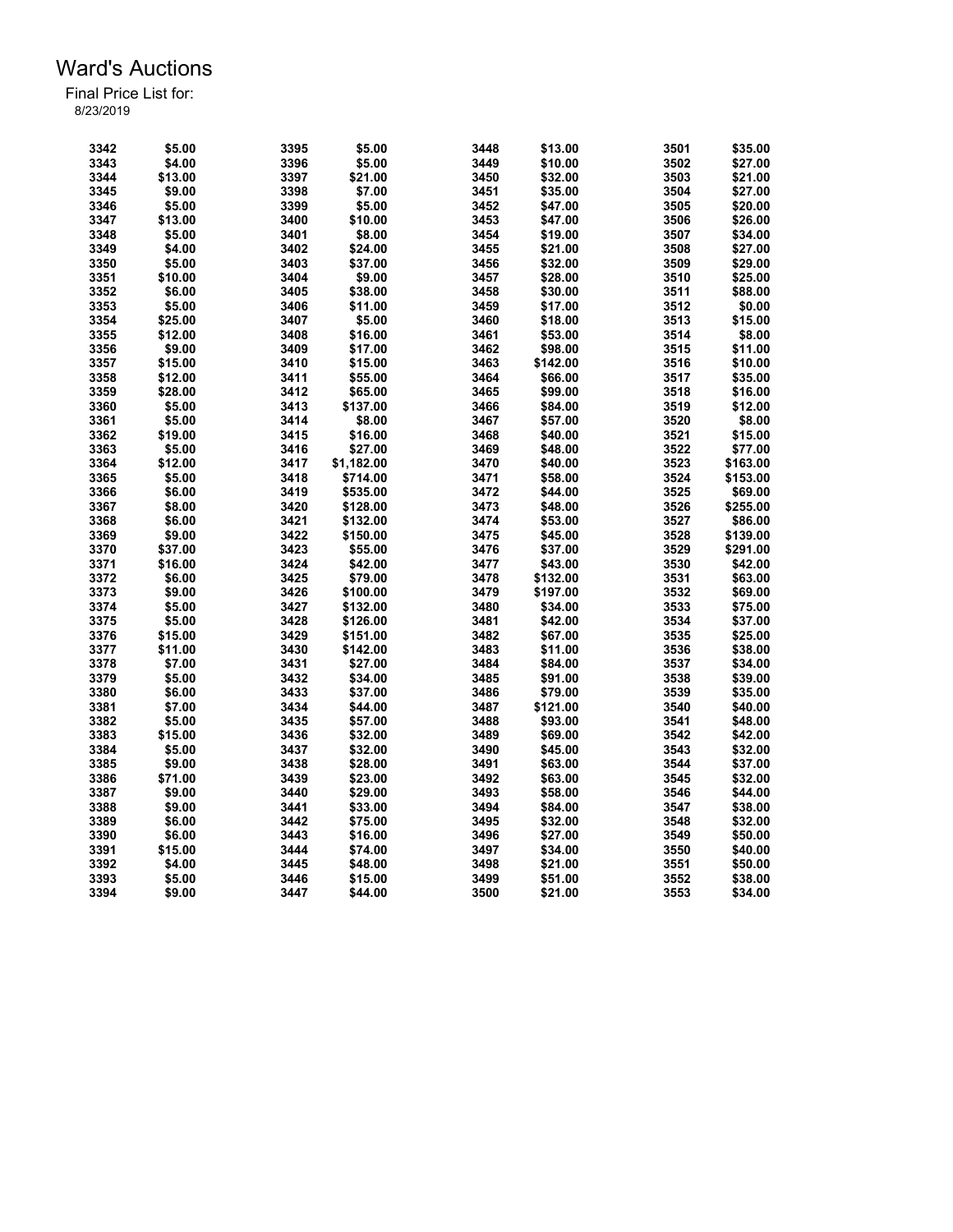| 3554         | \$25.00  | 3607 | \$53.00  | 3660         | \$25.00  | 3713 | \$16.00    |
|--------------|----------|------|----------|--------------|----------|------|------------|
| 3555         | \$46.00  | 3608 | \$74.00  | 3661         | \$21.00  | 3714 | \$21.00    |
| 3556         | \$23.00  | 3609 | \$25.00  | 3662         | \$133.00 | 3715 | \$36.00    |
| 3557         | \$27.00  | 3610 | \$44.00  | 3663         | \$27.00  | 3716 | \$25.00    |
| 3558         | \$34.00  | 3611 | \$46.00  | 3664         | \$59.00  | 3717 | \$46.00    |
| 3559         | \$38.00  | 3612 | \$52.00  | 3665         | \$59.00  | 3718 | \$111.00   |
| 3560         | \$21.00  | 3613 | \$45.00  | 3666         | \$32.00  | 3719 | \$25.00    |
| 3561         | \$10.00  | 3614 | \$29.00  | 3667         | \$74.00  | 3720 | \$27.00    |
|              |          |      |          | 3668         |          | 3721 |            |
| 3562         | \$42.00  | 3615 | \$40.00  |              | \$10.00  |      | \$160.00   |
| 3563         | \$66.00  | 3616 | \$11.00  | 3669         | \$10.00  | 3722 | \$27.00    |
| 3564         | \$39.00  | 3617 | \$21.00  | 3670         | \$24.00  | 3723 | \$27.00    |
| 3565         | \$30.00  | 3618 | \$28.00  | 3671         | \$27.00  | 3724 | \$25.00    |
| 3566         | \$40.00  | 3619 | \$17.00  | 3672         | \$15.00  | 3725 | \$19.00    |
| 3567         | \$32.00  | 3620 | \$65.00  | 3673         | \$63.00  | 3726 | \$58.00    |
| 3568         | \$69.00  | 3621 | \$18.00  | 3674         | \$19.00  | 3727 | \$32.00    |
| 3569         | \$74.00  | 3622 | \$23.00  | 3675         | \$25.00  | 3728 | \$40.00    |
| 3570         | \$32.00  | 3623 | \$13.00  | 3676         | \$21.00  | 3729 | \$25.00    |
| 3571         | \$32.00  | 3624 | \$14.00  | 3677         | \$25.00  | 3730 | \$32.00    |
| 3572         | \$4.00   | 3625 | \$18.00  | 3678         | \$23.00  | 3731 | \$40.00    |
| 3573         | \$6.00   | 3626 | \$15.00  | 3679         | \$21.00  | 3732 | \$13.00    |
| 3574         | \$11.00  | 3627 | \$13.00  | 3680         | \$15.00  | 3733 | \$12.00    |
| 3575         | \$10.00  | 3628 | \$9.00   | 3681         | \$33.00  | 3734 | \$15.00    |
| 3576         | \$13.00  | 3629 | \$33.00  | 3682         | \$53.00  | 3735 | \$13.00    |
| 3577         | \$21.00  | 3630 | \$35.00  | 3683         | \$34.00  | 3736 | \$13.00    |
| 3578         | \$18.00  | 3631 | \$30.00  | 3684         | \$19.00  | 3737 | \$44.00    |
| 3579         | \$15.00  | 3632 | \$16.00  | 3685         | \$21.00  | 3738 | \$44.00    |
| 3580         | \$25.00  | 3633 | \$17.00  | 3686         | \$19.00  | 3739 | \$31.00    |
| 3581         | \$56.00  | 3634 | \$31.00  | 3687         | \$59.00  | 3740 | \$11.00    |
|              | \$59.00  | 3635 | \$34.00  |              |          | 3741 |            |
| 3582<br>3583 |          |      |          | 3688<br>3689 | \$59.00  | 3742 | \$16.00    |
|              | \$70.00  | 3636 | \$25.00  |              | \$63.00  |      | \$45.00    |
| 3584         | \$20.00  | 3637 | \$15.00  | 3690         | \$59.00  | 3743 | \$32.00    |
| 3585         | \$40.00  | 3638 | \$40.00  | 3691         | \$32.00  | 3744 | \$19.00    |
| 3586         | \$34.00  | 3639 | \$45.00  | 3692         | \$25.00  | 3745 | \$13.00    |
| 3587         | \$105.00 | 3640 | \$48.00  | 3693         | \$26.00  | 3746 | \$27.00    |
| 3588         | \$34.00  | 3641 | \$47.00  | 3694         | \$27.00  | 3747 | \$11.00    |
| 3589         | \$94.00  | 3642 | \$42.00  | 3695         | \$53.00  | 3748 | \$35.00    |
| 3590         | \$42.00  | 3643 | \$53.00  | 3696         | \$37.00  | 3749 | \$53.00    |
| 3591         | \$13.00  | 3644 | \$58.00  | 3697         | \$42.00  | 3750 | \$27.00    |
| 3592         | \$34.00  | 3645 | \$65.00  | 3698         | \$15.00  | 3751 | \$21.00    |
| 3593         | \$15.00  | 3646 | \$35.00  | 3699         | \$13.00  | 3752 | \$27.00    |
| 3594         | \$25.00  | 3647 | \$15.00  | 3700         | \$69.00  | 3753 | \$15.00    |
| 3595         | \$30.00  | 3648 | \$30.00  | 3701         | \$27.00  | 3754 | \$16.00    |
| 3596         | \$21.00  | 3649 | \$42.00  | 3702         | \$99.00  | 3755 | \$21.00    |
| 3597         | \$32.00  | 3650 | \$42.00  | 3703         | \$95.00  | 3756 | \$18.00    |
| 3598         | \$33.00  | 3651 | \$28.00  | 3704         | \$37.00  | 3757 | \$30.00    |
| 3599         | \$70.00  | 3652 | \$26.00  | 3705         | \$100.00 | 3758 | \$109.00   |
| 3600         | \$62.00  | 3653 | \$34.00  | 3706         | \$20.00  | 3759 | \$15.00    |
| 3601         | \$27.00  | 3654 | \$32.00  | 3707         | \$184.00 | 3760 | \$34.00    |
| 3602         | \$36.00  | 3655 | \$29.00  | 3708         | \$196.00 | 4010 | \$1,365.00 |
| 3603         | \$34.00  | 3656 | \$25.00  | 3709         | \$40.00  | 4011 | \$318.00   |
| 3604         | \$37.00  | 3657 | \$25.00  | 3710         | \$32.00  | 4012 | \$231.00   |
| 3605         | \$42.00  | 3658 | \$335.00 | 3711         | \$62.00  | 4013 | \$0.00     |
|              |          |      |          |              |          |      |            |
| 3606         | \$68.00  | 3659 | \$91.00  | 3712         | \$441.00 | 4014 | \$133.00   |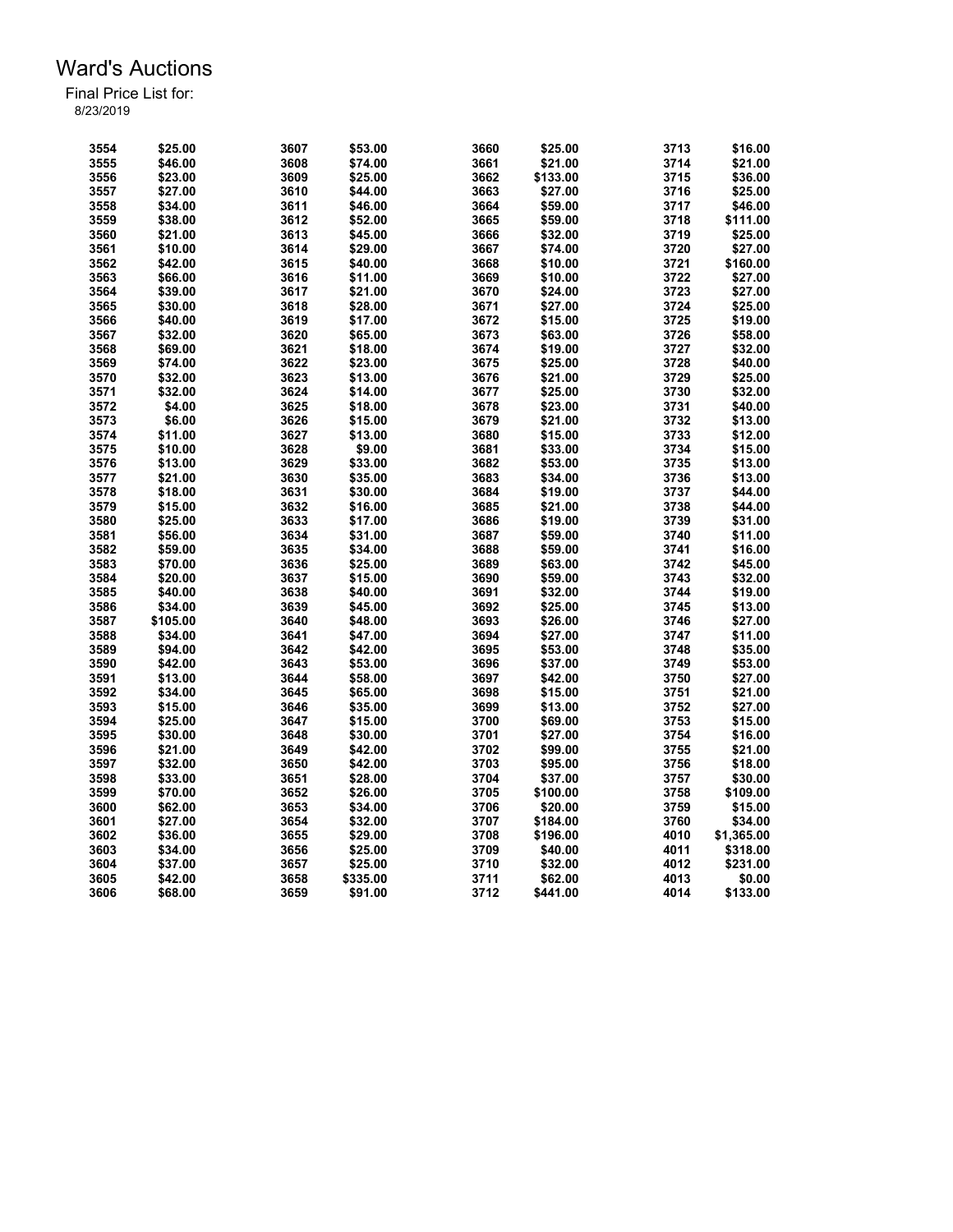| 4015 | \$105.00   | 4068 | \$263.00   | 4121 | \$25.00  | 4174 | \$71.00  |
|------|------------|------|------------|------|----------|------|----------|
| 4016 | \$9.00     | 4069 | \$105.00   | 4122 | \$84.00  | 4175 | \$79.00  |
| 4017 | \$725.00   | 4070 | \$427.00   | 4123 | \$31.00  | 4176 | \$90.00  |
| 4018 | \$221.00   | 4071 | \$223.00   | 4124 | \$90.00  | 4177 | \$92.00  |
| 4019 | \$293.00   | 4072 | \$204.00   | 4125 | \$105.00 | 4178 | \$69.00  |
| 4020 | \$77.00    | 4073 | \$348.00   | 4126 | \$95.00  | 4179 | \$21.00  |
| 4021 | \$420.00   | 4074 | \$200.00   | 4127 | \$92.00  | 4180 | \$88.00  |
| 4022 | \$58.00    | 4075 | \$1,491.00 | 4128 | \$150.00 | 4181 | \$29.00  |
| 4023 | \$210.00   | 4076 | \$42.00    | 4129 | \$105.00 | 4182 | \$35.00  |
| 4024 | \$1.287.00 | 4077 | \$25.00    | 4130 | \$96.00  | 4183 | \$44.00  |
| 4025 | \$107.00   | 4078 | \$32.00    | 4131 | \$86.00  | 4184 | \$102.00 |
| 4026 | \$53.00    | 4079 | \$71.00    | 4132 | \$107.00 | 4185 | \$152.00 |
| 4027 | \$225.00   | 4080 | \$36.00    | 4133 | \$80.00  | 4186 | \$210.00 |
| 4028 | \$31.00    | 4081 | \$62.00    | 4134 | \$53.00  | 4187 | \$100.00 |
| 4029 | \$237.00   | 4082 | \$24.00    | 4135 | \$111.00 | 4188 | \$75.00  |
| 4030 |            |      |            | 4136 |          |      |          |
|      | \$80.00    | 4083 | \$81.00    |      | \$492.00 | 4189 | \$84.00  |
| 4031 | \$24.00    | 4084 | \$300.00   | 4137 | \$72.00  | 4190 | \$95.00  |
| 4032 | \$195.00   | 4085 | \$221.00   | 4138 | \$23.00  | 4191 | \$32.00  |
| 4033 | \$58.00    | 4086 | \$50.00    | 4139 | \$23.00  | 4192 | \$41.00  |
| 4034 | \$93.00    | 4087 | \$420.00   | 4140 | \$210.00 | 4193 | \$81.00  |
| 4035 | \$1,357.00 | 4088 | \$150.00   | 4141 | \$94.00  | 4194 | \$210.00 |
| 4036 | \$145.00   | 4089 | \$104.00   | 4142 | \$94.00  | 4195 | \$37.00  |
| 4037 | \$48.00    | 4090 | \$61.00    | 4143 | \$78.00  | 4196 | \$22.00  |
| 4038 | \$195.00   | 4091 | \$33.00    | 4144 | \$86.00  | 4197 | \$56.00  |
| 4039 | \$35.00    | 4092 | \$41.00    | 4145 | \$87.00  | 4198 | \$93.00  |
| 4040 | \$300.00   | 4093 | \$90.00    | 4146 | \$94.00  | 4199 | \$132.00 |
| 4041 | \$31.00    | 4094 | \$47.00    | 4147 | \$53.00  | 4200 | \$62.00  |
| 4042 | \$69.00    | 4095 | \$27.00    | 4148 | \$93.00  | 4201 | \$45.00  |
| 4043 | \$44.00    | 4096 | \$53.00    | 4149 | \$90.00  | 4202 | \$50.00  |
| 4044 | \$237.00   | 4097 | \$53.00    | 4150 | \$16.00  | 4203 | \$53.00  |
| 4045 | \$167.00   | 4098 | \$33.00    | 4151 | \$32.00  | 4204 | \$42.00  |
| 4046 | \$116.00   | 4099 | \$71.00    | 4152 | \$50.00  | 4205 | \$81.00  |
| 4047 | \$37.00    | 4100 | \$80.00    | 4153 | \$117.00 | 4206 | \$35.00  |
| 4048 | \$176.00   | 4101 | \$83.00    | 4154 | \$47.00  | 4207 | \$101.00 |
| 4049 | \$116.00   | 4102 | \$37.00    | 4155 | \$119.00 | 4208 | \$134.00 |
| 4050 | \$93.00    | 4103 | \$56.00    | 4156 | \$36.00  | 4209 | \$116.00 |
| 4051 | \$210.00   | 4104 | \$24.00    | 4157 | \$105.00 | 4210 | \$130.00 |
| 4052 | \$102.00   | 4105 | \$60.00    | 4158 | \$53.00  | 4211 | \$94.00  |
| 4053 | \$83.00    | 4106 | \$70.00    | 4159 | \$63.00  | 4212 | \$45.00  |
| 4054 | \$164.00   | 4107 | \$57.00    | 4160 | \$5.00   | 4213 | \$36.00  |
| 4055 | \$73.00    | 4108 | \$63.00    | 4161 | \$24.00  | 4214 | \$50.00  |
| 4056 | \$75.00    | 4109 | \$28.00    | 4162 | \$29.00  | 4215 | \$60.00  |
| 4057 | \$350.00   | 4110 | \$69.00    | 4163 | \$10.00  | 4216 | \$60.00  |
| 4058 | \$80.00    | 4111 | \$58.00    | 4164 | \$22.00  | 4217 | \$49.00  |
| 4059 | \$125.00   | 4112 | \$700.00   | 4165 | \$3.00   | 4218 | \$21.00  |
|      |            |      |            |      |          |      |          |
| 4060 | \$100.00   | 4113 | \$89.00    | 4166 | \$11.00  | 4219 | \$61.00  |
| 4061 | \$71.00    | 4114 | \$185.00   | 4167 | \$24.00  | 4220 | \$58.00  |
| 4062 | \$163.00   | 4115 | \$315.00   | 4168 | \$3.00   | 4221 | \$95.00  |
| 4063 | \$118.00   | 4116 | \$140.00   | 4169 | \$118.00 | 4222 | \$100.00 |
| 4064 | \$105.00   | 4117 | \$100.00   | 4170 | \$368.00 | 4223 | \$60.00  |
| 4065 | \$1,500.00 | 4118 | \$27.00    | 4171 | \$163.00 | 4224 | \$263.00 |
| 4066 | \$1,392.00 | 4119 | \$159.00   | 4172 | \$35.00  | 4225 | \$69.00  |
| 4067 | \$441.00   | 4120 | \$583.00   | 4173 | \$40.00  | 4226 | \$65.00  |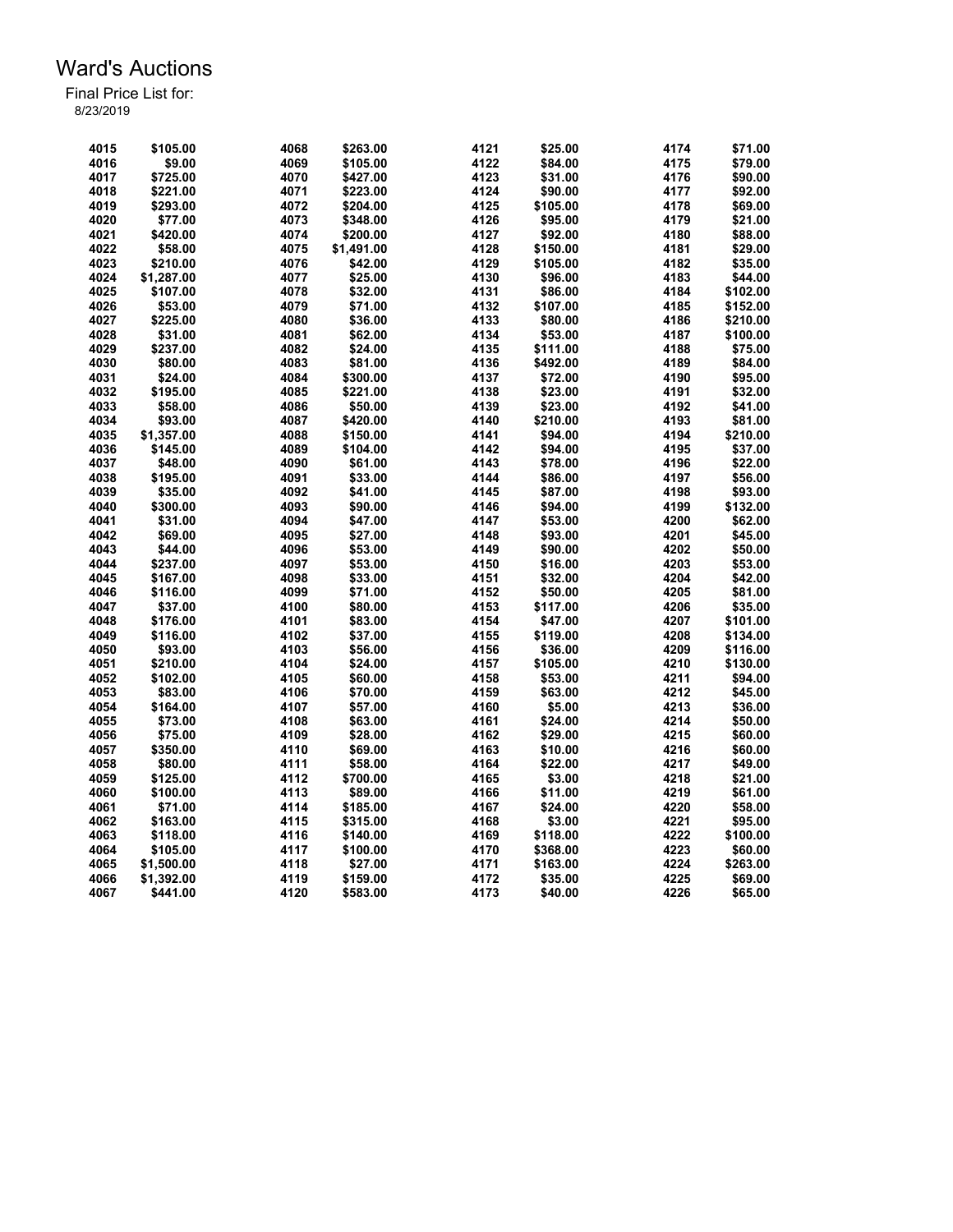| 4227 | \$37.00  | 4280 | \$32.00  | 4333 | \$25.00  | 4386 | \$37.00  |
|------|----------|------|----------|------|----------|------|----------|
| 4228 | \$25.00  | 4281 | \$29.00  | 4334 | \$25.00  | 4387 | \$48.00  |
| 4229 | \$48.00  | 4282 | \$19.00  | 4335 | \$28.00  | 4388 | \$70.00  |
| 4230 | \$59.00  | 4283 | \$10.00  | 4336 | \$31.00  | 4389 | \$31.00  |
| 4231 | \$56.00  | 4284 | \$82.00  | 4337 | \$25.00  | 4390 | \$60.00  |
| 4232 | \$50.00  | 4285 | \$58.00  | 4338 | \$27.00  | 4391 | \$149.00 |
| 4233 | \$31.00  | 4286 | \$24.00  | 4339 | \$42.00  | 4392 | \$11.00  |
| 4234 | \$32.00  | 4287 | \$50.00  | 4340 | \$35.00  | 4393 | \$90.00  |
| 4235 | \$45.00  | 4288 | \$50.00  | 4341 | \$84.00  | 4394 | \$41.00  |
| 4236 | \$36.00  | 4289 | \$0.00   | 4342 | \$20.00  | 4395 | \$10.00  |
| 4237 | \$33.00  | 4290 | \$37.00  | 4343 | \$46.00  | 4396 | \$133.00 |
| 4238 | \$41.00  | 4291 | \$133.00 | 4344 | \$18.00  | 4397 | \$66.00  |
|      |          |      |          | 4345 |          |      |          |
| 4239 | \$31.00  | 4292 | \$70.00  |      | \$14.00  | 4398 | \$96.00  |
| 4240 | \$32.00  | 4293 | \$48.00  | 4346 | \$50.00  | 4399 | \$39.00  |
| 4241 | \$46.00  | 4294 | \$10.00  | 4347 | \$24.00  | 4400 | \$36.00  |
| 4242 | \$37.00  | 4295 | \$20.00  | 4348 | \$23.00  | 4401 | \$26.00  |
| 4243 | \$10.00  | 4296 | \$210.00 | 4349 | \$42.00  | 4402 | \$17.00  |
| 4244 | \$41.00  | 4297 | \$51.00  | 4350 | \$15.00  | 4403 | \$20.00  |
| 4245 | \$25.00  | 4298 | \$30.00  | 4351 | \$48.00  | 4404 | \$74.00  |
| 4246 | \$84.00  | 4299 | \$16.00  | 4352 | \$44.00  | 4405 | \$16.00  |
| 4247 | \$15.00  | 4300 | \$13.00  | 4353 | \$14.00  | 4406 | \$45.00  |
| 4248 | \$41.00  | 4301 | \$50.00  | 4354 | \$13.00  | 4407 | \$55.00  |
| 4249 | \$41.00  | 4302 | \$48.00  | 4355 | \$9.00   | 4408 | \$21.00  |
| 4250 | \$24.00  | 4303 | \$72.00  | 4356 | \$12.00  | 4409 | \$19.00  |
| 4251 | \$25.00  | 4304 | \$36.00  | 4357 | \$13.00  | 4410 | \$76.00  |
| 4252 | \$96.00  | 4305 | \$19.00  | 4358 | \$16.00  | 4411 | \$10.00  |
| 4253 | \$19.00  | 4306 | \$16.00  | 4359 | \$13.00  | 4412 | \$32.00  |
| 4254 | \$47.00  | 4307 | \$58.00  | 4360 | \$13.00  | 4413 | \$54.00  |
| 4255 | \$31.00  | 4308 | \$50.00  | 4361 | \$10.00  | 4414 | \$32.00  |
| 4256 | \$73.00  | 4309 | \$13.00  | 4362 | \$57.00  | 4415 | \$63.00  |
| 4257 | \$21.00  | 4310 | \$58.00  | 4363 | \$6.00   | 4416 | \$34.00  |
| 4258 | \$0.00   | 4311 | \$66.00  | 4364 | \$11.00  | 4417 | \$10.00  |
| 4259 | \$42.00  | 4312 | \$101.00 | 4365 | \$21.00  | 4418 | \$16.00  |
| 4260 | \$25.00  | 4313 | \$32.00  | 4366 | \$9.00   | 4419 | \$55.00  |
| 4261 | \$34.00  | 4314 | \$44.00  | 4367 | \$33.00  | 4420 | \$16.00  |
| 4262 | \$1.00   | 4315 | \$12.00  | 4368 | \$27.00  | 4421 |          |
|      |          |      |          |      |          |      | \$37.00  |
| 4263 | \$35.00  | 4316 | \$31.00  | 4369 | \$210.00 | 4422 | \$37.00  |
| 4264 | \$16.00  | 4317 | \$24.00  | 4370 | \$62.00  | 4423 | \$25.00  |
| 4265 | \$28.00  | 4318 | \$53.00  | 4371 | \$92.00  | 4424 | \$17.00  |
| 4266 | \$323.00 | 4319 | \$31.00  | 4372 | \$36.00  | 4425 | \$23.00  |
| 4267 | \$24.00  | 4320 | \$13.00  | 4373 | \$336.00 | 4426 | \$89.00  |
| 4268 | \$16.00  | 4321 | \$37.00  | 4374 | \$105.00 | 4427 | \$25.00  |
| 4269 | \$29.00  | 4322 | \$35.00  | 4375 | \$50.00  | 4428 | \$19.00  |
| 4270 | \$39.00  | 4323 | \$42.00  | 4376 | \$300.00 | 4429 | \$16.00  |
| 4271 | \$19.00  | 4324 | \$37.00  | 4377 | \$121.00 | 4430 | \$16.00  |
| 4272 | \$41.00  | 4325 | \$26.00  | 4378 | \$70.00  | 4431 | \$16.00  |
| 4273 | \$20.00  | 4326 | \$12.00  | 4379 | \$118.00 | 4432 | \$24.00  |
| 4274 | \$27.00  | 4327 | \$25.00  | 4380 | \$84.00  | 4433 | \$106.00 |
| 4275 | \$54.00  | 4328 | \$20.00  | 4381 | \$132.00 | 4434 | \$53.00  |
| 4276 | \$48.00  | 4329 | \$20.00  | 4382 | \$41.00  | 4435 | \$107.00 |
| 4277 | \$15.00  | 4330 | \$20.00  | 4383 | \$35.00  | 4436 | \$374.00 |
| 4278 | \$41.00  | 4331 | \$28.00  | 4384 | \$61.00  | 4437 | \$58.00  |
| 4279 | \$21.00  | 4332 | \$11.00  | 4385 | \$50.00  | 4438 | \$252.00 |
|      |          |      |          |      |          |      |          |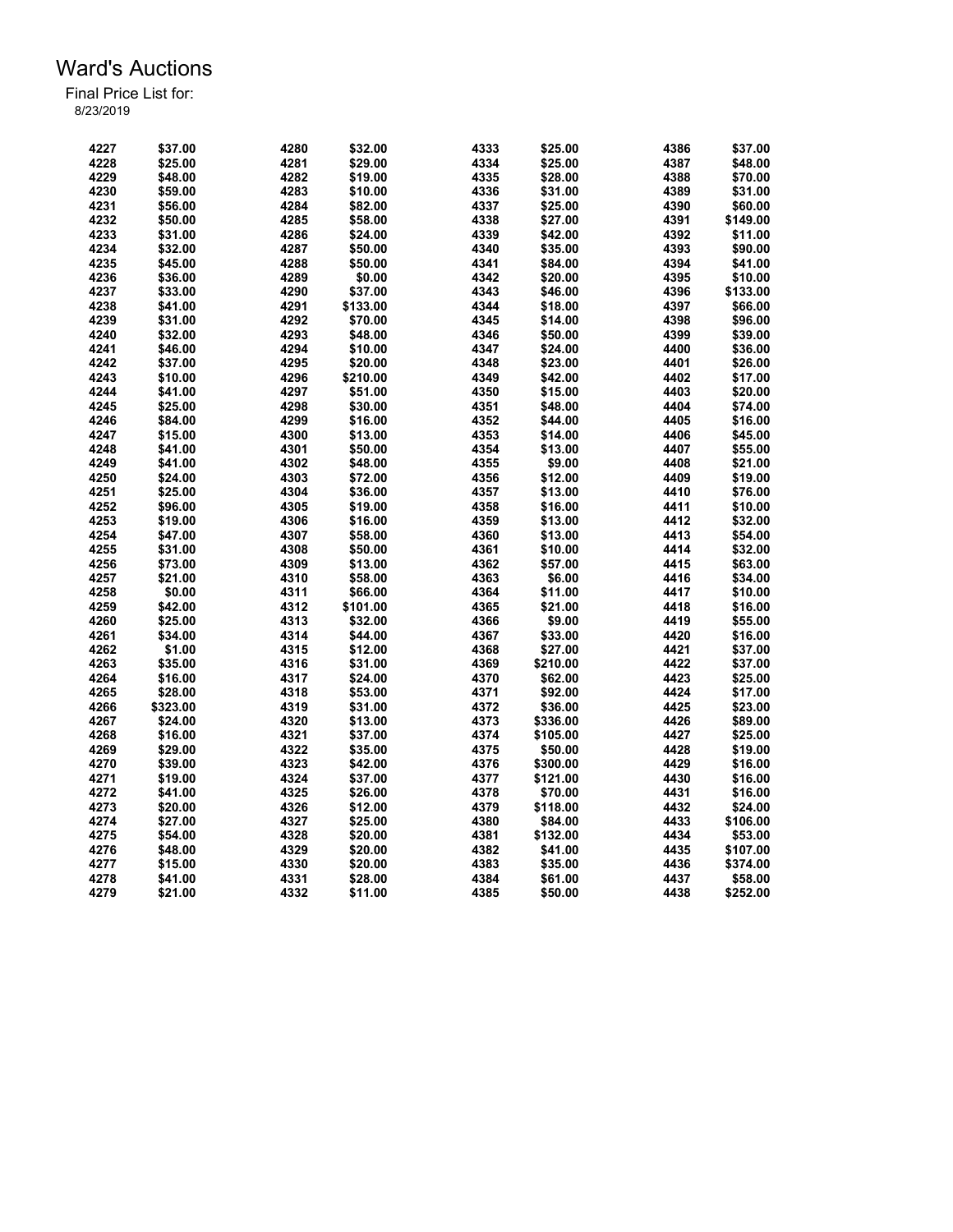| 4439 | \$84.00  | 4492 | \$15.00  | 4545 | \$71.00  | 4598 | \$36.00  |
|------|----------|------|----------|------|----------|------|----------|
| 4440 | \$137.00 | 4493 | \$32.00  | 4546 | \$48.00  | 4599 | \$21.00  |
| 4441 | \$35.00  | 4494 | \$12.00  | 4547 | \$7.00   | 4600 | \$13.00  |
| 4442 | \$50.00  | 4495 | \$20.00  | 4548 | \$13.00  | 4601 | \$84.00  |
| 4443 | \$53.00  | 4496 | \$21.00  | 4549 | \$20.00  | 4602 | \$7.00   |
| 4444 | \$65.00  | 4497 | \$28.00  | 4550 | \$65.00  | 4603 | \$2.00   |
| 4445 | \$105.00 | 4498 | \$23.00  | 4551 | \$18.00  | 4604 | \$300.00 |
| 4446 | \$50.00  | 4499 | \$27.00  | 4552 | \$37.00  | 4605 | \$53.00  |
| 4447 | \$53.00  | 4500 | \$23.00  | 4553 | \$59.00  | 4606 | \$93.00  |
| 4448 | \$71.00  | 4501 | \$38.00  | 4554 | \$25.00  | 4607 | \$83.00  |
| 4449 | \$81.00  | 4502 | \$124.00 | 4555 | \$31.00  | 4608 | \$162.00 |
| 4450 | \$67.00  | 4503 | \$263.00 | 4556 | \$93.00  | 4609 | \$185.00 |
| 4451 | \$74.00  | 4504 | \$90.00  | 4557 | \$46.00  | 4610 | \$37.00  |
| 4452 | \$69.00  | 4505 | \$63.00  | 4558 | \$24.00  | 4611 | \$26.00  |
| 4453 | \$53.00  | 4506 | \$135.00 | 4559 | \$47.00  | 4612 | \$10.00  |
| 4454 | \$120.00 | 4507 | \$160.00 | 4560 | \$87.00  | 4613 | \$121.00 |
| 4455 | \$79.00  | 4508 | \$20.00  | 4561 | \$27.00  | 4614 | \$33.00  |
| 4456 | \$42.00  | 4509 | \$63.00  | 4562 | \$53.00  | 4615 | \$37.00  |
| 4457 | \$117.00 | 4510 | \$41.00  | 4563 | \$93.00  | 4616 | \$51.00  |
| 4458 | \$131.00 | 4511 | \$82.00  | 4564 | \$39.00  | 4617 | \$37.00  |
| 4459 | \$50.00  | 4512 | \$164.00 | 4565 | \$26.00  | 4618 | \$50.00  |
| 4460 | \$266.00 | 4513 | \$244.00 | 4566 | \$105.00 | 4619 | \$53.00  |
| 4461 | \$125.00 | 4514 | \$120.00 | 4567 | \$67.00  | 4620 | \$16.00  |
| 4462 | \$100.00 | 4515 | \$47.00  | 4568 | \$95.00  | 4621 | \$35.00  |
| 4463 | \$50.00  | 4516 | \$70.00  | 4569 | \$11.00  | 4622 | \$39.00  |
| 4464 | \$54.00  | 4517 | \$13.00  | 4570 | \$21.00  | 4623 | \$58.00  |
| 4465 | \$93.00  | 4518 | \$42.00  | 4571 | \$42.00  | 4624 | \$74.00  |
| 4466 | \$158.00 | 4519 | \$25.00  | 4572 | \$26.00  | 4625 | \$5.00   |
| 4467 | \$80.00  | 4520 | \$63.00  | 4573 | \$58.00  | 4626 | \$25.00  |
| 4468 | \$105.00 | 4521 | \$14.00  | 4574 | \$60.00  | 4627 | \$21.00  |
| 4469 | \$18.00  | 4522 | \$27.00  | 4575 | \$210.00 | 4628 | \$12.00  |
| 4470 | \$74.00  | 4523 | \$94.00  | 4576 | \$47.00  | 4629 | \$31.00  |
| 4471 | \$63.00  | 4524 | \$42.00  | 4577 | \$134.00 | 4630 | \$24.00  |
| 4472 | \$84.00  | 4525 | \$84.00  | 4578 | \$750.00 | 4631 | \$16.00  |
| 4473 | \$25.00  | 4526 | \$19.00  | 4579 | \$378.00 | 4632 | \$15.00  |
| 4474 | \$142.00 | 4527 | \$228.00 | 4580 | \$39.00  | 4633 | \$16.00  |
| 4475 | \$41.00  | 4528 | \$86.00  | 4581 | \$263.00 | 4634 | \$21.00  |
| 4476 | \$30.00  | 4529 | \$35.00  | 4582 | \$88.00  | 4635 | \$16.00  |
| 4477 | \$23.00  | 4530 | \$63.00  | 4583 | \$198.00 | 4636 | \$44.00  |
| 4478 | \$175.00 | 4531 | \$41.00  | 4584 | \$70.00  | 4637 | \$10.00  |
| 4479 | \$57.00  | 4532 | \$133.00 | 4585 | \$62.00  | 4638 | \$18.00  |
| 4480 | \$36.00  | 4533 | \$158.00 | 4586 | \$77.00  | 4639 | \$23.00  |
| 4481 |          | 4534 | \$50.00  | 4587 | \$117.00 | 4640 | \$53.00  |
|      | \$13.00  |      |          |      |          |      |          |
| 4482 | \$48.00  | 4535 | \$91.00  | 4588 | \$140.00 | 4641 | \$26.00  |
| 4483 | \$34.00  | 4536 | \$105.00 | 4589 | \$75.00  | 4642 | \$105.00 |
| 4484 | \$70.00  | 4537 | \$6.00   | 4590 | \$123.00 | 4643 | \$18.00  |
| 4485 | \$40.00  | 4538 | \$74.00  | 4591 | \$29.00  | 4644 | \$18.00  |
| 4486 | \$21.00  | 4539 | \$83.00  | 4592 | \$164.00 | 4645 | \$27.00  |
| 4487 | \$10.00  | 4540 | \$74.00  | 4593 | \$175.00 | 4646 | \$48.00  |
| 4488 | \$10.00  | 4541 | \$52.00  | 4594 | \$82.00  | 4647 | \$116.00 |
| 4489 | \$5.00   | 4542 | \$57.00  | 4595 | \$48.00  | 4648 | \$71.00  |
| 4490 | \$13.00  | 4543 | \$6.00   | 4596 | \$11.00  | 4649 | \$18.00  |
| 4491 | \$11.00  | 4544 | \$69.00  | 4597 | \$16.00  | 4650 | \$24.00  |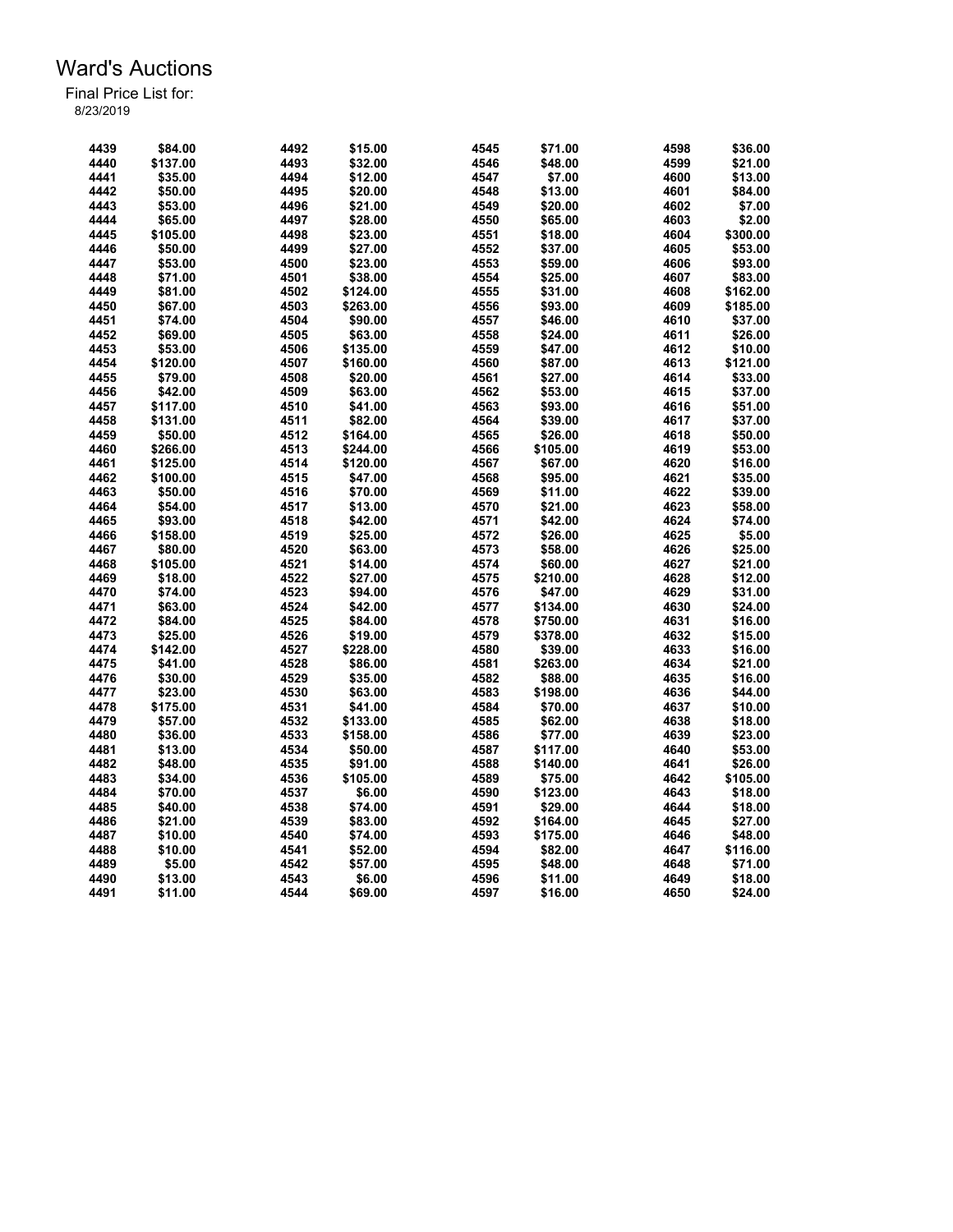| 4651 | \$30.00  | 4704 | \$17.00  | 4757 | \$37.00  | 4810 | \$22.00 |
|------|----------|------|----------|------|----------|------|---------|
| 4652 | \$25.00  | 4705 | \$6.00   | 4758 | \$58.00  | 4811 | \$17.00 |
| 4653 | \$8.00   | 4706 | \$32.00  | 4759 | \$47.00  | 4812 | \$17.00 |
| 4654 | \$31.00  | 4707 | \$73.00  | 4760 | \$45.00  | 4813 | \$15.00 |
| 4655 | \$34.00  | 4708 | \$63.00  | 4761 | \$39.00  | 4814 | \$23.00 |
| 4656 | \$58.00  | 4709 | \$67.00  | 4762 | \$28.00  | 4815 | \$14.00 |
| 4657 | \$22.00  | 4710 | \$56.00  | 4763 | \$27.00  | 4816 | \$15.00 |
| 4658 | \$18.00  | 4711 | \$63.00  | 4764 | \$30.00  | 4817 | \$8.00  |
| 4659 | \$14.00  | 4712 | \$60.00  | 4765 | \$25.00  | 4818 | \$3.00  |
| 4660 | \$12.00  | 4713 | \$65.00  | 4766 | \$126.00 | 4819 | \$13.00 |
| 4661 | \$6.00   | 4714 | \$79.00  | 4767 | \$15.00  | 4820 | \$15.00 |
| 4662 | \$37.00  | 4715 | \$75.00  | 4768 | \$40.00  | 4821 | \$7.00  |
| 4663 | \$42.00  | 4716 | \$90.00  | 4769 | \$10.00  | 4822 | \$17.00 |
|      |          |      |          |      |          |      |         |
| 4664 | \$9.00   | 4717 | \$184.00 | 4770 | \$13.00  | 4823 | \$14.00 |
| 4665 | \$20.00  | 4718 | \$124.00 | 4771 | \$14.00  | 4824 | \$11.00 |
| 4666 | \$11.00  | 4719 | \$126.00 | 4772 | \$15.00  | 4825 | \$15.00 |
| 4667 | \$3.00   | 4720 | \$159.00 | 4773 | \$200.00 | 4826 | \$28.00 |
| 4668 | \$0.00   | 4721 | \$150.00 | 4774 | \$23.00  | 4827 | \$14.00 |
| 4669 | \$32.00  | 4722 | \$95.00  | 4775 | \$19.00  | 4828 | \$17.00 |
| 4670 | \$79.00  | 4723 | \$45.00  | 4776 | \$28.00  | 4829 | \$19.00 |
| 4671 | \$50.00  | 4724 | \$65.00  | 4777 | \$39.00  | 4830 | \$13.00 |
| 4672 | \$79.00  | 4725 | \$20.00  | 4778 | \$16.00  | 4831 | \$15.00 |
| 4673 | \$95.00  | 4726 | \$34.00  | 4779 | \$18.00  | 4832 | \$21.00 |
| 4674 | \$25.00  | 4727 | \$50.00  | 4780 | \$11.00  | 4833 | \$14.00 |
| 4675 | \$90.00  | 4728 | \$23.00  | 4781 | \$20.00  | 4834 | \$34.00 |
| 4676 | \$13.00  | 4729 | \$5.00   | 4782 | \$25.00  | 4835 | \$15.00 |
| 4677 | \$25.00  | 4730 | \$86.00  | 4783 | \$15.00  | 4836 | \$23.00 |
| 4678 | \$6.00   | 4731 | \$94.00  | 4784 | \$13.00  | 4837 | \$70.00 |
| 4679 | \$37.00  | 4732 | \$53.00  | 4785 | \$17.00  | 4838 | \$70.00 |
| 4680 | \$142.00 | 4733 | \$35.00  | 4786 | \$15.00  | 4839 | \$70.00 |
| 4681 | \$130.00 | 4734 | \$14.00  | 4787 | \$15.00  | 4840 | \$70.00 |
| 4682 | \$31.00  | 4735 | \$20.00  | 4788 | \$28.00  | 4841 | \$70.00 |
| 4683 | \$6.00   | 4736 | \$15.00  | 4789 | \$15.00  | 4842 | \$47.00 |
| 4684 | \$36.00  | 4737 | \$27.00  | 4790 | \$95.00  | 4843 | \$19.00 |
| 4685 | \$71.00  | 4738 | \$39.00  | 4791 | \$124.00 | 4844 | \$16.00 |
| 4686 | \$95.00  | 4739 | \$9.00   | 4792 | \$107.00 | 4845 | \$25.00 |
| 4687 | \$35.00  | 4740 | \$23.00  | 4793 | \$28.00  | 4846 | \$34.00 |
| 4688 | \$55.00  | 4741 | \$30.00  | 4794 | \$14.00  | 4847 | \$8.00  |
| 4689 | \$15.00  | 4742 | \$9.00   | 4795 |          | 4848 |         |
|      |          |      |          |      | \$15.00  |      | \$13.00 |
| 4690 | \$15.00  | 4743 | \$37.00  | 4796 | \$14.00  | 4849 | \$15.00 |
| 4691 | \$34.00  | 4744 | \$15.00  | 4797 | \$21.00  | 4850 | \$15.00 |
| 4692 | \$26.00  | 4745 | \$21.00  | 4798 | \$15.00  | 4851 | \$15.00 |
| 4693 | \$31.00  | 4746 | \$28.00  | 4799 | \$11.00  | 4852 | \$11.00 |
| 4694 | \$31.00  | 4747 | \$26.00  | 4800 | \$15.00  | 4853 | \$27.00 |
| 4695 | \$28.00  | 4748 | \$25.00  | 4801 | \$14.00  | 4854 | \$16.00 |
| 4696 | \$6.00   | 4749 | \$14.00  | 4802 | \$31.00  | 4855 | \$14.00 |
| 4697 | \$14.00  | 4750 | \$12.00  | 4803 | \$3.00   | 4856 | \$15.00 |
| 4698 | \$3.00   | 4751 | \$53.00  | 4804 | \$24.00  | 4857 | \$8.00  |
| 4699 | \$6.00   | 4752 | \$27.00  | 4805 | \$13.00  | 4858 | \$16.00 |
| 4700 | \$74.00  | 4753 | \$34.00  | 4806 | \$15.00  | 4859 | \$15.00 |
| 4701 | \$16.00  | 4754 | \$16.00  | 4807 | \$23.00  | 4860 | \$26.00 |
| 4702 | \$10.00  | 4755 | \$37.00  | 4808 | \$116.00 | 4861 | \$14.00 |
| 4703 | \$42.00  | 4756 | \$42.00  | 4809 | \$25.00  | 4862 | \$15.00 |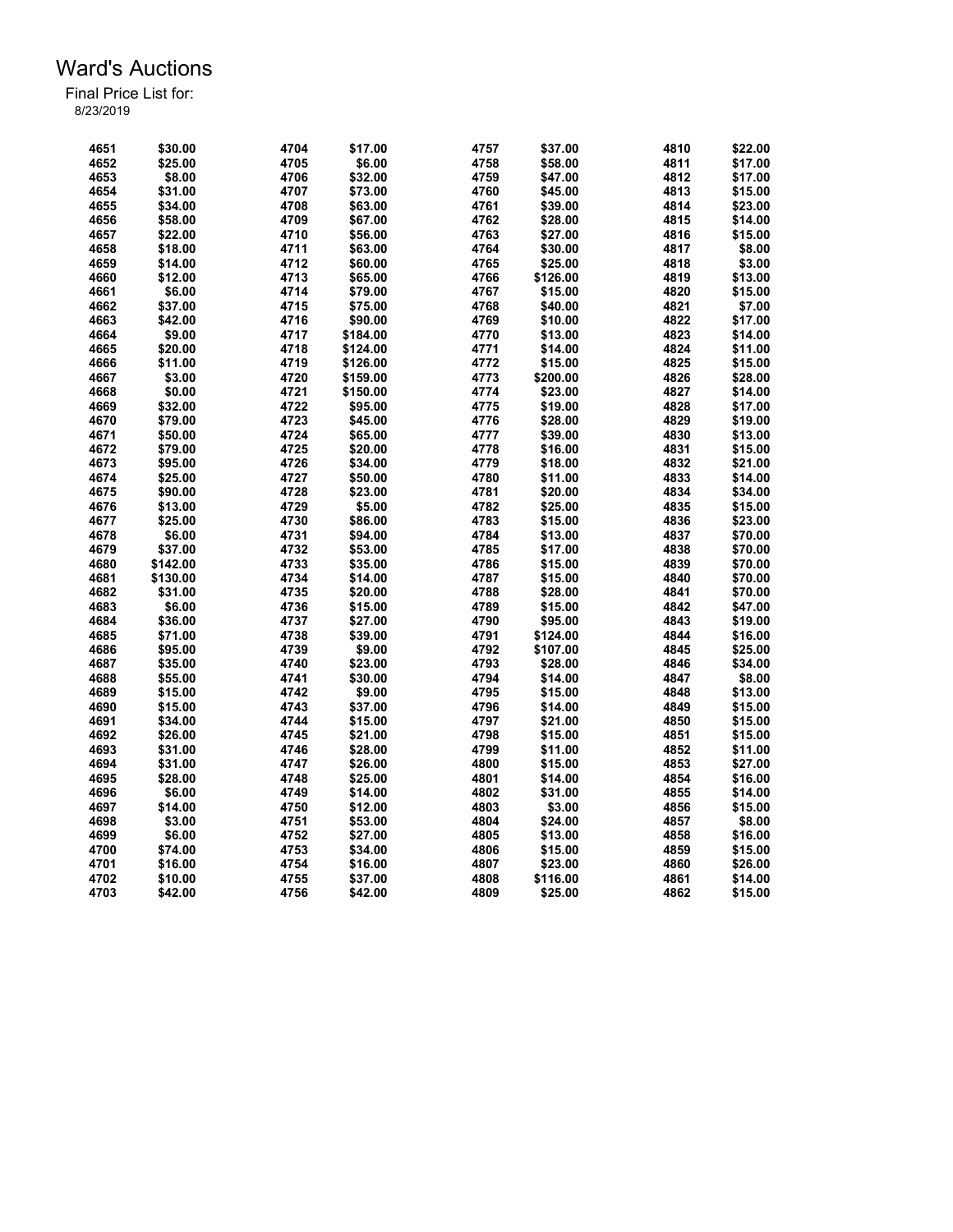| 4863 | \$32.00 | 4916 | \$18.00  | 4969 | \$14.00     | 5022 | \$35,910.00 |
|------|---------|------|----------|------|-------------|------|-------------|
| 4864 | \$12.00 | 4917 | \$15.00  | 4970 | \$20.00     | 5023 | \$7,500.00  |
| 4865 | \$23.00 | 4918 | \$15.00  | 4971 | \$5.00      | 5024 | \$6,687.00  |
| 4866 | \$15.00 | 4919 | \$15.00  | 4972 | \$16.00     | 5025 | \$16,270.00 |
| 4867 | \$15.00 | 4920 | \$16.00  | 4973 | \$39.00     | 5026 | \$4,761.00  |
| 4868 | \$14.00 | 4921 | \$12.00  | 4974 | \$10.00     | 5027 | \$8,500.00  |
| 4869 | \$20.00 | 4922 | \$11.00  | 4975 | \$3.00      | 5028 | \$1,600.00  |
|      |         |      |          |      |             |      |             |
| 4870 | \$32.00 | 4923 | \$19.00  | 4976 | \$13.00     | 5029 | \$3,099.00  |
| 4871 | \$7.00  | 4924 | \$21.00  | 4977 | \$9.00      | 5030 | \$2,100.00  |
| 4872 | \$15.00 | 4925 | \$15.00  | 4978 | \$3.00      | 5031 | \$1,624.00  |
| 4873 | \$15.00 | 4926 | \$15.00  | 4979 | \$11.00     | 5032 | \$15,525.00 |
| 4874 | \$19.00 | 4927 | \$11.00  | 4980 | \$3.00      | 5033 | \$3,098.00  |
| 4875 | \$15.00 | 4928 | \$15.00  | 4981 | \$3.00      | 5034 | \$3,119.00  |
| 4876 | \$18.00 | 4929 | \$15.00  | 4982 | \$5.00      | 5035 | \$1,600.00  |
| 4877 | \$13.00 | 4930 | \$18.00  | 4983 | \$74.00     | 5036 | \$840.00    |
| 4878 | \$48.00 | 4931 | \$17.00  | 4984 | \$44.00     | 5037 | \$650.00    |
| 4879 | \$21.00 | 4932 | \$37.00  | 4985 | \$66.00     | 5038 | \$6,300.00  |
| 4880 | \$39.00 | 4933 | \$8.00   | 4986 | \$13.00     | 5039 | \$5,650.00  |
| 4881 | \$6.00  | 4934 | \$28.00  | 4987 | \$2.00      | 5040 | \$1,350.00  |
| 4882 | \$9.00  | 4935 | \$16.00  | 4988 | \$8.00      | 5041 | \$1,809.00  |
| 4883 | \$13.00 | 4936 | \$15.00  | 4989 | \$3.00      | 5042 | \$1,000.00  |
| 4884 | \$15.00 | 4937 | \$18.00  | 4990 | \$3.00      | 5043 | \$1,000.00  |
| 4885 | \$16.00 | 4938 | \$54.00  | 4991 | \$16.00     | 5044 | \$919.00    |
| 4886 | \$13.00 | 4939 | \$16.00  | 4992 | \$26.00     | 5045 | \$1,523.00  |
| 4887 | \$23.00 | 4940 | \$30.00  | 4993 | \$24.00     | 5046 | \$2,066.00  |
| 4888 | \$15.00 | 4941 | \$5.00   | 4994 | \$1.00      | 5047 | \$500.00    |
| 4889 | \$27.00 | 4942 | \$22.00  | 4995 | \$7.00      | 5048 | \$632.00    |
| 4890 | \$14.00 | 4943 | \$448.00 | 4996 | \$16.00     | 5049 | \$522.00    |
| 4891 | \$13.00 | 4944 | \$48.00  | 4997 | \$48.00     | 5050 | \$525.00    |
| 4892 | \$11.00 | 4945 | \$76.00  | 4998 | \$15.00     | 5051 | \$405.00    |
| 4893 | \$10.00 | 4946 | \$16.00  | 4999 | \$11.00     | 5052 | \$3,313.00  |
| 4894 | \$8.00  | 4947 | \$25.00  | 5000 | \$56,228.00 | 5053 | \$2,285.00  |
| 4895 | \$15.00 | 4948 | \$24.00  | 5001 | \$15,238.00 | 5054 | \$1,970.00  |
|      |         |      |          |      |             |      |             |
| 4896 | \$15.00 | 4949 | \$16.00  | 5002 | \$250.00    | 5055 | \$1,812.00  |
| 4897 | \$21.00 | 4950 | \$16.00  | 5003 | \$0.00      | 5056 | \$1,323.00  |
| 4898 | \$23.00 | 4951 | \$107.00 | 5004 | \$7,000.00  | 5057 | \$3,019.00  |
| 4899 | \$12.00 | 4952 | \$38.00  | 5005 | \$15,668.00 | 5058 | \$1,500.00  |
| 4900 | \$16.00 | 4953 | \$68.00  | 5006 | \$2,672.00  | 5059 | \$1,050.00  |
| 4901 | \$15.00 | 4954 | \$45.00  | 5007 | \$2,625.00  | 5060 | \$2,500.00  |
| 4902 | \$14.00 | 4955 | \$21.00  | 5008 | \$1,722.00  | 5061 | \$433.00    |
| 4903 | \$37.00 | 4956 | \$48.00  | 5009 | \$1,145.00  | 5062 | \$390.00    |
| 4904 | \$21.00 | 4957 | \$12.00  | 5010 | \$998.00    | 5063 | \$500.00    |
| 4905 | \$30.00 | 4958 | \$35.00  | 5011 | \$1,550.00  | 5064 | \$630.00    |
| 4906 | \$15.00 | 4959 | \$16.00  | 5012 | \$2,200.00  | 5065 | \$735.00    |
| 4907 | \$13.00 | 4960 | \$11.00  | 5013 | \$13,000.00 | 5066 | \$397.00    |
| 4908 | \$12.00 | 4961 | \$13.00  | 5014 | \$6,000.00  | 5067 | \$1,790.00  |
| 4909 | \$16.00 | 4962 | \$29.00  | 5015 | \$8,095.00  | 5068 | \$2,085.00  |
| 4910 | \$14.00 | 4963 | \$53.00  | 5016 | \$5,250.00  | 5069 | \$2,048.00  |
| 4911 | \$28.00 | 4964 | \$33.00  | 5017 | \$3,570.00  | 5070 | \$1,260.00  |
| 4912 | \$19.00 | 4965 | \$42.00  | 5018 | \$2,060.00  | 5071 | \$625.00    |
| 4913 | \$23.00 | 4966 | \$73.00  | 5019 | \$1,410.00  | 5072 | \$357.00    |
| 4914 | \$24.00 | 4967 | \$53.00  | 5020 | \$3,500.00  | 5073 | \$599.00    |
| 4915 | \$25.00 | 4968 | \$23.00  | 5021 | \$5,000.00  | 5074 | \$794.00    |
|      |         |      |          |      |             |      |             |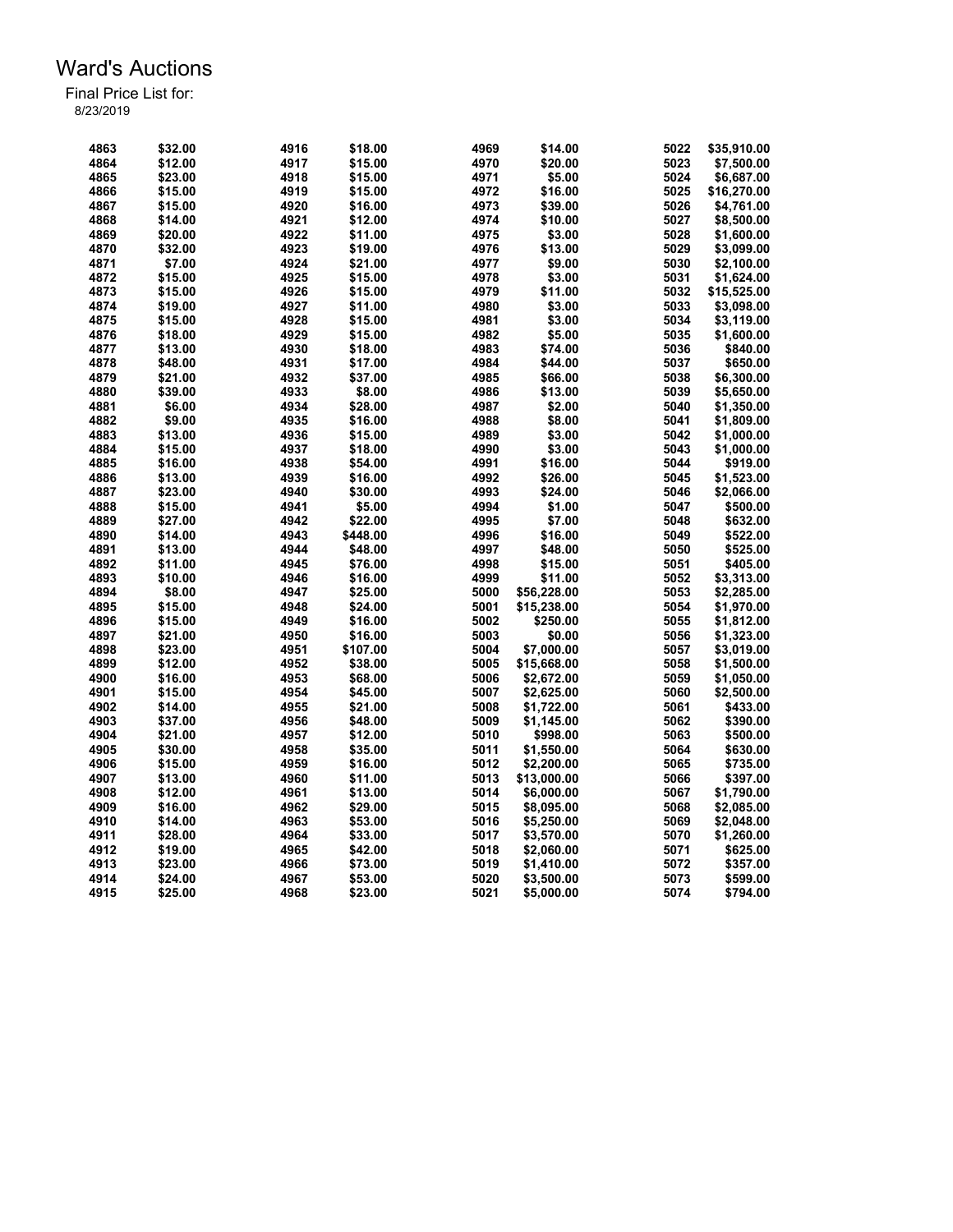| 5075 | \$650.00   | 5128 | \$3,900.00 | 5181 | \$1,323.00 | 5234 | \$3,200.00 |
|------|------------|------|------------|------|------------|------|------------|
| 5076 | \$683.00   | 5129 | \$2,000.00 | 5182 | \$5,750.00 | 5235 | \$816.00   |
| 5077 | \$630.00   | 5130 | \$1,969.00 | 5183 | \$4,140.00 | 5236 | \$2,000.00 |
| 5078 | \$600.00   | 5131 | \$1,150.00 | 5184 | \$0.00     | 5237 | \$1,313.00 |
| 5079 | \$2,993.00 | 5132 | \$1,000.00 | 5185 | \$310.00   | 5238 | \$1,800.00 |
| 5080 | \$3,040.00 | 5133 | \$1,050.00 | 5186 | \$625.00   | 5239 | \$239.00   |
| 5081 | \$1,024.00 | 5134 | \$3,660.00 | 5187 | \$3,350.00 | 5240 | \$500.00   |
| 5082 | \$872.00   | 5135 | \$1,995.00 | 5188 | \$366.00   | 5241 | \$415.00   |
| 5083 | \$1,250.00 | 5136 | \$1,863.00 | 5189 | \$322.00   | 5242 | \$1,281.00 |
| 5084 | \$1,983.00 | 5137 | \$1,428.00 | 5190 | \$245.00   | 5243 | \$25.00    |
| 5085 | \$435.00   | 5138 | \$683.00   | 5191 | \$583.00   | 5244 | \$10.00    |
|      |            |      |            |      |            |      |            |
| 5086 | \$1,313.00 | 5139 | \$325.00   | 5192 | \$746.00   | 5245 | \$3,675.00 |
| 5087 | \$488.00   | 5140 | \$226.00   | 5193 | \$506.00   | 5246 | \$2,250.00 |
| 5088 | \$649.00   | 5141 | \$326.00   | 5194 | \$578.00   | 5247 | \$950.00   |
| 5089 | \$998.00   | 5142 | \$578.00   | 5195 | \$336.00   | 5248 | \$2,150.00 |
| 5090 | \$625.00   | 5143 | \$289.00   | 5196 | \$385.00   | 5249 | \$1,995.00 |
| 5091 | \$1,077.00 | 5144 | \$473.00   | 5197 | \$2,415.00 | 5250 | \$850.00   |
| 5092 | \$409.00   | 5145 | \$2,625.00 | 5198 | \$3,240.00 | 5251 | \$525.00   |
| 5093 | \$417.00   | 5146 | \$490.00   | 5199 | \$1,738.00 | 5252 | \$945.00   |
| 5094 | \$185.00   | 5147 | \$210.00   | 5200 | \$700.00   | 5253 | \$840.00   |
| 5095 | \$4.700.00 | 5148 | \$444.00   | 5201 | \$441.00   | 5254 | \$416.00   |
| 5096 | \$945.00   | 5149 | \$2,800.00 | 5202 | \$1,155.00 | 5255 | \$683.00   |
| 5097 | \$1,050.00 | 5150 | \$5,100.00 | 5203 | \$725.00   | 5256 | \$1,150.00 |
| 5098 | \$258.00   | 5151 | \$867.00   | 5204 | \$575.00   | 5257 | \$788.00   |
| 5099 | \$450.00   | 5152 | \$117.00   | 5205 | \$4,140.00 | 5258 | \$50.00    |
| 5100 | \$325.00   | 5153 | \$264.00   | 5206 | \$790.00   | 5259 | \$0.00     |
| 5101 | \$0.00     | 5154 | \$510.00   | 5207 | \$441.00   | 5260 | \$174.00   |
| 5102 | \$2,381.00 | 5155 | \$172.00   | 5208 | \$609.00   | 5261 | \$300.00   |
| 5103 | \$334.00   | 5156 | \$304.00   | 5209 | \$1,350.00 | 5262 | \$268.00   |
| 5104 | \$315.00   | 5157 | \$869.00   | 5210 | \$289.00   | 5263 | \$326.00   |
| 5105 | \$790.00   | 5158 | \$0.00     | 5211 | \$242.00   | 5264 | \$290.00   |
| 5106 | \$350.00   | 5159 | \$170.00   | 5212 | \$100.00   | 5265 | \$378.00   |
| 5107 | \$326.00   | 5160 | \$360.00   | 5213 | \$200.00   | 5266 | \$147.00   |
| 5108 | \$394.00   | 5161 | \$462.00   | 5214 | \$2,899.00 | 5267 | \$48.00    |
| 5109 | \$100.00   | 5162 | \$111.00   | 5215 | \$462.00   | 5268 | \$50.00    |
| 5110 | \$6,090.00 | 5163 | \$268.00   | 5216 | \$394.00   | 5269 | \$131.00   |
| 5111 | \$1,619.00 | 5164 | \$1,050.00 | 5217 | \$1,880.00 | 5270 | \$132.00   |
| 5112 | \$1,103.00 | 5165 | \$366.00   | 5218 | \$405.00   | 5271 | \$0.00     |
| 5113 | \$840.00   | 5166 | \$560.00   | 5219 | \$415.00   | 5272 | \$0.00     |
| 5114 | \$578.00   | 5167 | \$105.00   |      |            | 5273 |            |
|      |            |      |            | 5220 | \$342.00   |      | \$650.00   |
| 5115 | \$410.00   | 5168 | \$710.00   | 5221 | \$289.00   | 5274 | \$343.00   |
| 5116 | \$3,218.00 | 5169 | \$828.00   | 5222 | \$400.00   | 5275 | \$308.00   |
| 5117 | \$3,360.00 | 5170 | \$111.00   | 5223 | \$550.00   | 5276 | \$263.00   |
| 5118 | \$0.00     | 5171 | \$153.00   | 5224 | \$415.00   | 5277 | \$459.00   |
| 5119 | \$750.00   | 5172 | \$90.00    | 5225 | \$376.00   | 5278 | \$2,442.00 |
| 5120 | \$804.00   | 5173 | \$123.00   | 5226 | \$400.00   | 5279 | \$105.00   |
| 5121 | \$1,943.00 | 5174 | \$3,045.00 | 5227 | \$1,798.00 | 5280 | \$175.00   |
| 5122 | \$4.200.00 | 5175 | \$1,050.00 | 5228 | \$2,857.00 | 5281 | \$79.00    |
| 5123 | \$4,000.00 | 5176 | \$522.00   | 5229 | \$2,100.00 | 5282 | \$153.00   |
| 5124 | \$5,019.00 | 5177 | \$662.00   | 5230 | \$1,904.00 | 5283 | \$63.00    |
| 5125 | \$3,900.00 | 5178 | \$604.00   | 5231 | \$1,150.00 | 5284 | \$315.00   |
| 5126 | \$1,733.00 | 5179 | \$328.00   | 5232 | \$100.00   | 5285 | \$384.00   |
| 5127 | \$3,087.00 | 5180 | \$1,900.00 | 5233 | \$2,701.00 | 5286 | \$394.00   |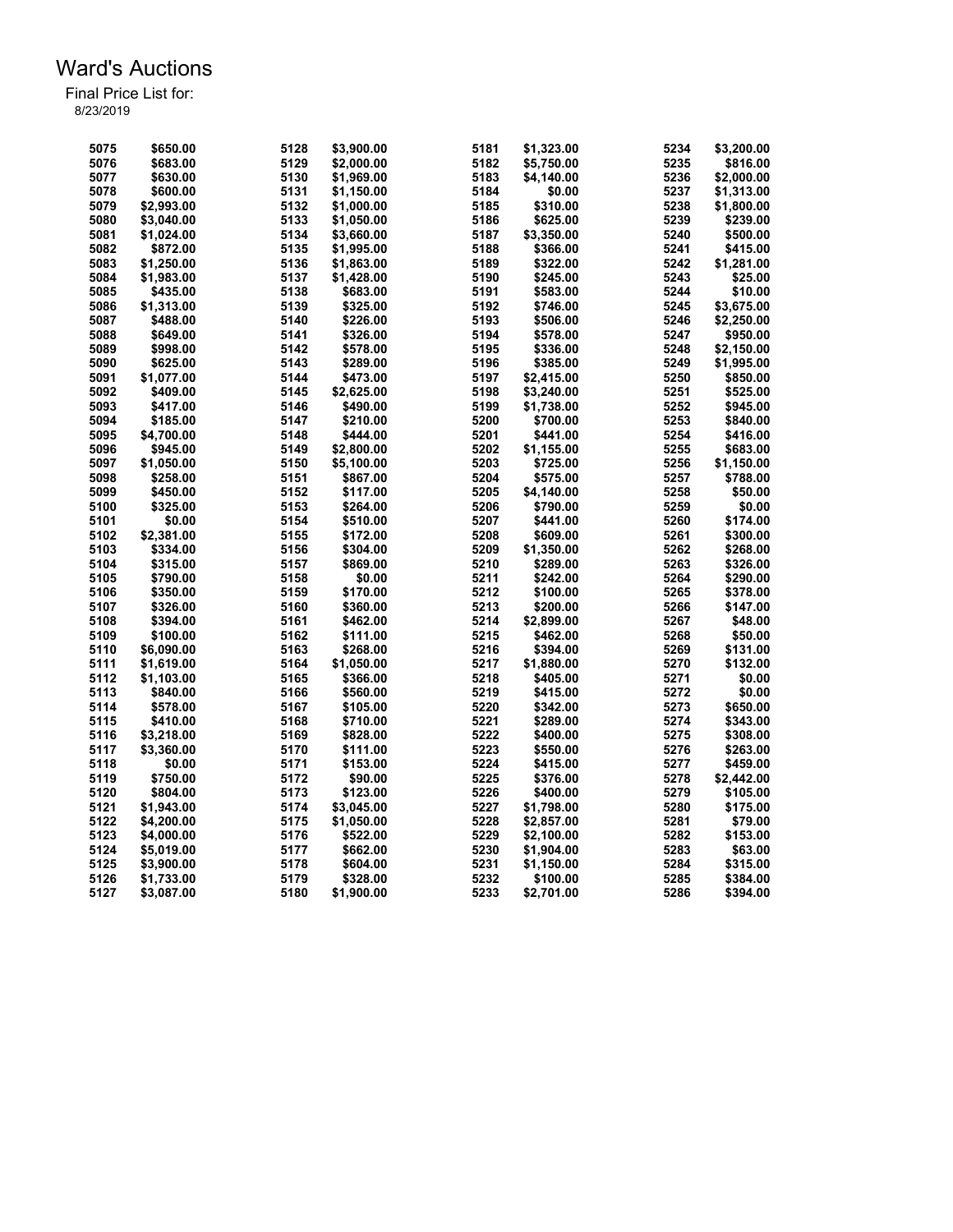| 5341<br>\$0.00<br>5288<br>\$630.00<br>\$95.00<br>5394<br>\$0.00<br>5447<br>5289<br>5342<br>\$93.00<br>5395<br>\$3.00<br>5448<br>\$5.00<br>\$876.00<br>5290<br>5343<br>\$5.00<br>5396<br>\$16.00<br>5449<br>\$4.00<br>\$2,857.00<br>5291<br>\$1,300.00<br>5344<br>\$4.00<br>5397<br>\$6.00<br>5450<br>\$10.00<br>5292<br>5398<br>\$4.500.00<br>5345<br>\$7.00<br>\$16.00<br>5451<br>\$21.00<br>5293<br>5346<br>5399<br>\$4.00<br>5452<br>\$3,500.00<br>\$3.00<br>\$15.00<br>5294<br>\$1,390.00<br>5347<br>\$11.00<br>5400<br>\$8.00<br>5453<br>\$27.00<br>5295<br>5348<br>\$0.00<br>5401<br>\$12.00<br>5454<br>\$20.00<br>\$828.00<br>5296<br>\$2,200.00<br>5349<br>\$16.00<br>5402<br>\$38.00<br>5455<br>\$47.00<br>5297<br>\$1,224.00<br>5350<br>\$6.00<br>5403<br>\$20.00<br>5456<br>\$132.00<br>5298<br>\$409.00<br>5351<br>\$23.00<br>5404<br>\$5.00<br>\$0.00<br>5457<br>5299<br>\$814.00<br>5352<br>\$10.00<br>5405<br>\$11.00<br>5458<br>\$42.00<br>5300<br>5353<br>5406<br>\$6.00<br>5459<br>\$139.00<br>\$244.00<br>\$4.00<br>\$7.00<br>\$20.00<br>5460<br>\$16.00<br>5301<br>\$2,783.00<br>5354<br>5407<br>5302<br>5355<br>\$7.00<br>5408<br>\$8.00<br>5461<br>\$2,541.00<br>\$27.00<br>5303<br>\$7.00<br>\$0.00<br>\$2,003.00<br>5356<br>5409<br>5462<br>\$24.00<br>5304<br>\$4.00<br>\$2.00<br>\$4.00<br>\$1,820.00<br>5357<br>5410<br>5463<br>5305<br>5358<br>\$4.00<br>5411<br>\$0.00<br>5464<br>\$5.00<br>\$1,714.00<br>5306<br>5359<br>\$9.00<br>5412<br>\$10.00<br>5465<br>\$3,809.00<br>\$24.00<br>5307<br>5360<br>\$7.00<br>5413<br>\$3.00<br>5466<br>\$34.00<br>\$952.00<br>5308<br>5361<br>\$0.00<br>5414<br>\$0.00<br>5467<br>\$750.00<br>\$3.00<br>5309<br>\$4.00<br>\$1.785.00<br>5362<br>5415<br>\$10.00<br>5468<br>\$0.00<br>5310<br>5363<br>\$5.00<br>5416<br>\$5.00<br>5469<br>\$1,654.00<br>\$10.00<br>5311<br>5364<br>5417<br>\$9.00<br>\$17.00<br>\$1,812.00<br>\$3.00<br>5470<br>5312<br>\$893.00<br>5365<br>\$11.00<br>5418<br>\$63.00<br>5471<br>\$4.00<br>5313<br>\$0.00<br>\$956.00<br>5366<br>\$16.00<br>5419<br>\$32.00<br>5472<br>5314<br>\$1,365.00<br>5367<br>\$5.00<br>5420<br>\$13.00<br>5473<br>\$6.00<br>5315<br>\$436.00<br>5368<br>\$16.00<br>5421<br>\$54.00<br>5474<br>\$4.00<br>5316<br>5422<br>5475<br>\$5.00<br>\$714.00<br>5369<br>\$7.00<br>\$19.00<br>5370<br>5423<br>5317<br>\$935.00<br>\$5.00<br>\$15.00<br>5476<br>\$4.00<br>5318<br>\$1,549.00<br>5371<br>\$16.00<br>5424<br>\$0.00<br>5477<br>\$4.00<br>5319<br>5372<br>\$12.00<br>5425<br>\$36.00<br>5478<br>\$13.00<br>\$1,050.00<br>5320<br>5373<br>\$6.00<br>5426<br>\$14.00<br>5479<br>\$0.00<br>\$475.00<br>5321<br>5427<br>\$4.00<br>5480<br>\$11.00<br>\$842.00<br>5374<br>\$16.00<br>5322<br>5375<br>5428<br>\$3.00<br>5481<br>\$718.00<br>\$63.00<br>\$5.00<br>5323<br>5376<br>\$23.00<br>5429<br>\$6.00<br>5482<br>\$4.00<br>\$750.00<br>\$3.00<br>5324<br>5377<br>\$4.00<br>5430<br>5483<br>\$4.00<br>\$420.00<br>5325<br>5378<br>\$11.00<br>5431<br>\$21.00<br>5484<br>\$18.00<br>\$400.00<br>5326<br>5379<br>5432<br>\$7.00<br>5485<br>\$0.00<br>\$1,260.00<br>\$15.00<br>5327<br>5380<br>\$13.00<br>5433<br>\$4.00<br>5486<br>\$4.00<br>\$788.00<br>5381<br>5328<br>\$788.00<br>\$16.00<br>5434<br>\$15.00<br>5487<br>\$3.00<br>5329<br>5382<br>5435<br>\$1,523.00<br>\$5.00<br>\$34.00<br>5488<br>\$30.00<br>5330<br>5383<br>\$16.00<br>5436<br>\$84.00<br>5489<br>\$17.00<br>\$510.00<br>\$0.00<br>5331<br>\$394.00<br>5384<br>\$16.00<br>5437<br>5490<br>\$25.00<br>5332<br>\$200.00<br>5385<br>\$33.00<br>5438<br>\$0.00<br>5491<br>\$16.00<br>\$0.00<br>5333<br>5386<br>5439<br>5492<br>\$3.00<br>\$300.00<br>\$30.00<br>5334<br>5387<br>5493<br>\$210.00<br>\$4.00<br>5440<br>\$4.00<br>\$21.00<br>5335<br>\$7.00<br>5441<br>\$13.00<br>5494<br>\$32.00<br>\$175.00<br>5388<br>5336<br>5389<br>\$4.00<br>5442<br>\$24.00<br>5495<br>\$25.00<br>\$357.00<br>5337<br>5390<br>\$19.00<br>5443<br>\$0.00<br>5496<br>\$21.00<br>\$800.00 | 5287 | \$333.00 | 5340 | \$143.00 | 5393 | \$12.00 | 5446 | \$10.00 |
|-----------------------------------------------------------------------------------------------------------------------------------------------------------------------------------------------------------------------------------------------------------------------------------------------------------------------------------------------------------------------------------------------------------------------------------------------------------------------------------------------------------------------------------------------------------------------------------------------------------------------------------------------------------------------------------------------------------------------------------------------------------------------------------------------------------------------------------------------------------------------------------------------------------------------------------------------------------------------------------------------------------------------------------------------------------------------------------------------------------------------------------------------------------------------------------------------------------------------------------------------------------------------------------------------------------------------------------------------------------------------------------------------------------------------------------------------------------------------------------------------------------------------------------------------------------------------------------------------------------------------------------------------------------------------------------------------------------------------------------------------------------------------------------------------------------------------------------------------------------------------------------------------------------------------------------------------------------------------------------------------------------------------------------------------------------------------------------------------------------------------------------------------------------------------------------------------------------------------------------------------------------------------------------------------------------------------------------------------------------------------------------------------------------------------------------------------------------------------------------------------------------------------------------------------------------------------------------------------------------------------------------------------------------------------------------------------------------------------------------------------------------------------------------------------------------------------------------------------------------------------------------------------------------------------------------------------------------------------------------------------------------------------------------------------------------------------------------------------------------------------------------------------------------------------------------------------------------------------------------------------------------------------------------------------------------------------------------------------------------------------------------------------------------------------------------------------------------------------------------------------------------------------------------------------------------------------------------------------------------------------------------------------------------------------------------------------------------------------------------------------------------------------------------------------------------------------------------------------------------------------------------------------------------------------------------------------------------------------|------|----------|------|----------|------|---------|------|---------|
|                                                                                                                                                                                                                                                                                                                                                                                                                                                                                                                                                                                                                                                                                                                                                                                                                                                                                                                                                                                                                                                                                                                                                                                                                                                                                                                                                                                                                                                                                                                                                                                                                                                                                                                                                                                                                                                                                                                                                                                                                                                                                                                                                                                                                                                                                                                                                                                                                                                                                                                                                                                                                                                                                                                                                                                                                                                                                                                                                                                                                                                                                                                                                                                                                                                                                                                                                                                                                                                                                                                                                                                                                                                                                                                                                                                                                                                                                                                                                                       |      |          |      |          |      |         |      |         |
|                                                                                                                                                                                                                                                                                                                                                                                                                                                                                                                                                                                                                                                                                                                                                                                                                                                                                                                                                                                                                                                                                                                                                                                                                                                                                                                                                                                                                                                                                                                                                                                                                                                                                                                                                                                                                                                                                                                                                                                                                                                                                                                                                                                                                                                                                                                                                                                                                                                                                                                                                                                                                                                                                                                                                                                                                                                                                                                                                                                                                                                                                                                                                                                                                                                                                                                                                                                                                                                                                                                                                                                                                                                                                                                                                                                                                                                                                                                                                                       |      |          |      |          |      |         |      |         |
|                                                                                                                                                                                                                                                                                                                                                                                                                                                                                                                                                                                                                                                                                                                                                                                                                                                                                                                                                                                                                                                                                                                                                                                                                                                                                                                                                                                                                                                                                                                                                                                                                                                                                                                                                                                                                                                                                                                                                                                                                                                                                                                                                                                                                                                                                                                                                                                                                                                                                                                                                                                                                                                                                                                                                                                                                                                                                                                                                                                                                                                                                                                                                                                                                                                                                                                                                                                                                                                                                                                                                                                                                                                                                                                                                                                                                                                                                                                                                                       |      |          |      |          |      |         |      |         |
|                                                                                                                                                                                                                                                                                                                                                                                                                                                                                                                                                                                                                                                                                                                                                                                                                                                                                                                                                                                                                                                                                                                                                                                                                                                                                                                                                                                                                                                                                                                                                                                                                                                                                                                                                                                                                                                                                                                                                                                                                                                                                                                                                                                                                                                                                                                                                                                                                                                                                                                                                                                                                                                                                                                                                                                                                                                                                                                                                                                                                                                                                                                                                                                                                                                                                                                                                                                                                                                                                                                                                                                                                                                                                                                                                                                                                                                                                                                                                                       |      |          |      |          |      |         |      |         |
|                                                                                                                                                                                                                                                                                                                                                                                                                                                                                                                                                                                                                                                                                                                                                                                                                                                                                                                                                                                                                                                                                                                                                                                                                                                                                                                                                                                                                                                                                                                                                                                                                                                                                                                                                                                                                                                                                                                                                                                                                                                                                                                                                                                                                                                                                                                                                                                                                                                                                                                                                                                                                                                                                                                                                                                                                                                                                                                                                                                                                                                                                                                                                                                                                                                                                                                                                                                                                                                                                                                                                                                                                                                                                                                                                                                                                                                                                                                                                                       |      |          |      |          |      |         |      |         |
|                                                                                                                                                                                                                                                                                                                                                                                                                                                                                                                                                                                                                                                                                                                                                                                                                                                                                                                                                                                                                                                                                                                                                                                                                                                                                                                                                                                                                                                                                                                                                                                                                                                                                                                                                                                                                                                                                                                                                                                                                                                                                                                                                                                                                                                                                                                                                                                                                                                                                                                                                                                                                                                                                                                                                                                                                                                                                                                                                                                                                                                                                                                                                                                                                                                                                                                                                                                                                                                                                                                                                                                                                                                                                                                                                                                                                                                                                                                                                                       |      |          |      |          |      |         |      |         |
|                                                                                                                                                                                                                                                                                                                                                                                                                                                                                                                                                                                                                                                                                                                                                                                                                                                                                                                                                                                                                                                                                                                                                                                                                                                                                                                                                                                                                                                                                                                                                                                                                                                                                                                                                                                                                                                                                                                                                                                                                                                                                                                                                                                                                                                                                                                                                                                                                                                                                                                                                                                                                                                                                                                                                                                                                                                                                                                                                                                                                                                                                                                                                                                                                                                                                                                                                                                                                                                                                                                                                                                                                                                                                                                                                                                                                                                                                                                                                                       |      |          |      |          |      |         |      |         |
|                                                                                                                                                                                                                                                                                                                                                                                                                                                                                                                                                                                                                                                                                                                                                                                                                                                                                                                                                                                                                                                                                                                                                                                                                                                                                                                                                                                                                                                                                                                                                                                                                                                                                                                                                                                                                                                                                                                                                                                                                                                                                                                                                                                                                                                                                                                                                                                                                                                                                                                                                                                                                                                                                                                                                                                                                                                                                                                                                                                                                                                                                                                                                                                                                                                                                                                                                                                                                                                                                                                                                                                                                                                                                                                                                                                                                                                                                                                                                                       |      |          |      |          |      |         |      |         |
|                                                                                                                                                                                                                                                                                                                                                                                                                                                                                                                                                                                                                                                                                                                                                                                                                                                                                                                                                                                                                                                                                                                                                                                                                                                                                                                                                                                                                                                                                                                                                                                                                                                                                                                                                                                                                                                                                                                                                                                                                                                                                                                                                                                                                                                                                                                                                                                                                                                                                                                                                                                                                                                                                                                                                                                                                                                                                                                                                                                                                                                                                                                                                                                                                                                                                                                                                                                                                                                                                                                                                                                                                                                                                                                                                                                                                                                                                                                                                                       |      |          |      |          |      |         |      |         |
|                                                                                                                                                                                                                                                                                                                                                                                                                                                                                                                                                                                                                                                                                                                                                                                                                                                                                                                                                                                                                                                                                                                                                                                                                                                                                                                                                                                                                                                                                                                                                                                                                                                                                                                                                                                                                                                                                                                                                                                                                                                                                                                                                                                                                                                                                                                                                                                                                                                                                                                                                                                                                                                                                                                                                                                                                                                                                                                                                                                                                                                                                                                                                                                                                                                                                                                                                                                                                                                                                                                                                                                                                                                                                                                                                                                                                                                                                                                                                                       |      |          |      |          |      |         |      |         |
|                                                                                                                                                                                                                                                                                                                                                                                                                                                                                                                                                                                                                                                                                                                                                                                                                                                                                                                                                                                                                                                                                                                                                                                                                                                                                                                                                                                                                                                                                                                                                                                                                                                                                                                                                                                                                                                                                                                                                                                                                                                                                                                                                                                                                                                                                                                                                                                                                                                                                                                                                                                                                                                                                                                                                                                                                                                                                                                                                                                                                                                                                                                                                                                                                                                                                                                                                                                                                                                                                                                                                                                                                                                                                                                                                                                                                                                                                                                                                                       |      |          |      |          |      |         |      |         |
|                                                                                                                                                                                                                                                                                                                                                                                                                                                                                                                                                                                                                                                                                                                                                                                                                                                                                                                                                                                                                                                                                                                                                                                                                                                                                                                                                                                                                                                                                                                                                                                                                                                                                                                                                                                                                                                                                                                                                                                                                                                                                                                                                                                                                                                                                                                                                                                                                                                                                                                                                                                                                                                                                                                                                                                                                                                                                                                                                                                                                                                                                                                                                                                                                                                                                                                                                                                                                                                                                                                                                                                                                                                                                                                                                                                                                                                                                                                                                                       |      |          |      |          |      |         |      |         |
|                                                                                                                                                                                                                                                                                                                                                                                                                                                                                                                                                                                                                                                                                                                                                                                                                                                                                                                                                                                                                                                                                                                                                                                                                                                                                                                                                                                                                                                                                                                                                                                                                                                                                                                                                                                                                                                                                                                                                                                                                                                                                                                                                                                                                                                                                                                                                                                                                                                                                                                                                                                                                                                                                                                                                                                                                                                                                                                                                                                                                                                                                                                                                                                                                                                                                                                                                                                                                                                                                                                                                                                                                                                                                                                                                                                                                                                                                                                                                                       |      |          |      |          |      |         |      |         |
|                                                                                                                                                                                                                                                                                                                                                                                                                                                                                                                                                                                                                                                                                                                                                                                                                                                                                                                                                                                                                                                                                                                                                                                                                                                                                                                                                                                                                                                                                                                                                                                                                                                                                                                                                                                                                                                                                                                                                                                                                                                                                                                                                                                                                                                                                                                                                                                                                                                                                                                                                                                                                                                                                                                                                                                                                                                                                                                                                                                                                                                                                                                                                                                                                                                                                                                                                                                                                                                                                                                                                                                                                                                                                                                                                                                                                                                                                                                                                                       |      |          |      |          |      |         |      |         |
|                                                                                                                                                                                                                                                                                                                                                                                                                                                                                                                                                                                                                                                                                                                                                                                                                                                                                                                                                                                                                                                                                                                                                                                                                                                                                                                                                                                                                                                                                                                                                                                                                                                                                                                                                                                                                                                                                                                                                                                                                                                                                                                                                                                                                                                                                                                                                                                                                                                                                                                                                                                                                                                                                                                                                                                                                                                                                                                                                                                                                                                                                                                                                                                                                                                                                                                                                                                                                                                                                                                                                                                                                                                                                                                                                                                                                                                                                                                                                                       |      |          |      |          |      |         |      |         |
|                                                                                                                                                                                                                                                                                                                                                                                                                                                                                                                                                                                                                                                                                                                                                                                                                                                                                                                                                                                                                                                                                                                                                                                                                                                                                                                                                                                                                                                                                                                                                                                                                                                                                                                                                                                                                                                                                                                                                                                                                                                                                                                                                                                                                                                                                                                                                                                                                                                                                                                                                                                                                                                                                                                                                                                                                                                                                                                                                                                                                                                                                                                                                                                                                                                                                                                                                                                                                                                                                                                                                                                                                                                                                                                                                                                                                                                                                                                                                                       |      |          |      |          |      |         |      |         |
|                                                                                                                                                                                                                                                                                                                                                                                                                                                                                                                                                                                                                                                                                                                                                                                                                                                                                                                                                                                                                                                                                                                                                                                                                                                                                                                                                                                                                                                                                                                                                                                                                                                                                                                                                                                                                                                                                                                                                                                                                                                                                                                                                                                                                                                                                                                                                                                                                                                                                                                                                                                                                                                                                                                                                                                                                                                                                                                                                                                                                                                                                                                                                                                                                                                                                                                                                                                                                                                                                                                                                                                                                                                                                                                                                                                                                                                                                                                                                                       |      |          |      |          |      |         |      |         |
|                                                                                                                                                                                                                                                                                                                                                                                                                                                                                                                                                                                                                                                                                                                                                                                                                                                                                                                                                                                                                                                                                                                                                                                                                                                                                                                                                                                                                                                                                                                                                                                                                                                                                                                                                                                                                                                                                                                                                                                                                                                                                                                                                                                                                                                                                                                                                                                                                                                                                                                                                                                                                                                                                                                                                                                                                                                                                                                                                                                                                                                                                                                                                                                                                                                                                                                                                                                                                                                                                                                                                                                                                                                                                                                                                                                                                                                                                                                                                                       |      |          |      |          |      |         |      |         |
|                                                                                                                                                                                                                                                                                                                                                                                                                                                                                                                                                                                                                                                                                                                                                                                                                                                                                                                                                                                                                                                                                                                                                                                                                                                                                                                                                                                                                                                                                                                                                                                                                                                                                                                                                                                                                                                                                                                                                                                                                                                                                                                                                                                                                                                                                                                                                                                                                                                                                                                                                                                                                                                                                                                                                                                                                                                                                                                                                                                                                                                                                                                                                                                                                                                                                                                                                                                                                                                                                                                                                                                                                                                                                                                                                                                                                                                                                                                                                                       |      |          |      |          |      |         |      |         |
|                                                                                                                                                                                                                                                                                                                                                                                                                                                                                                                                                                                                                                                                                                                                                                                                                                                                                                                                                                                                                                                                                                                                                                                                                                                                                                                                                                                                                                                                                                                                                                                                                                                                                                                                                                                                                                                                                                                                                                                                                                                                                                                                                                                                                                                                                                                                                                                                                                                                                                                                                                                                                                                                                                                                                                                                                                                                                                                                                                                                                                                                                                                                                                                                                                                                                                                                                                                                                                                                                                                                                                                                                                                                                                                                                                                                                                                                                                                                                                       |      |          |      |          |      |         |      |         |
|                                                                                                                                                                                                                                                                                                                                                                                                                                                                                                                                                                                                                                                                                                                                                                                                                                                                                                                                                                                                                                                                                                                                                                                                                                                                                                                                                                                                                                                                                                                                                                                                                                                                                                                                                                                                                                                                                                                                                                                                                                                                                                                                                                                                                                                                                                                                                                                                                                                                                                                                                                                                                                                                                                                                                                                                                                                                                                                                                                                                                                                                                                                                                                                                                                                                                                                                                                                                                                                                                                                                                                                                                                                                                                                                                                                                                                                                                                                                                                       |      |          |      |          |      |         |      |         |
|                                                                                                                                                                                                                                                                                                                                                                                                                                                                                                                                                                                                                                                                                                                                                                                                                                                                                                                                                                                                                                                                                                                                                                                                                                                                                                                                                                                                                                                                                                                                                                                                                                                                                                                                                                                                                                                                                                                                                                                                                                                                                                                                                                                                                                                                                                                                                                                                                                                                                                                                                                                                                                                                                                                                                                                                                                                                                                                                                                                                                                                                                                                                                                                                                                                                                                                                                                                                                                                                                                                                                                                                                                                                                                                                                                                                                                                                                                                                                                       |      |          |      |          |      |         |      |         |
|                                                                                                                                                                                                                                                                                                                                                                                                                                                                                                                                                                                                                                                                                                                                                                                                                                                                                                                                                                                                                                                                                                                                                                                                                                                                                                                                                                                                                                                                                                                                                                                                                                                                                                                                                                                                                                                                                                                                                                                                                                                                                                                                                                                                                                                                                                                                                                                                                                                                                                                                                                                                                                                                                                                                                                                                                                                                                                                                                                                                                                                                                                                                                                                                                                                                                                                                                                                                                                                                                                                                                                                                                                                                                                                                                                                                                                                                                                                                                                       |      |          |      |          |      |         |      |         |
|                                                                                                                                                                                                                                                                                                                                                                                                                                                                                                                                                                                                                                                                                                                                                                                                                                                                                                                                                                                                                                                                                                                                                                                                                                                                                                                                                                                                                                                                                                                                                                                                                                                                                                                                                                                                                                                                                                                                                                                                                                                                                                                                                                                                                                                                                                                                                                                                                                                                                                                                                                                                                                                                                                                                                                                                                                                                                                                                                                                                                                                                                                                                                                                                                                                                                                                                                                                                                                                                                                                                                                                                                                                                                                                                                                                                                                                                                                                                                                       |      |          |      |          |      |         |      |         |
|                                                                                                                                                                                                                                                                                                                                                                                                                                                                                                                                                                                                                                                                                                                                                                                                                                                                                                                                                                                                                                                                                                                                                                                                                                                                                                                                                                                                                                                                                                                                                                                                                                                                                                                                                                                                                                                                                                                                                                                                                                                                                                                                                                                                                                                                                                                                                                                                                                                                                                                                                                                                                                                                                                                                                                                                                                                                                                                                                                                                                                                                                                                                                                                                                                                                                                                                                                                                                                                                                                                                                                                                                                                                                                                                                                                                                                                                                                                                                                       |      |          |      |          |      |         |      |         |
|                                                                                                                                                                                                                                                                                                                                                                                                                                                                                                                                                                                                                                                                                                                                                                                                                                                                                                                                                                                                                                                                                                                                                                                                                                                                                                                                                                                                                                                                                                                                                                                                                                                                                                                                                                                                                                                                                                                                                                                                                                                                                                                                                                                                                                                                                                                                                                                                                                                                                                                                                                                                                                                                                                                                                                                                                                                                                                                                                                                                                                                                                                                                                                                                                                                                                                                                                                                                                                                                                                                                                                                                                                                                                                                                                                                                                                                                                                                                                                       |      |          |      |          |      |         |      |         |
|                                                                                                                                                                                                                                                                                                                                                                                                                                                                                                                                                                                                                                                                                                                                                                                                                                                                                                                                                                                                                                                                                                                                                                                                                                                                                                                                                                                                                                                                                                                                                                                                                                                                                                                                                                                                                                                                                                                                                                                                                                                                                                                                                                                                                                                                                                                                                                                                                                                                                                                                                                                                                                                                                                                                                                                                                                                                                                                                                                                                                                                                                                                                                                                                                                                                                                                                                                                                                                                                                                                                                                                                                                                                                                                                                                                                                                                                                                                                                                       |      |          |      |          |      |         |      |         |
|                                                                                                                                                                                                                                                                                                                                                                                                                                                                                                                                                                                                                                                                                                                                                                                                                                                                                                                                                                                                                                                                                                                                                                                                                                                                                                                                                                                                                                                                                                                                                                                                                                                                                                                                                                                                                                                                                                                                                                                                                                                                                                                                                                                                                                                                                                                                                                                                                                                                                                                                                                                                                                                                                                                                                                                                                                                                                                                                                                                                                                                                                                                                                                                                                                                                                                                                                                                                                                                                                                                                                                                                                                                                                                                                                                                                                                                                                                                                                                       |      |          |      |          |      |         |      |         |
|                                                                                                                                                                                                                                                                                                                                                                                                                                                                                                                                                                                                                                                                                                                                                                                                                                                                                                                                                                                                                                                                                                                                                                                                                                                                                                                                                                                                                                                                                                                                                                                                                                                                                                                                                                                                                                                                                                                                                                                                                                                                                                                                                                                                                                                                                                                                                                                                                                                                                                                                                                                                                                                                                                                                                                                                                                                                                                                                                                                                                                                                                                                                                                                                                                                                                                                                                                                                                                                                                                                                                                                                                                                                                                                                                                                                                                                                                                                                                                       |      |          |      |          |      |         |      |         |
|                                                                                                                                                                                                                                                                                                                                                                                                                                                                                                                                                                                                                                                                                                                                                                                                                                                                                                                                                                                                                                                                                                                                                                                                                                                                                                                                                                                                                                                                                                                                                                                                                                                                                                                                                                                                                                                                                                                                                                                                                                                                                                                                                                                                                                                                                                                                                                                                                                                                                                                                                                                                                                                                                                                                                                                                                                                                                                                                                                                                                                                                                                                                                                                                                                                                                                                                                                                                                                                                                                                                                                                                                                                                                                                                                                                                                                                                                                                                                                       |      |          |      |          |      |         |      |         |
|                                                                                                                                                                                                                                                                                                                                                                                                                                                                                                                                                                                                                                                                                                                                                                                                                                                                                                                                                                                                                                                                                                                                                                                                                                                                                                                                                                                                                                                                                                                                                                                                                                                                                                                                                                                                                                                                                                                                                                                                                                                                                                                                                                                                                                                                                                                                                                                                                                                                                                                                                                                                                                                                                                                                                                                                                                                                                                                                                                                                                                                                                                                                                                                                                                                                                                                                                                                                                                                                                                                                                                                                                                                                                                                                                                                                                                                                                                                                                                       |      |          |      |          |      |         |      |         |
|                                                                                                                                                                                                                                                                                                                                                                                                                                                                                                                                                                                                                                                                                                                                                                                                                                                                                                                                                                                                                                                                                                                                                                                                                                                                                                                                                                                                                                                                                                                                                                                                                                                                                                                                                                                                                                                                                                                                                                                                                                                                                                                                                                                                                                                                                                                                                                                                                                                                                                                                                                                                                                                                                                                                                                                                                                                                                                                                                                                                                                                                                                                                                                                                                                                                                                                                                                                                                                                                                                                                                                                                                                                                                                                                                                                                                                                                                                                                                                       |      |          |      |          |      |         |      |         |
|                                                                                                                                                                                                                                                                                                                                                                                                                                                                                                                                                                                                                                                                                                                                                                                                                                                                                                                                                                                                                                                                                                                                                                                                                                                                                                                                                                                                                                                                                                                                                                                                                                                                                                                                                                                                                                                                                                                                                                                                                                                                                                                                                                                                                                                                                                                                                                                                                                                                                                                                                                                                                                                                                                                                                                                                                                                                                                                                                                                                                                                                                                                                                                                                                                                                                                                                                                                                                                                                                                                                                                                                                                                                                                                                                                                                                                                                                                                                                                       |      |          |      |          |      |         |      |         |
|                                                                                                                                                                                                                                                                                                                                                                                                                                                                                                                                                                                                                                                                                                                                                                                                                                                                                                                                                                                                                                                                                                                                                                                                                                                                                                                                                                                                                                                                                                                                                                                                                                                                                                                                                                                                                                                                                                                                                                                                                                                                                                                                                                                                                                                                                                                                                                                                                                                                                                                                                                                                                                                                                                                                                                                                                                                                                                                                                                                                                                                                                                                                                                                                                                                                                                                                                                                                                                                                                                                                                                                                                                                                                                                                                                                                                                                                                                                                                                       |      |          |      |          |      |         |      |         |
|                                                                                                                                                                                                                                                                                                                                                                                                                                                                                                                                                                                                                                                                                                                                                                                                                                                                                                                                                                                                                                                                                                                                                                                                                                                                                                                                                                                                                                                                                                                                                                                                                                                                                                                                                                                                                                                                                                                                                                                                                                                                                                                                                                                                                                                                                                                                                                                                                                                                                                                                                                                                                                                                                                                                                                                                                                                                                                                                                                                                                                                                                                                                                                                                                                                                                                                                                                                                                                                                                                                                                                                                                                                                                                                                                                                                                                                                                                                                                                       |      |          |      |          |      |         |      |         |
|                                                                                                                                                                                                                                                                                                                                                                                                                                                                                                                                                                                                                                                                                                                                                                                                                                                                                                                                                                                                                                                                                                                                                                                                                                                                                                                                                                                                                                                                                                                                                                                                                                                                                                                                                                                                                                                                                                                                                                                                                                                                                                                                                                                                                                                                                                                                                                                                                                                                                                                                                                                                                                                                                                                                                                                                                                                                                                                                                                                                                                                                                                                                                                                                                                                                                                                                                                                                                                                                                                                                                                                                                                                                                                                                                                                                                                                                                                                                                                       |      |          |      |          |      |         |      |         |
|                                                                                                                                                                                                                                                                                                                                                                                                                                                                                                                                                                                                                                                                                                                                                                                                                                                                                                                                                                                                                                                                                                                                                                                                                                                                                                                                                                                                                                                                                                                                                                                                                                                                                                                                                                                                                                                                                                                                                                                                                                                                                                                                                                                                                                                                                                                                                                                                                                                                                                                                                                                                                                                                                                                                                                                                                                                                                                                                                                                                                                                                                                                                                                                                                                                                                                                                                                                                                                                                                                                                                                                                                                                                                                                                                                                                                                                                                                                                                                       |      |          |      |          |      |         |      |         |
|                                                                                                                                                                                                                                                                                                                                                                                                                                                                                                                                                                                                                                                                                                                                                                                                                                                                                                                                                                                                                                                                                                                                                                                                                                                                                                                                                                                                                                                                                                                                                                                                                                                                                                                                                                                                                                                                                                                                                                                                                                                                                                                                                                                                                                                                                                                                                                                                                                                                                                                                                                                                                                                                                                                                                                                                                                                                                                                                                                                                                                                                                                                                                                                                                                                                                                                                                                                                                                                                                                                                                                                                                                                                                                                                                                                                                                                                                                                                                                       |      |          |      |          |      |         |      |         |
|                                                                                                                                                                                                                                                                                                                                                                                                                                                                                                                                                                                                                                                                                                                                                                                                                                                                                                                                                                                                                                                                                                                                                                                                                                                                                                                                                                                                                                                                                                                                                                                                                                                                                                                                                                                                                                                                                                                                                                                                                                                                                                                                                                                                                                                                                                                                                                                                                                                                                                                                                                                                                                                                                                                                                                                                                                                                                                                                                                                                                                                                                                                                                                                                                                                                                                                                                                                                                                                                                                                                                                                                                                                                                                                                                                                                                                                                                                                                                                       |      |          |      |          |      |         |      |         |
|                                                                                                                                                                                                                                                                                                                                                                                                                                                                                                                                                                                                                                                                                                                                                                                                                                                                                                                                                                                                                                                                                                                                                                                                                                                                                                                                                                                                                                                                                                                                                                                                                                                                                                                                                                                                                                                                                                                                                                                                                                                                                                                                                                                                                                                                                                                                                                                                                                                                                                                                                                                                                                                                                                                                                                                                                                                                                                                                                                                                                                                                                                                                                                                                                                                                                                                                                                                                                                                                                                                                                                                                                                                                                                                                                                                                                                                                                                                                                                       |      |          |      |          |      |         |      |         |
|                                                                                                                                                                                                                                                                                                                                                                                                                                                                                                                                                                                                                                                                                                                                                                                                                                                                                                                                                                                                                                                                                                                                                                                                                                                                                                                                                                                                                                                                                                                                                                                                                                                                                                                                                                                                                                                                                                                                                                                                                                                                                                                                                                                                                                                                                                                                                                                                                                                                                                                                                                                                                                                                                                                                                                                                                                                                                                                                                                                                                                                                                                                                                                                                                                                                                                                                                                                                                                                                                                                                                                                                                                                                                                                                                                                                                                                                                                                                                                       |      |          |      |          |      |         |      |         |
|                                                                                                                                                                                                                                                                                                                                                                                                                                                                                                                                                                                                                                                                                                                                                                                                                                                                                                                                                                                                                                                                                                                                                                                                                                                                                                                                                                                                                                                                                                                                                                                                                                                                                                                                                                                                                                                                                                                                                                                                                                                                                                                                                                                                                                                                                                                                                                                                                                                                                                                                                                                                                                                                                                                                                                                                                                                                                                                                                                                                                                                                                                                                                                                                                                                                                                                                                                                                                                                                                                                                                                                                                                                                                                                                                                                                                                                                                                                                                                       |      |          |      |          |      |         |      |         |
|                                                                                                                                                                                                                                                                                                                                                                                                                                                                                                                                                                                                                                                                                                                                                                                                                                                                                                                                                                                                                                                                                                                                                                                                                                                                                                                                                                                                                                                                                                                                                                                                                                                                                                                                                                                                                                                                                                                                                                                                                                                                                                                                                                                                                                                                                                                                                                                                                                                                                                                                                                                                                                                                                                                                                                                                                                                                                                                                                                                                                                                                                                                                                                                                                                                                                                                                                                                                                                                                                                                                                                                                                                                                                                                                                                                                                                                                                                                                                                       |      |          |      |          |      |         |      |         |
|                                                                                                                                                                                                                                                                                                                                                                                                                                                                                                                                                                                                                                                                                                                                                                                                                                                                                                                                                                                                                                                                                                                                                                                                                                                                                                                                                                                                                                                                                                                                                                                                                                                                                                                                                                                                                                                                                                                                                                                                                                                                                                                                                                                                                                                                                                                                                                                                                                                                                                                                                                                                                                                                                                                                                                                                                                                                                                                                                                                                                                                                                                                                                                                                                                                                                                                                                                                                                                                                                                                                                                                                                                                                                                                                                                                                                                                                                                                                                                       |      |          |      |          |      |         |      |         |
|                                                                                                                                                                                                                                                                                                                                                                                                                                                                                                                                                                                                                                                                                                                                                                                                                                                                                                                                                                                                                                                                                                                                                                                                                                                                                                                                                                                                                                                                                                                                                                                                                                                                                                                                                                                                                                                                                                                                                                                                                                                                                                                                                                                                                                                                                                                                                                                                                                                                                                                                                                                                                                                                                                                                                                                                                                                                                                                                                                                                                                                                                                                                                                                                                                                                                                                                                                                                                                                                                                                                                                                                                                                                                                                                                                                                                                                                                                                                                                       |      |          |      |          |      |         |      |         |
|                                                                                                                                                                                                                                                                                                                                                                                                                                                                                                                                                                                                                                                                                                                                                                                                                                                                                                                                                                                                                                                                                                                                                                                                                                                                                                                                                                                                                                                                                                                                                                                                                                                                                                                                                                                                                                                                                                                                                                                                                                                                                                                                                                                                                                                                                                                                                                                                                                                                                                                                                                                                                                                                                                                                                                                                                                                                                                                                                                                                                                                                                                                                                                                                                                                                                                                                                                                                                                                                                                                                                                                                                                                                                                                                                                                                                                                                                                                                                                       |      |          |      |          |      |         |      |         |
|                                                                                                                                                                                                                                                                                                                                                                                                                                                                                                                                                                                                                                                                                                                                                                                                                                                                                                                                                                                                                                                                                                                                                                                                                                                                                                                                                                                                                                                                                                                                                                                                                                                                                                                                                                                                                                                                                                                                                                                                                                                                                                                                                                                                                                                                                                                                                                                                                                                                                                                                                                                                                                                                                                                                                                                                                                                                                                                                                                                                                                                                                                                                                                                                                                                                                                                                                                                                                                                                                                                                                                                                                                                                                                                                                                                                                                                                                                                                                                       |      |          |      |          |      |         |      |         |
|                                                                                                                                                                                                                                                                                                                                                                                                                                                                                                                                                                                                                                                                                                                                                                                                                                                                                                                                                                                                                                                                                                                                                                                                                                                                                                                                                                                                                                                                                                                                                                                                                                                                                                                                                                                                                                                                                                                                                                                                                                                                                                                                                                                                                                                                                                                                                                                                                                                                                                                                                                                                                                                                                                                                                                                                                                                                                                                                                                                                                                                                                                                                                                                                                                                                                                                                                                                                                                                                                                                                                                                                                                                                                                                                                                                                                                                                                                                                                                       |      |          |      |          |      |         |      |         |
|                                                                                                                                                                                                                                                                                                                                                                                                                                                                                                                                                                                                                                                                                                                                                                                                                                                                                                                                                                                                                                                                                                                                                                                                                                                                                                                                                                                                                                                                                                                                                                                                                                                                                                                                                                                                                                                                                                                                                                                                                                                                                                                                                                                                                                                                                                                                                                                                                                                                                                                                                                                                                                                                                                                                                                                                                                                                                                                                                                                                                                                                                                                                                                                                                                                                                                                                                                                                                                                                                                                                                                                                                                                                                                                                                                                                                                                                                                                                                                       |      |          |      |          |      |         |      |         |
|                                                                                                                                                                                                                                                                                                                                                                                                                                                                                                                                                                                                                                                                                                                                                                                                                                                                                                                                                                                                                                                                                                                                                                                                                                                                                                                                                                                                                                                                                                                                                                                                                                                                                                                                                                                                                                                                                                                                                                                                                                                                                                                                                                                                                                                                                                                                                                                                                                                                                                                                                                                                                                                                                                                                                                                                                                                                                                                                                                                                                                                                                                                                                                                                                                                                                                                                                                                                                                                                                                                                                                                                                                                                                                                                                                                                                                                                                                                                                                       |      |          |      |          |      |         |      |         |
|                                                                                                                                                                                                                                                                                                                                                                                                                                                                                                                                                                                                                                                                                                                                                                                                                                                                                                                                                                                                                                                                                                                                                                                                                                                                                                                                                                                                                                                                                                                                                                                                                                                                                                                                                                                                                                                                                                                                                                                                                                                                                                                                                                                                                                                                                                                                                                                                                                                                                                                                                                                                                                                                                                                                                                                                                                                                                                                                                                                                                                                                                                                                                                                                                                                                                                                                                                                                                                                                                                                                                                                                                                                                                                                                                                                                                                                                                                                                                                       |      |          |      |          |      |         |      |         |
|                                                                                                                                                                                                                                                                                                                                                                                                                                                                                                                                                                                                                                                                                                                                                                                                                                                                                                                                                                                                                                                                                                                                                                                                                                                                                                                                                                                                                                                                                                                                                                                                                                                                                                                                                                                                                                                                                                                                                                                                                                                                                                                                                                                                                                                                                                                                                                                                                                                                                                                                                                                                                                                                                                                                                                                                                                                                                                                                                                                                                                                                                                                                                                                                                                                                                                                                                                                                                                                                                                                                                                                                                                                                                                                                                                                                                                                                                                                                                                       |      |          |      |          |      |         |      |         |
|                                                                                                                                                                                                                                                                                                                                                                                                                                                                                                                                                                                                                                                                                                                                                                                                                                                                                                                                                                                                                                                                                                                                                                                                                                                                                                                                                                                                                                                                                                                                                                                                                                                                                                                                                                                                                                                                                                                                                                                                                                                                                                                                                                                                                                                                                                                                                                                                                                                                                                                                                                                                                                                                                                                                                                                                                                                                                                                                                                                                                                                                                                                                                                                                                                                                                                                                                                                                                                                                                                                                                                                                                                                                                                                                                                                                                                                                                                                                                                       | 5338 | \$272.00 | 5391 | \$4.00   | 5444 | \$9.00  | 5497 | \$32.00 |
| 5339<br>5392<br>5445<br>\$10.00<br>5498<br>\$42.00<br>\$168.00<br>\$2.00                                                                                                                                                                                                                                                                                                                                                                                                                                                                                                                                                                                                                                                                                                                                                                                                                                                                                                                                                                                                                                                                                                                                                                                                                                                                                                                                                                                                                                                                                                                                                                                                                                                                                                                                                                                                                                                                                                                                                                                                                                                                                                                                                                                                                                                                                                                                                                                                                                                                                                                                                                                                                                                                                                                                                                                                                                                                                                                                                                                                                                                                                                                                                                                                                                                                                                                                                                                                                                                                                                                                                                                                                                                                                                                                                                                                                                                                                              |      |          |      |          |      |         |      |         |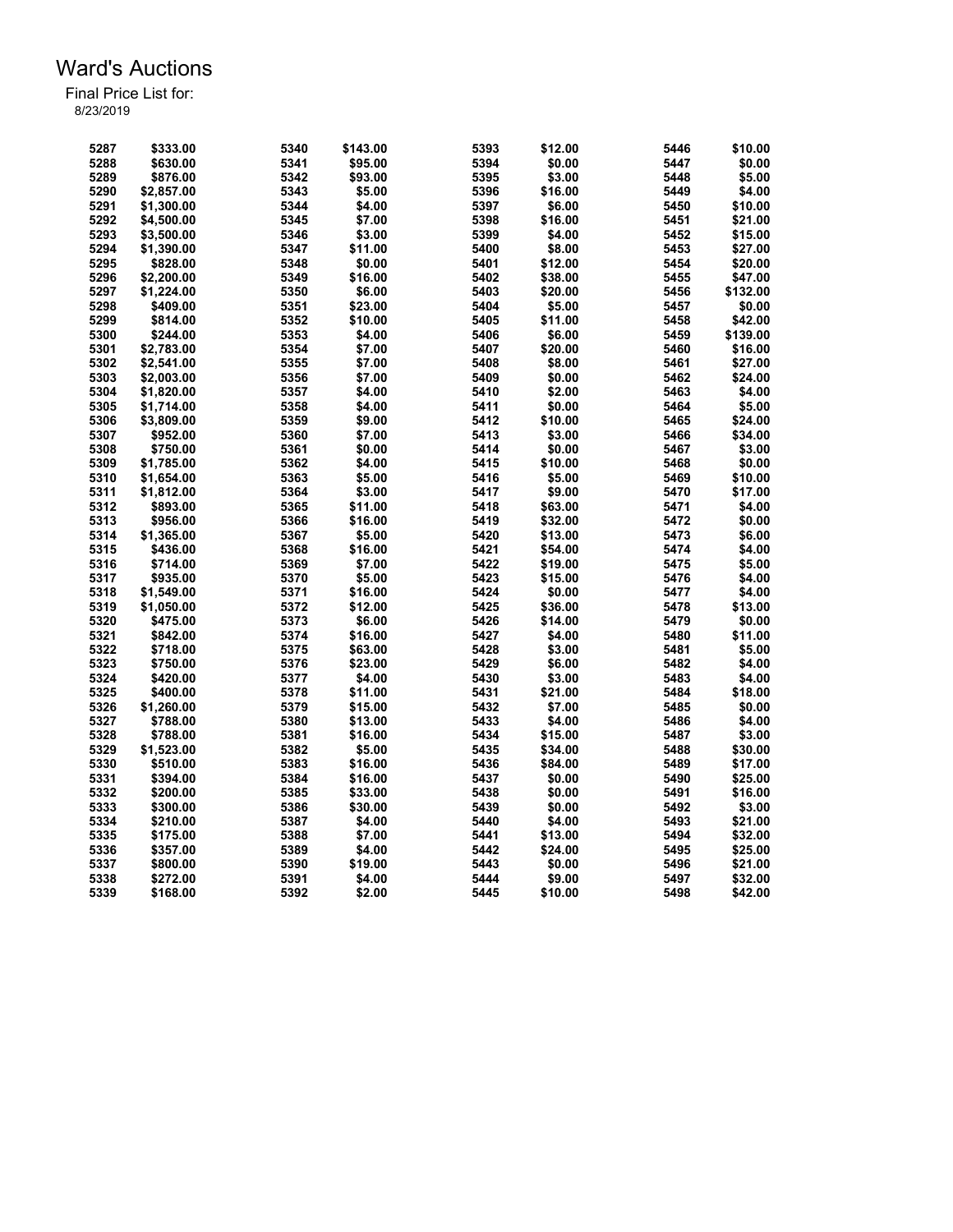| 5499 | \$17.00  | 5552 | \$23.00             | 5605 | \$70.00  | 5658 | \$95.00  |
|------|----------|------|---------------------|------|----------|------|----------|
| 5500 | \$17.00  | 5553 | \$22.00             | 5606 | \$0.00   | 5659 | \$50.00  |
| 5501 | \$25.00  | 5554 | \$22.00             | 5607 | \$71.00  | 5660 | \$210.00 |
| 5502 | \$18.00  | 5555 | \$11.00             | 5608 | \$0.00   | 5661 | \$0.00   |
| 5503 | \$23.00  | 5556 | \$11.00             | 5609 | \$34.00  | 5662 | \$0.00   |
| 5504 | \$100.00 | 5557 | \$13.00             | 5610 | \$32.00  | 5663 | \$139.00 |
| 5505 | \$0.00   | 5558 | \$11.00             | 5611 | \$21.00  | 5664 | \$38.00  |
| 5506 | \$35.00  | 5559 | \$13.00             | 5612 | \$108.00 | 5665 | \$44.00  |
| 5507 | \$66.00  | 5560 | \$15.00             | 5613 | \$34.00  | 5666 | \$59.00  |
| 5508 | \$30.00  | 5561 | \$17.00             | 5614 | \$20.00  | 5667 | \$48.00  |
| 5509 | \$32.00  | 5562 | \$15.00             | 5615 | \$0.00   | 5668 | \$95.00  |
| 5510 | \$54.00  | 5563 | \$21.00             | 5616 | \$192.00 | 5669 | \$221.00 |
| 5511 | \$275.00 | 5564 | \$10.00             | 5617 | \$15.00  | 5670 | \$45.00  |
| 5512 | \$90.00  | 5565 | \$10.00             | 5618 | \$35.00  | 5671 | \$86.00  |
| 5513 | \$11.00  | 5566 | \$15.00             | 5619 | \$10.00  | 5672 | \$0.00   |
| 5514 | \$13.00  | 5567 | \$13.00             | 5620 | \$88.00  | 5673 | \$0.00   |
| 5515 | \$14.00  | 5568 | \$10.00             | 5621 | \$61.00  | 5674 | \$37.00  |
| 5516 | \$10.00  | 5569 | \$32.00             | 5622 | \$15.00  | 5675 | \$0.00   |
| 5517 | \$53.00  | 5570 | \$20.00             | 5623 | \$17.00  | 5676 | \$27.00  |
|      |          |      |                     | 5624 |          |      |          |
| 5518 | \$41.00  | 5571 | \$18.00             |      | \$10.00  | 5677 | \$24.00  |
| 5519 | \$19.00  | 5572 | \$20.00             | 5625 | \$15.00  | 5678 | \$37.00  |
| 5520 | \$0.00   | 5573 | \$24.00             | 5626 | \$10.00  | 5679 | \$20.00  |
| 5521 | \$30.00  | 5574 | \$19.00             | 5627 | \$16.00  | 5680 | \$20.00  |
| 5522 | \$29.00  | 5575 | \$31.00             | 5628 | \$36.00  | 5681 | \$27.00  |
| 5523 | \$37.00  | 5576 | \$30.00             | 5629 | \$15.00  | 5682 | \$47.00  |
| 5524 | \$53.00  | 5577 | \$32.00             | 5630 | \$24.00  | 5683 | \$19.00  |
| 5525 | \$100.00 | 5578 | \$30.00             | 5631 | \$7.00   | 5684 | \$20.00  |
| 5526 | \$129.00 | 5579 | \$39.00             | 5632 | \$63.00  | 5685 | \$20.00  |
| 5527 | \$167.00 | 5580 | \$16.00             | 5633 | \$0.00   | 5686 | \$38.00  |
| 5528 | \$50.00  | 5581 | \$26.00             | 5634 | \$44.00  | 5687 | \$20.00  |
| 5529 | \$41.00  | 5582 | \$28.00             | 5635 | \$65.00  | 5688 | \$39.00  |
| 5530 | \$0.00   | 5583 | \$20.00             | 5636 | \$27.00  | 5689 | \$42.00  |
| 5531 | \$70.00  | 5584 | \$26.00             | 5637 | \$0.00   | 5690 | \$20.00  |
| 5532 | \$48.00  | 5585 | \$20.00             | 5638 | \$0.00   | 5691 | \$0.00   |
| 5533 | \$71.00  | 5586 | \$18.00             | 5639 | \$10.00  | 5692 | \$25.00  |
| 5534 | \$67.00  | 5587 | \$20.00             | 5640 | \$0.00   | 5693 | \$29.00  |
| 5535 | \$25.00  | 5588 | \$28.00             | 5641 | \$0.00   | 5694 | \$20.00  |
| 5536 | \$0.00   | 5589 | \$11.00             | 5642 | \$15.00  | 5695 | \$39.00  |
| 5537 | \$134.00 | 5590 | \$21.00             | 5643 | \$13.00  | 5696 | \$20.00  |
| 5538 | \$81.00  | 5591 | \$25.00             | 5644 | \$123.00 | 5697 | \$26.00  |
| 5539 | \$25.00  | 5592 | \$24.00             | 5645 | \$112.00 | 5698 | \$15.00  |
| 5540 | \$31.00  | 5593 | \$21.00             | 5646 | \$79.00  | 5699 | \$26.00  |
| 5541 | \$43.00  | 5594 | \$26.00             | 5647 | \$24.00  | 5700 | \$29.00  |
| 5542 | \$20.00  | 5595 | \$35.00             | 5648 | \$500.00 | 5701 | \$0.00   |
| 5543 | \$0.00   | 5596 | \$35.00             | 5649 | \$30.00  | 5702 | \$16.00  |
| 5544 | \$16.00  | 5597 | \$21.00             | 5650 | \$32.00  | 5703 | \$15.00  |
| 5545 | \$0.00   | 5598 | \$47.00             | 5651 | \$48.00  | 5704 | \$0.00   |
| 5546 | \$0.00   | 5599 | \$20.00             | 5652 | \$0.00   | 5705 | \$21.00  |
| 5547 | \$15.00  | 5600 |                     | 5653 | \$0.00   | 5706 | \$15.00  |
| 5548 | \$0.00   | 5601 | \$15.00<br>\$102.00 | 5654 | \$14.00  | 5707 | \$53.00  |
|      | \$0.00   |      |                     |      |          | 5708 |          |
| 5549 |          | 5602 | \$67.00             | 5655 | \$221.00 |      | \$15.00  |
| 5550 | \$21.00  | 5603 | \$50.00             | 5656 | \$166.00 | 5709 | \$21.00  |
| 5551 | \$0.00   | 5604 | \$230.00            | 5657 | \$105.00 | 5710 | \$0.00   |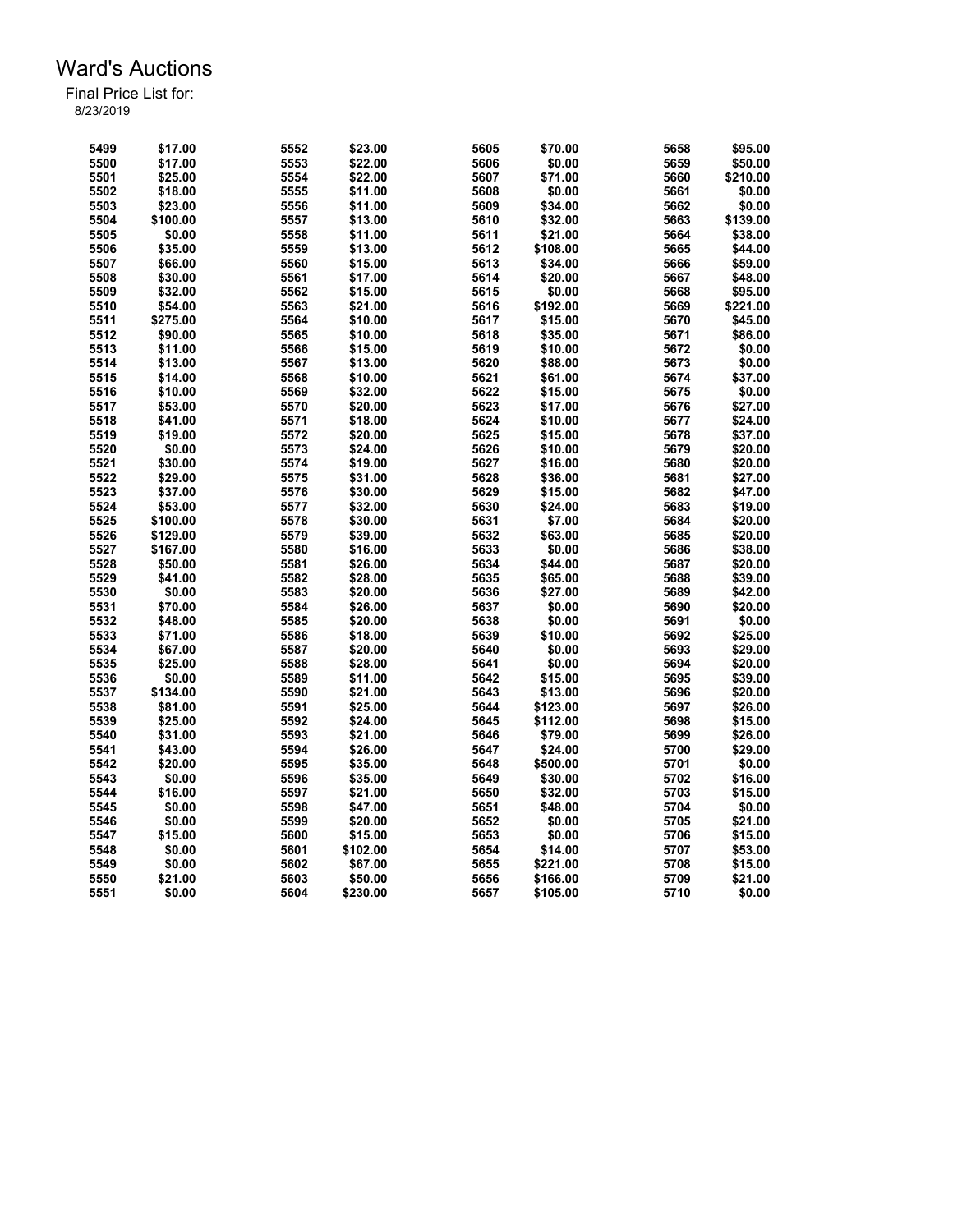| 5711 | \$15.00 | 5764 | \$13.00 | 5817 | \$24.00  | 5870 | \$10.00  |
|------|---------|------|---------|------|----------|------|----------|
| 5712 | \$15.00 | 5765 | \$24.00 | 5818 | \$10.00  | 5871 | \$13.00  |
| 5713 | \$0.00  | 5766 | \$21.00 | 5819 | \$10.00  | 5872 | \$0.00   |
| 5714 | \$10.00 | 5767 | \$21.00 | 5820 | \$0.00   | 5873 | \$0.00   |
| 5715 | \$10.00 | 5768 | \$15.00 | 5821 | \$60.00  | 5874 | \$12.00  |
| 5716 | \$10.00 | 5769 | \$0.00  | 5822 | \$31.00  | 5875 | \$21.00  |
| 5717 | \$0.00  | 5770 | \$14.00 | 5823 | \$23.00  | 5876 | \$15.00  |
| 5718 | \$10.00 | 5771 | \$15.00 | 5824 | \$0.00   | 5877 | \$30.00  |
| 5719 | \$10.00 | 5772 | \$15.00 | 5825 | \$25.00  | 5878 | \$7.00   |
| 5720 | \$10.00 | 5773 | \$50.00 | 5826 | \$137.00 | 5879 | \$7.00   |
| 5721 | \$14.00 | 5774 | \$27.00 | 5827 | \$15.00  | 5880 | \$0.00   |
|      |         |      |         |      |          |      |          |
| 5722 | \$10.00 | 5775 | \$33.00 | 5828 | \$15.00  | 5881 | \$41.00  |
| 5723 | \$15.00 | 5776 | \$19.00 | 5829 | \$11.00  | 5882 | \$15.00  |
| 5724 | \$11.00 | 5777 | \$0.00  | 5830 | \$27.00  | 5883 | \$16.00  |
| 5725 | \$16.00 | 5778 | \$79.00 | 5831 | \$27.00  | 5884 | \$38.00  |
| 5726 | \$10.00 | 5779 | \$19.00 | 5832 | \$17.00  | 5885 | \$34.00  |
| 5727 | \$23.00 | 5780 | \$0.00  | 5833 | \$0.00   | 5886 | \$500.00 |
| 5728 | \$24.00 | 5781 | \$30.00 | 5834 | \$30.00  | 5887 | \$20.00  |
| 5729 | \$17.00 | 5782 | \$15.00 | 5835 | \$0.00   | 5888 | \$35.00  |
| 5730 | \$11.00 | 5783 | \$0.00  | 5836 | \$0.00   | 5889 | \$32.00  |
| 5731 | \$14.00 | 5784 | \$15.00 | 5837 | \$0.00   | 5890 | \$10.00  |
| 5732 | \$16.00 | 5785 | \$48.00 | 5838 | \$26.00  | 5891 | \$20.00  |
| 5733 | \$18.00 | 5786 | \$11.00 | 5839 | \$11.00  | 5892 | \$60.00  |
| 5734 | \$10.00 | 5787 | \$21.00 | 5840 | \$0.00   | 5893 | \$35.00  |
| 5735 | \$14.00 | 5788 | \$26.00 | 5841 | \$0.00   | 5894 | \$0.00   |
| 5736 | \$10.00 | 5789 | \$25.00 | 5842 | \$10.00  | 5895 | \$38.00  |
| 5737 | \$31.00 | 5790 | \$10.00 | 5843 | \$23.00  | 5896 | \$10.00  |
| 5738 | \$15.00 | 5791 | \$23.00 | 5844 | \$18.00  | 5897 | \$34.00  |
| 5739 | \$19.00 | 5792 | \$0.00  | 5845 | \$42.00  | 5898 | \$10.00  |
| 5740 | \$16.00 | 5793 | \$10.00 | 5846 | \$58.00  | 5899 | \$11.00  |
| 5741 | \$18.00 | 5794 | \$10.00 | 5847 | \$20.00  | 5900 | \$19.00  |
| 5742 | \$10.00 | 5795 | \$23.00 | 5848 | \$31.00  | 5901 | \$21.00  |
| 5743 | \$21.00 | 5796 | \$56.00 | 5849 | \$0.00   | 5902 | \$20.00  |
| 5744 | \$0.00  | 5797 | \$10.00 | 5850 | \$32.00  | 5903 | \$20.00  |
| 5745 | \$38.00 | 5798 | \$32.00 | 5851 | \$0.00   | 5904 | \$32.00  |
| 5746 | \$15.00 | 5799 | \$37.00 | 5852 | \$15.00  | 5905 | \$0.00   |
| 5747 | \$13.00 | 5800 | \$53.00 | 5853 | \$0.00   | 5906 | \$15.00  |
|      |         |      |         |      |          |      |          |
| 5748 | \$19.00 | 5801 | \$47.00 | 5854 | \$14.00  | 5907 | \$10.00  |
| 5749 | \$21.00 | 5802 | \$29.00 | 5855 | \$10.00  | 5908 | \$20.00  |
| 5750 | \$15.00 | 5803 | \$15.00 | 5856 | \$12.00  | 5909 | \$12.00  |
| 5751 | \$10.00 | 5804 | \$37.00 | 5857 | \$95.00  | 5910 | \$10.00  |
| 5752 | \$0.00  | 5805 | \$20.00 | 5858 | \$10.00  | 5911 | \$10.00  |
| 5753 | \$0.00  | 5806 | \$15.00 | 5859 | \$10.00  | 5912 | \$0.00   |
| 5754 | \$15.00 | 5807 | \$0.00  | 5860 | \$10.00  | 5913 | \$23.00  |
| 5755 | \$0.00  | 5808 | \$15.00 | 5861 | \$10.00  | 5914 | \$10.00  |
| 5756 | \$10.00 | 5809 | \$0.00  | 5862 | \$11.00  | 5915 | \$40.00  |
| 5757 | \$0.00  | 5810 | \$23.00 | 5863 | \$17.00  | 5916 | \$20.00  |
| 5758 | \$21.00 | 5811 | \$31.00 | 5864 | \$0.00   | 5917 | \$13.00  |
| 5759 | \$24.00 | 5812 | \$28.00 | 5865 | \$11.00  | 5918 | \$10.00  |
| 5760 | \$10.00 | 5813 | \$29.00 | 5866 | \$22.00  | 5919 | \$17.00  |
| 5761 | \$13.00 | 5814 | \$0.00  | 5867 | \$15.00  | 5920 | \$35.00  |
| 5762 | \$0.00  | 5815 | \$15.00 | 5868 | \$20.00  | 5921 | \$30.00  |
| 5763 | \$10.00 | 5816 | \$16.00 | 5869 | \$37.00  | 5922 | \$20.00  |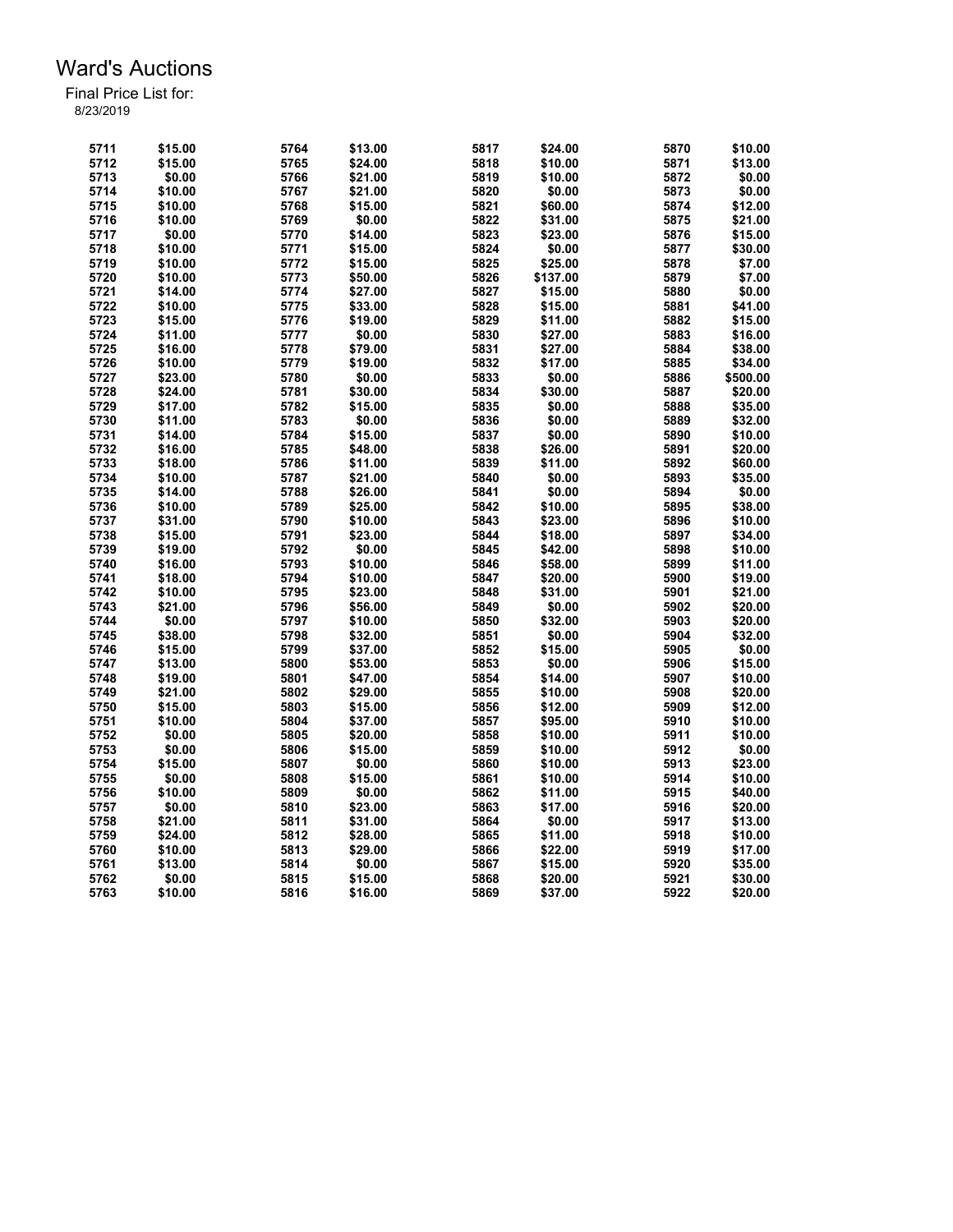| 5923 | \$17.00 | 5976 | \$11.00    | 6038 | \$21.00  | 6091 | \$8.00   |
|------|---------|------|------------|------|----------|------|----------|
| 5924 |         |      |            |      |          | 6092 |          |
|      | \$10.00 | 5977 | \$15.00    | 6039 | \$210.00 |      | \$95.00  |
| 5925 | \$18.00 | 5978 | \$15.00    | 6040 | \$10.00  | 6093 | \$41.00  |
| 5926 | \$69.00 | 5979 | \$23.00    | 6041 | \$95.00  | 6094 | \$32.00  |
| 5927 | \$0.00  | 5980 | \$29.00    | 6042 | \$105.00 | 6095 | \$38.00  |
| 5928 | \$41.00 | 5981 | \$16.00    | 6043 | \$176.00 | 6096 | \$0.00   |
| 5929 | \$20.00 | 5982 | \$11.00    | 6044 | \$66.00  | 6097 | \$42.00  |
| 5930 | \$10.00 | 5983 | \$38.00    | 6045 | \$91.00  | 6098 | \$54.00  |
| 5931 | \$24.00 | 5984 | \$27.00    | 6046 | \$150.00 | 6099 | \$9.00   |
| 5932 | \$69.00 | 5985 | \$21.00    | 6047 | \$50.00  | 6100 | \$126.00 |
| 5933 | \$7.00  | 5986 | \$11.00    | 6048 | \$69.00  | 6101 | \$11.00  |
| 5934 | \$6.00  | 5987 | \$0.00     | 6049 | \$65.00  | 6102 | \$27.00  |
| 5935 | \$17.00 | 5988 | \$10.00    | 6050 | \$40.00  | 6103 | \$48.00  |
| 5936 | \$27.00 | 5989 | \$10.00    | 6051 | \$50.00  | 6104 | \$110.00 |
| 5937 | \$27.00 | 5990 | \$21.00    | 6052 | \$30.00  | 6105 | \$23.00  |
| 5938 | \$57.00 | 6000 |            | 6053 | \$0.00   | 6106 | \$84.00  |
|      |         |      | \$250.00   |      |          |      |          |
| 5939 | \$30.00 | 6001 | \$147.00   | 6054 | \$32.00  | 6107 | \$93.00  |
| 5940 | \$16.00 | 6002 | \$95.00    | 6055 | \$40.00  | 6108 | \$42.00  |
| 5941 | \$10.00 | 6003 | \$84.00    | 6056 | \$40.00  | 6109 | \$32.00  |
| 5942 | \$0.00  | 6004 | \$74.00    | 6057 | \$50.00  | 6110 | \$35.00  |
| 5943 | \$11.00 | 6005 | \$42.00    | 6058 | \$50.00  | 6111 | \$24.00  |
| 5944 | \$56.00 | 6006 | \$53.00    | 6059 | \$30.00  | 6112 | \$50.00  |
| 5945 | \$33.00 | 6007 | \$36.00    | 6060 | \$53.00  | 6113 | \$77.00  |
| 5946 | \$13.00 | 6008 | \$234.00   | 6061 | \$21.00  | 6114 | \$100.00 |
| 5947 | \$13.00 | 6009 | \$111.00   | 6062 | \$132.00 | 6115 | \$164.00 |
| 5948 | \$0.00  | 6010 | \$1,024.00 | 6063 | \$60.00  | 6116 | \$0.00   |
| 5949 | \$37.00 | 6011 | \$53.00    | 6064 | \$66.00  | 6117 | \$52.00  |
| 5950 | \$11.00 | 6012 | \$234.00   | 6065 | \$20.00  | 6118 | \$48.00  |
| 5951 | \$13.00 | 6013 | \$37.00    | 6066 | \$42.00  | 6119 | \$45.00  |
| 5952 | \$17.00 | 6014 | \$95.00    | 6067 | \$105.00 | 6120 | \$78.00  |
| 5953 | \$10.00 | 6015 | \$101.00   | 6068 | \$0.00   | 6121 | \$32.00  |
| 5954 | \$10.00 | 6016 | \$40.00    | 6069 | \$29.00  | 6122 | \$17.00  |
| 5955 | \$13.00 | 6017 | \$48.00    | 6070 | \$40.00  | 6123 | \$21.00  |
| 5956 | \$16.00 | 6018 | \$234.00   | 6071 | \$20.00  | 6124 | \$16.00  |
|      |         |      |            |      |          |      |          |
| 5957 | \$16.00 | 6019 | \$63.00    | 6072 | \$0.00   | 6125 | \$16.00  |
| 5958 | \$37.00 | 6020 | \$47.00    | 6073 | \$82.00  | 6126 | \$28.00  |
| 5959 | \$67.00 | 6021 | \$69.00    | 6074 | \$53.00  | 6127 | \$40.00  |
| 5960 | \$62.00 | 6022 | \$126.00   | 6075 | \$61.00  | 6128 | \$63.00  |
| 5961 | \$52.00 | 6023 | \$158.00   | 6076 | \$10.00  | 6129 | \$7.00   |
| 5962 | \$16.00 | 6024 | \$147.00   | 6077 | \$14.00  | 6130 | \$11.00  |
| 5963 | \$15.00 | 6025 | \$69.00    | 6078 | \$20.00  | 6131 | \$5.00   |
| 5964 | \$17.00 | 6026 | \$97.00    | 6079 | \$0.00   | 6132 | \$16.00  |
| 5965 | \$0.00  | 6027 | \$58.00    | 6080 | \$21.00  | 6133 | \$10.00  |
| 5966 | \$24.00 | 6028 | \$85.00    | 6081 | \$57.00  | 6134 | \$84.00  |
| 5967 | \$15.00 | 6029 | \$69.00    | 6082 | \$82.00  | 6135 | \$59.00  |
| 5968 | \$0.00  | 6030 | \$105.00   | 6083 | \$53.00  | 6136 | \$117.00 |
| 5969 | \$11.00 | 6031 | \$89.00    | 6084 | \$73.00  | 6137 | \$158.00 |
| 5970 | \$34.00 | 6032 | \$62.00    | 6085 | \$100.00 | 6138 | \$91.00  |
| 5971 | \$16.00 | 6033 | \$21.00    | 6086 | \$87.00  | 6139 | \$21.00  |
| 5972 | \$47.00 | 6034 | \$24.00    | 6087 | \$30.00  | 6140 | \$11.00  |
| 5973 | \$11.00 | 6035 | \$116.00   | 6088 | \$0.00   | 6141 | \$13.00  |
| 5974 | \$16.00 | 6036 | \$70.00    | 6089 | \$41.00  | 6142 | \$8.00   |
|      |         |      |            |      |          |      |          |
| 5975 | \$20.00 | 6037 | \$40.00    | 6090 | \$27.00  | 6143 | \$13.00  |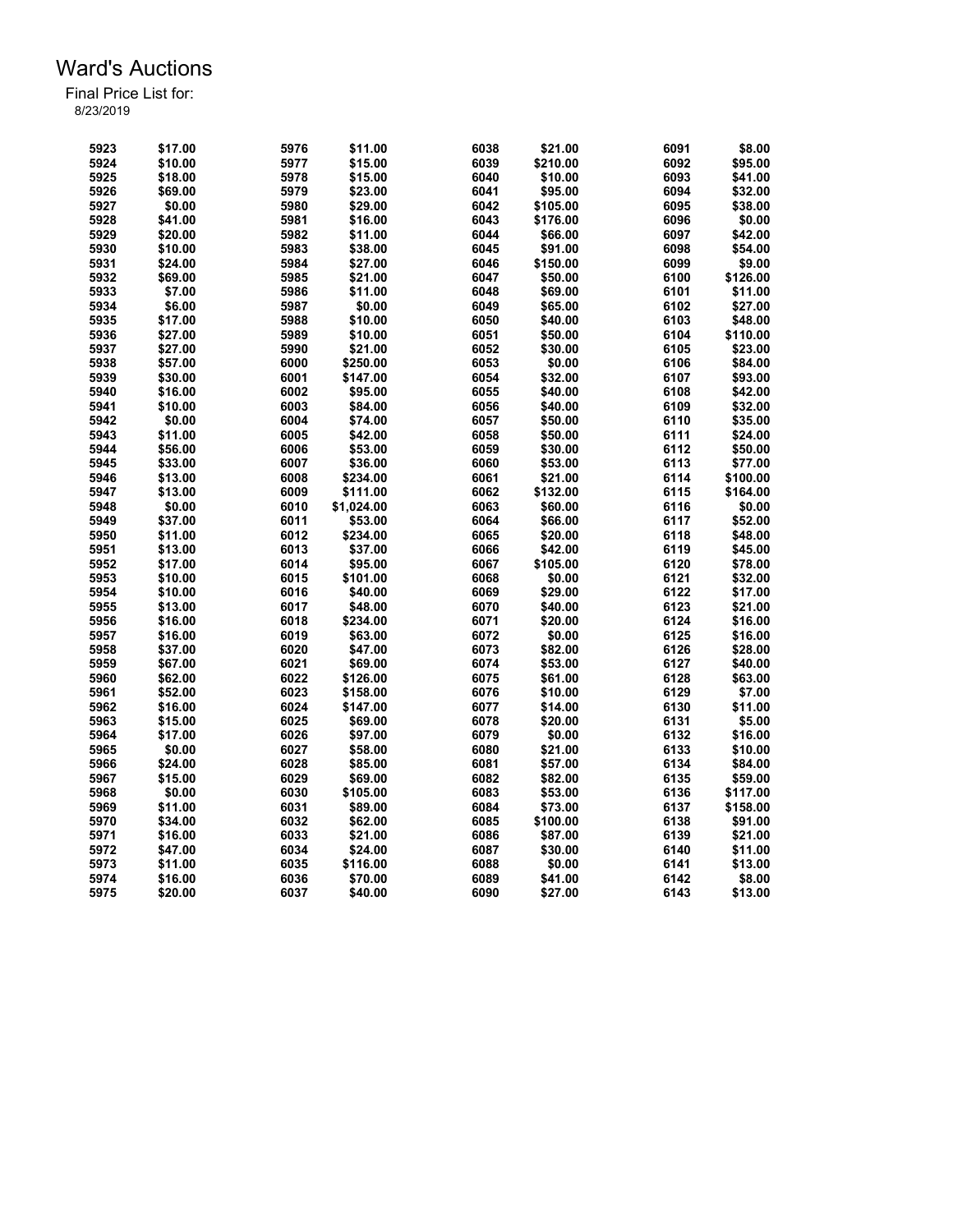| 6144 | \$25.00  | 6197 | \$9.00  | 6250 | \$30.00  | 6303 | \$10.00  |
|------|----------|------|---------|------|----------|------|----------|
| 6145 | \$5.00   | 6198 | \$13.00 | 6251 | \$10.00  | 6304 | \$15.00  |
| 6146 | \$8.00   | 6199 | \$24.00 | 6252 | \$4.00   | 6305 | \$37.00  |
| 6147 | \$13.00  | 6200 | \$21.00 | 6253 | \$4.00   | 6306 | \$0.00   |
| 6148 | \$15.00  | 6201 | \$8.00  | 6254 | \$16.00  | 6307 | \$0.00   |
| 6149 | \$139.00 | 6202 | \$5.00  | 6255 | \$4.00   | 6308 | \$5.00   |
| 6150 | \$41.00  | 6203 | \$1.00  | 6256 | \$3.00   | 6309 | \$10.00  |
| 6151 | \$32.00  | 6204 | \$21.00 | 6257 | \$3.00   | 6310 | \$11.00  |
| 6152 | \$8.00   | 6205 | \$6.00  | 6258 | \$3.00   | 6311 | \$11.00  |
| 6153 | \$29.00  | 6206 | \$16.00 | 6259 | \$5.00   | 6312 | \$6.00   |
| 6154 | \$21.00  | 6207 | \$37.00 | 6260 | \$1.00   | 6313 | \$0.00   |
| 6155 | \$20.00  | 6208 | \$11.00 | 6261 | \$3.00   | 6314 | \$6.00   |
| 6156 | \$23.00  | 6209 | \$2.00  | 6262 | \$45.00  | 6315 | \$6.00   |
| 6157 | \$21.00  | 6210 | \$3.00  | 6263 | \$30.00  | 6316 | \$5.00   |
| 6158 | \$14.00  | 6211 | \$1.00  | 6264 | \$4.00   | 6317 | \$5.00   |
| 6159 | \$24.00  | 6212 | \$0.00  | 6265 | \$15.00  | 6318 | \$3.00   |
| 6160 | \$21.00  | 6213 | \$7.00  | 6266 | \$15.00  | 6319 | \$1.00   |
| 6161 | \$16.00  | 6214 | \$1.00  | 6267 | \$68.00  | 6320 | \$37.00  |
| 6162 | \$16.00  | 6215 | \$6.00  | 6268 | \$11.00  | 6321 | \$7.00   |
| 6163 | \$5.00   | 6216 | \$3.00  | 6269 | \$27.00  | 6322 | \$0.00   |
| 6164 | \$5.00   | 6217 | \$5.00  | 6270 | \$45.00  | 6323 | \$100.00 |
|      | \$6.00   | 6218 | \$13.00 | 6271 |          | 6324 |          |
| 6165 |          |      |         |      | \$13.00  |      | \$303.00 |
| 6166 | \$10.00  | 6219 | \$2.00  | 6272 | \$25.00  | 6325 | \$119.00 |
| 6167 | \$65.00  | 6220 | \$1.00  | 6273 | \$6.00   | 6326 | \$51.00  |
| 6168 | \$11.00  | 6221 | \$6.00  | 6274 | \$63.00  | 6327 | \$0.00   |
| 6169 | \$248.00 | 6222 | \$1.00  | 6275 | \$37.00  | 6328 | \$50.00  |
| 6170 | \$62.00  | 6223 | \$2.00  | 6276 | \$65.00  | 6329 | \$33.00  |
| 6171 | \$123.00 | 6224 | \$2.00  | 6277 | \$24.00  | 6330 | \$32.00  |
| 6172 | \$62.00  | 6225 | \$5.00  | 6278 | \$16.00  | 6331 | \$5.00   |
| 6173 | \$336.00 | 6226 | \$1.00  | 6279 | \$6.00   | 6332 | \$34.00  |
| 6174 | \$16.00  | 6227 | \$11.00 | 6280 | \$3.00   | 6333 | \$84.00  |
| 6175 | \$9.00   | 6228 | \$6.00  | 6281 | \$3.00   | 6334 | \$20.00  |
| 6176 | \$4.00   | 6229 | \$4.00  | 6282 | \$11.00  | 6335 | \$15.00  |
| 6177 | \$4.00   | 6230 | \$10.00 | 6283 | \$3.00   | 6336 | \$42.00  |
| 6178 | \$14.00  | 6231 | \$8.00  | 6284 | \$0.00   | 6337 | \$50.00  |
| 6179 | \$9.00   | 6232 | \$8.00  | 6285 | \$3.00   | 6338 | \$0.00   |
| 6180 | \$4.00   | 6233 | \$11.00 | 6286 | \$84.00  | 6339 | \$40.00  |
| 6181 | \$3.00   | 6234 | \$3.00  | 6287 | \$153.00 | 6340 | \$289.00 |
| 6182 | \$3.00   | 6235 | \$11.00 | 6288 | \$420.00 | 6341 | \$100.00 |
| 6183 | \$5.00   | 6236 | \$1.00  | 6289 | \$37.00  | 6342 | \$158.00 |
| 6184 | \$8.00   | 6237 | \$2.00  | 6290 | \$5.00   | 6343 | \$74.00  |
| 6185 | \$0.00   | 6238 | \$0.00  | 6291 | \$5.00   | 6344 | \$204.00 |
| 6186 | \$12.00  | 6239 | \$7.00  | 6292 | \$15.00  | 6345 | \$0.00   |
| 6187 | \$10.00  | 6240 | \$1.00  | 6293 | \$10.00  | 6346 | \$100.00 |
| 6188 | \$15.00  | 6241 | \$1.00  | 6294 | \$10.00  | 6347 | \$92.00  |
| 6189 | \$3.00   | 6242 | \$1.00  | 6295 | \$42.00  | 6348 | \$20.00  |
| 6190 | \$4.00   | 6243 | \$4.00  | 6296 | \$40.00  | 6349 | \$42.00  |
| 6191 | \$9.00   | 6244 | \$2.00  | 6297 | \$51.00  | 6350 | \$20.00  |
| 6192 | \$27.00  | 6245 | \$7.00  | 6298 | \$24.00  | 6351 | \$65.00  |
| 6193 | \$10.00  | 6246 | \$6.00  | 6299 | \$35.00  | 6352 | \$287.00 |
| 6194 | \$19.00  | 6247 | \$15.00 | 6300 | \$95.00  | 6353 | \$128.00 |
| 6195 | \$11.00  | 6248 | \$5.00  | 6301 | \$26.00  | 6354 | \$36.00  |
| 6196 | \$0.00   | 6249 | \$2.00  | 6302 | \$26.00  | 6355 | \$32.00  |
|      |          |      |         |      |          |      |          |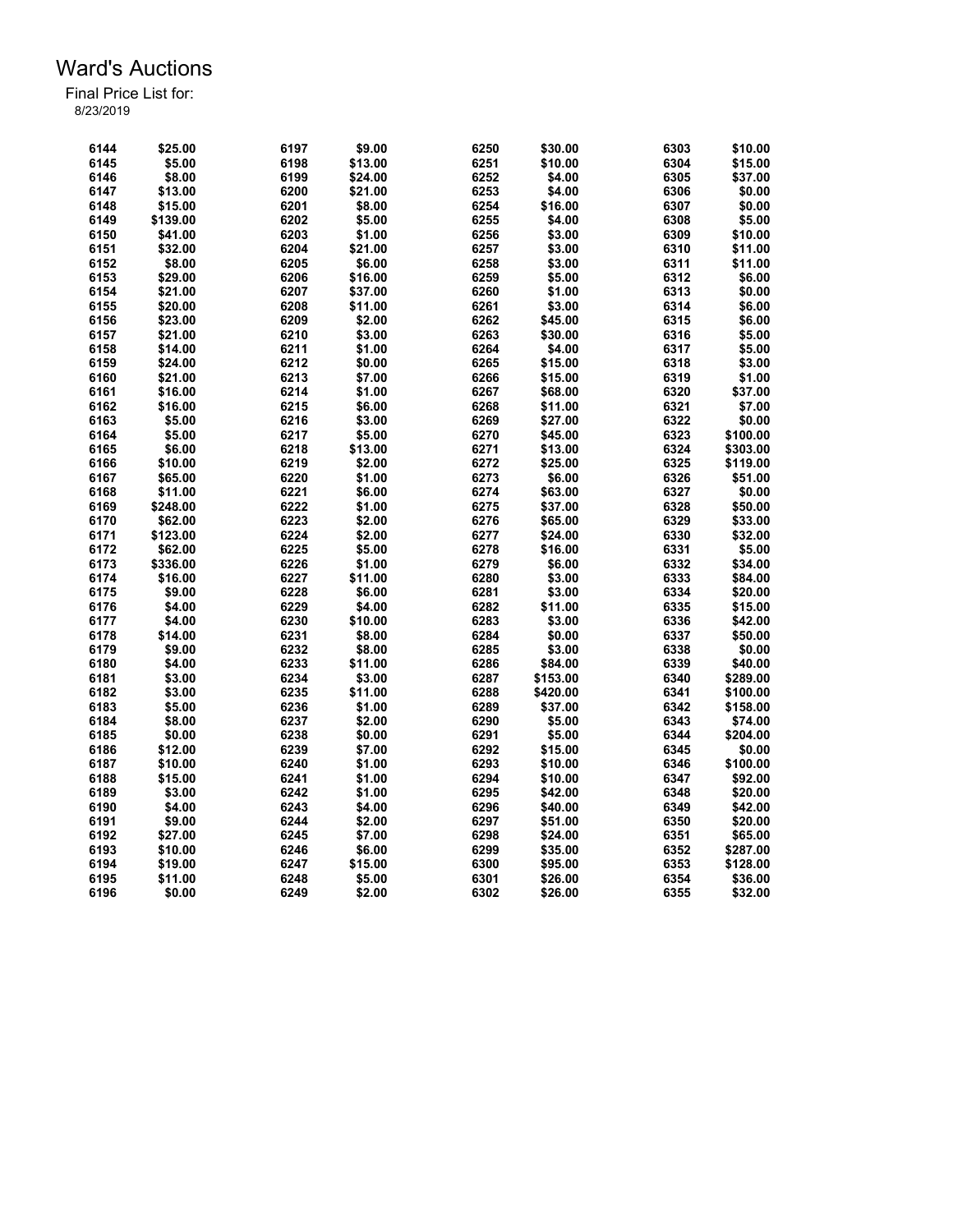| 6356 | \$0.00   | 6409 | \$100.00 | 6462 | \$3.00   | 6515 | \$76.00  |
|------|----------|------|----------|------|----------|------|----------|
| 6357 | \$11.00  | 6410 | \$100.00 | 6463 | \$50.00  | 6516 | \$16.00  |
| 6358 | \$0.00   | 6411 | \$0.00   | 6464 | \$7.00   | 6517 | \$3.00   |
| 6359 | \$37.00  | 6412 | \$210.00 | 6465 | \$48.00  | 6518 | \$184.00 |
| 6360 | \$42.00  | 6413 | \$93.00  | 6466 | \$6.00   | 6519 | \$188.00 |
| 6361 | \$47.00  | 6414 | \$83.00  | 6467 | \$6.00   | 6520 | \$4.00   |
| 6362 | \$0.00   | 6415 | \$0.00   | 6468 | \$0.00   | 6521 | \$27.00  |
| 6363 | \$12.00  | 6416 | \$40.00  | 6469 | \$0.00   | 6522 | \$17.00  |
| 6364 | \$42.00  | 6417 | \$0.00   | 6470 | \$3.00   | 6523 | \$3.00   |
| 6365 | \$35.00  | 6418 | \$30.00  | 6471 | \$38.00  | 6524 | \$12.00  |
| 6366 | \$26.00  | 6419 | \$62.00  | 6472 | \$0.00   | 6525 | \$24.00  |
| 6367 | \$33.00  | 6420 | \$53.00  | 6473 | \$3.00   | 6526 | \$5.00   |
| 6368 | \$46.00  | 6421 | \$3.00   | 6474 | \$3.00   | 6527 | \$11.00  |
| 6369 | \$23.00  | 6422 | \$0.00   | 6475 | \$4.00   | 6528 | \$5.00   |
| 6370 | \$0.00   | 6423 | \$21.00  | 6476 | \$0.00   | 6529 | \$28.00  |
| 6371 | \$10.00  | 6424 | \$10.00  | 6477 | \$3.00   | 6530 | \$63.00  |
| 6372 | \$0.00   | 6425 | \$0.00   | 6478 | \$9.00   | 6531 | \$0.00   |
|      |          |      |          |      |          |      |          |
| 6373 | \$0.00   | 6426 | \$69.00  | 6479 | \$5.00   | 6532 | \$4.00   |
| 6374 | \$0.00   | 6427 | \$23.00  | 6480 | \$0.00   | 6533 | \$5.00   |
| 6375 | \$0.00   | 6428 | \$0.00   | 6481 | \$8.00   | 6534 | \$13.00  |
| 6376 | \$0.00   | 6429 | \$0.00   | 6482 | \$36.00  | 6535 | \$30.00  |
| 6377 | \$0.00   | 6430 | \$100.00 | 6483 | \$3.00   | 6536 | \$1.00   |
| 6378 | \$9.00   | 6431 | \$44.00  | 6484 | \$11.00  | 6537 | \$6.00   |
| 6379 | \$0.00   | 6432 | \$40.00  | 6485 | \$23.00  | 6538 | \$7.00   |
| 6380 | \$20.00  | 6433 | \$0.00   | 6486 | \$12.00  | 6539 | \$11.00  |
| 6381 | \$0.00   | 6434 | \$1.00   | 6487 | \$21.00  | 6540 | \$56.00  |
| 6382 | \$0.00   | 6435 | \$0.00   | 6488 | \$29.00  | 6541 | \$16.00  |
| 6383 | \$0.00   | 6436 | \$0.00   | 6489 | \$20.00  | 6542 | \$32.00  |
| 6384 | \$0.00   | 6437 | \$30.00  | 6490 | \$41.00  | 6543 | \$21.00  |
| 6385 | \$0.00   | 6438 | \$5.00   | 6491 | \$20.00  | 6544 | \$31.00  |
| 6386 | \$0.00   | 6439 | \$21.00  | 6492 | \$40.00  | 6545 | \$5.00   |
| 6387 | \$0.00   | 6440 | \$1.00   | 6493 | \$11.00  | 6546 | \$44.00  |
| 6388 | \$0.00   | 6441 | \$0.00   | 6494 | \$18.00  | 6547 | \$60.00  |
| 6389 | \$15.00  | 6442 | \$0.00   | 6495 | \$45.00  | 6548 | \$25.00  |
| 6390 | \$15.00  | 6443 | \$6.00   | 6496 | \$52.00  | 6549 | \$10.00  |
| 6391 | \$10.00  | 6444 | \$0.00   | 6497 | \$29.00  | 6550 | \$13.00  |
| 6392 | \$40.00  | 6445 | \$1.00   | 6498 | \$67.00  | 6551 | \$67.00  |
| 6393 | \$79.00  | 6446 | \$104.00 | 6499 | \$7.00   | 6552 | \$33.00  |
| 6394 | \$0.00   | 6447 | \$0.00   | 6500 | \$23.00  | 6553 | \$11.00  |
| 6395 | \$70.00  | 6448 | \$5.00   | 6501 | \$14.00  | 6554 | \$7.00   |
| 6396 | \$62.00  | 6449 | \$23.00  | 6502 | \$81.00  | 6555 | \$4.00   |
| 6397 | \$0.00   | 6450 | \$0.00   | 6503 | \$13.00  | 6556 | \$47.00  |
| 6398 | \$0.00   |      |          | 6504 |          | 6557 |          |
|      |          | 6451 | \$42.00  |      | \$19.00  |      | \$4.00   |
| 6399 | \$0.00   | 6452 | \$5.00   | 6505 | \$29.00  | 6558 | \$8.00   |
| 6400 | \$0.00   | 6453 | \$8.00   | 6506 | \$13.00  | 6559 | \$3.00   |
| 6401 | \$0.00   | 6454 | \$0.00   | 6507 | \$29.00  | 6560 | \$29.00  |
| 6402 | \$0.00   | 6455 | \$3.00   | 6508 | \$33.00  | 6561 | \$25.00  |
| 6403 | \$0.00   | 6456 | \$5.00   | 6509 | \$9.00   | 6562 | \$4.00   |
| 6404 | \$0.00   | 6457 | \$1.00   | 6510 | \$249.00 | 6563 | \$16.00  |
| 6405 | \$0.00   | 6458 | \$4.00   | 6511 | \$28.00  | 6564 | \$15.00  |
| 6406 | \$65.00  | 6459 | \$6.00   | 6512 | \$18.00  | 6565 | \$16.00  |
| 6407 | \$75.00  | 6460 | \$7.00   | 6513 | \$25.00  | 6566 | \$4.00   |
| 6408 | \$368.00 | 6461 | \$4.00   | 6514 | \$5.00   | 6567 | \$16.00  |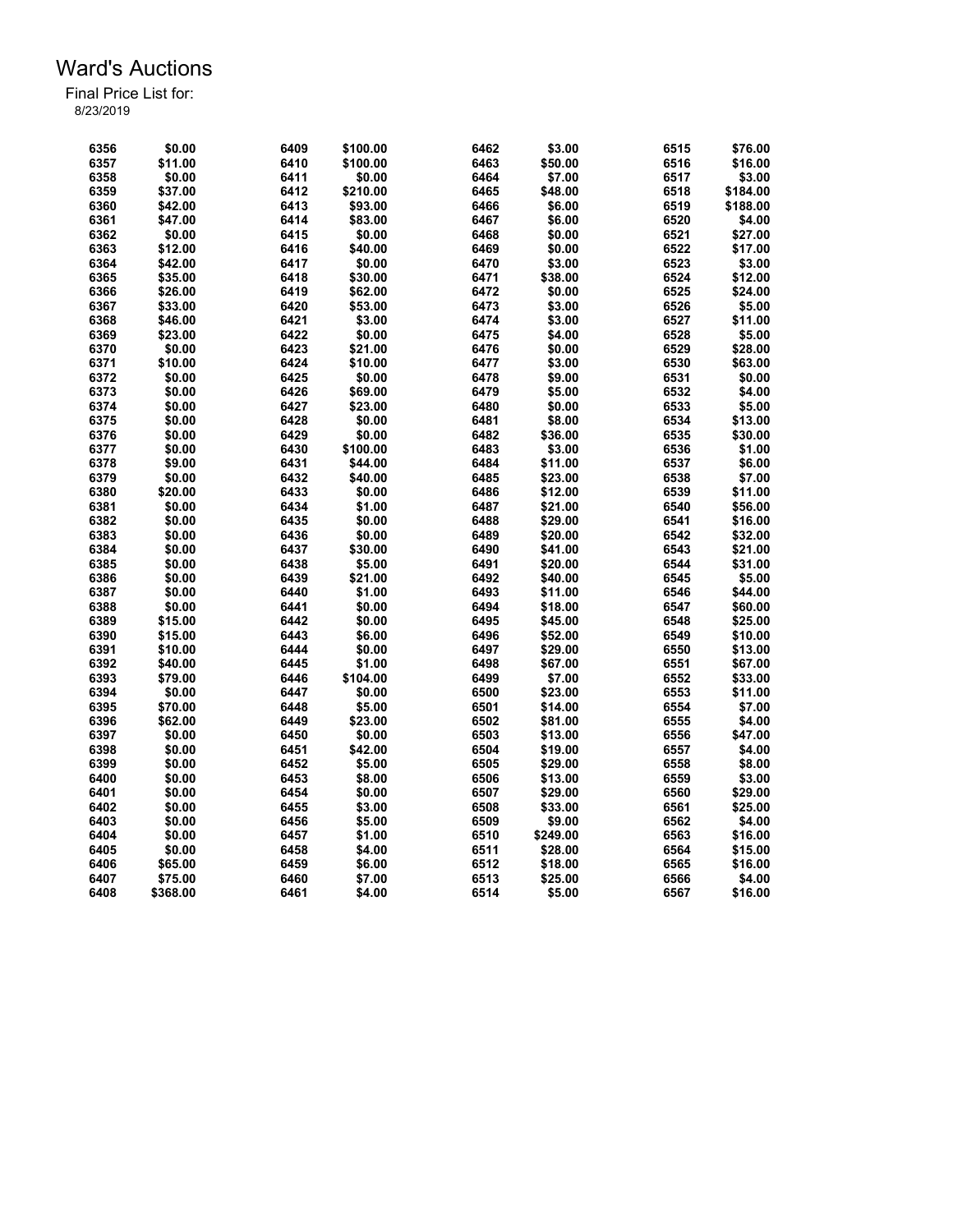| 6568 | \$24.00           | 6621         | \$6.00   | 6674 | \$8.00   | 6727 | \$11.00 |
|------|-------------------|--------------|----------|------|----------|------|---------|
| 6569 | \$21.00           | 6622         | \$12.00  | 6675 | \$15.00  | 6728 | \$35.00 |
| 6570 | \$3.00            | 6623         | \$7.00   | 6676 | \$0.00   | 6729 | \$17.00 |
| 6571 | \$6.00            | 6624         | \$7.00   | 6677 | \$19.00  | 6730 | \$18.00 |
| 6572 | \$7.00            | 6625         | \$10.00  | 6678 | \$6.00   | 6731 | \$11.00 |
| 6573 | \$13.00           | 6626         | \$7.00   | 6679 | \$420.00 | 6732 | \$5.00  |
| 6574 | \$9.00            | 6627         | \$5.00   | 6680 | \$39.00  | 6733 | \$26.00 |
| 6575 | \$15.00           | 6628         | \$26.00  | 6681 | \$24.00  | 6734 | \$9.00  |
| 6576 | \$10.00           | 6629         | \$58.00  | 6682 | \$39.00  | 6735 | \$13.00 |
| 6577 | \$2.00            | 6630         | \$12.00  | 6683 | \$39.00  | 6736 | \$11.00 |
| 6578 | \$2.00            | 6631         | \$20.00  | 6684 | \$11.00  | 6737 | \$11.00 |
| 6579 | \$0.00            | 6632         | \$55.00  | 6685 | \$12.00  | 6738 | \$97.00 |
| 6580 | \$6.00            | 6633         | \$4.00   | 6686 | \$9.00   | 6739 | \$63.00 |
| 6581 | \$0.00            | 6634         | \$10.00  | 6687 | \$21.00  | 6740 | \$9.00  |
| 6582 | \$3.00            | 6635         | \$7.00   | 6688 | \$17.00  | 6741 | \$16.00 |
| 6583 | \$0.00            | 6636         | \$19.00  | 6689 | \$53.00  | 6742 | \$37.00 |
| 6584 |                   |              |          | 6690 |          |      |         |
|      | \$3.00            | 6637         | \$7.00   | 6691 | \$21.00  | 6743 | \$14.00 |
| 6585 | \$23.00           | 6638         | \$19.00  |      | \$15.00  | 6744 | \$27.00 |
| 6586 | \$63.00           | 6639         | \$22.00  | 6692 | \$25.00  | 6745 | \$34.00 |
| 6587 | \$79.00           | 6640         | \$17.00  | 6693 | \$25.00  | 6746 | \$25.00 |
| 6588 | \$79.00           | 6641         | \$17.00  | 6694 | \$25.00  | 6747 | \$25.00 |
| 6589 | \$9.00            | 6642         | \$24.00  | 6695 | \$11.00  | 6748 | \$24.00 |
| 6590 | \$7.00            | 6643         | \$263.00 | 6696 | \$15.00  | 6749 | \$28.00 |
| 6591 | \$6.00            | 6644         | \$3.00   | 6697 | \$17.00  | 6750 | \$25.00 |
| 6592 | \$4.00            | 6645         | \$58.00  | 6698 | \$13.00  | 6751 | \$13.00 |
| 6593 | \$81.00           | 6646         | \$10.00  | 6699 | \$13.00  | 6752 | \$29.00 |
| 6594 | \$53.00           | 6647         | \$27.00  | 6700 | \$11.00  | 6753 | \$26.00 |
| 6595 | \$6.00            | 6648         | \$6.00   | 6701 | \$15.00  | 6754 | \$25.00 |
| 6596 | \$50.00           | 6649         | \$8.00   | 6702 | \$13.00  | 6755 | \$27.00 |
| 6597 | \$27.00           | 6650         | \$23.00  | 6703 | \$11.00  | 6756 | \$15.00 |
| 6598 | \$11.00           | 6651         | \$71.00  | 6704 | \$13.00  | 6757 | \$14.00 |
| 6599 | \$15.00           | 6652         | \$3.00   | 6705 | \$16.00  | 6758 | \$11.00 |
| 6600 | \$8.00            | 6653         | \$37.00  | 6706 | \$13.00  | 6759 | \$13.00 |
| 6601 | \$10.00           | 6654         | \$19.00  | 6707 | \$13.00  | 6760 | \$11.00 |
| 6602 | \$10.00           | 6655         | \$3.00   | 6708 | \$13.00  | 6761 | \$13.00 |
| 6603 | \$16.00           | 6656         | \$16.00  | 6709 | \$13.00  | 6762 | \$14.00 |
| 6604 | \$8.00            | 6657         | \$76.00  | 6710 | \$13.00  | 6763 | \$17.00 |
| 6605 | \$16.00           | 6658         | \$13.00  | 6711 | \$13.00  | 6764 | \$14.00 |
| 6606 | \$14.00           | 6659         | \$6.00   | 6712 | \$16.00  | 6765 | \$14.00 |
| 6607 | \$23.00           | 6660         | \$4.00   | 6713 | \$6.00   | 6766 | \$14.00 |
| 6608 | \$19.00           | 6661         | \$4.00   | 6714 | \$8.00   | 6767 | \$11.00 |
| 6609 | \$6.00            | 6662         | \$15.00  | 6715 | \$7.00   | 6768 | \$9.00  |
| 6610 | \$5.00            | 6663         | \$5.00   | 6716 | \$11.00  | 6769 | \$10.00 |
| 6611 | \$7.00            | 6664         | \$49.00  | 6717 | \$32.00  | 6770 | \$16.00 |
| 6612 | \$4.00            | 6665         | \$9.00   | 6718 | \$19.00  | 6771 | \$17.00 |
|      |                   |              |          | 6719 |          |      |         |
| 6613 | \$7.00<br>\$11.00 | 6666<br>6667 | \$3.00   | 6720 | \$15.00  | 6772 | \$15.00 |
| 6614 |                   |              | \$0.00   |      | \$13.00  | 6773 | \$11.00 |
| 6615 | \$95.00           | 6668         | \$0.00   | 6721 | \$7.00   | 6774 | \$6.00  |
| 6616 | \$46.00           | 6669         | \$3.00   | 6722 | \$11.00  | 6775 | \$9.00  |
| 6617 | \$11.00           | 6670         | \$18.00  | 6723 | \$9.00   | 6776 | \$8.00  |
| 6618 | \$9.00            | 6671         | \$3.00   | 6724 | \$19.00  | 6777 | \$13.00 |
| 6619 | \$5.00            | 6672         | \$21.00  | 6725 | \$7.00   | 6778 | \$12.00 |
| 6620 | \$17.00           | 6673         | \$9.00   | 6726 | \$37.00  | 6779 | \$13.00 |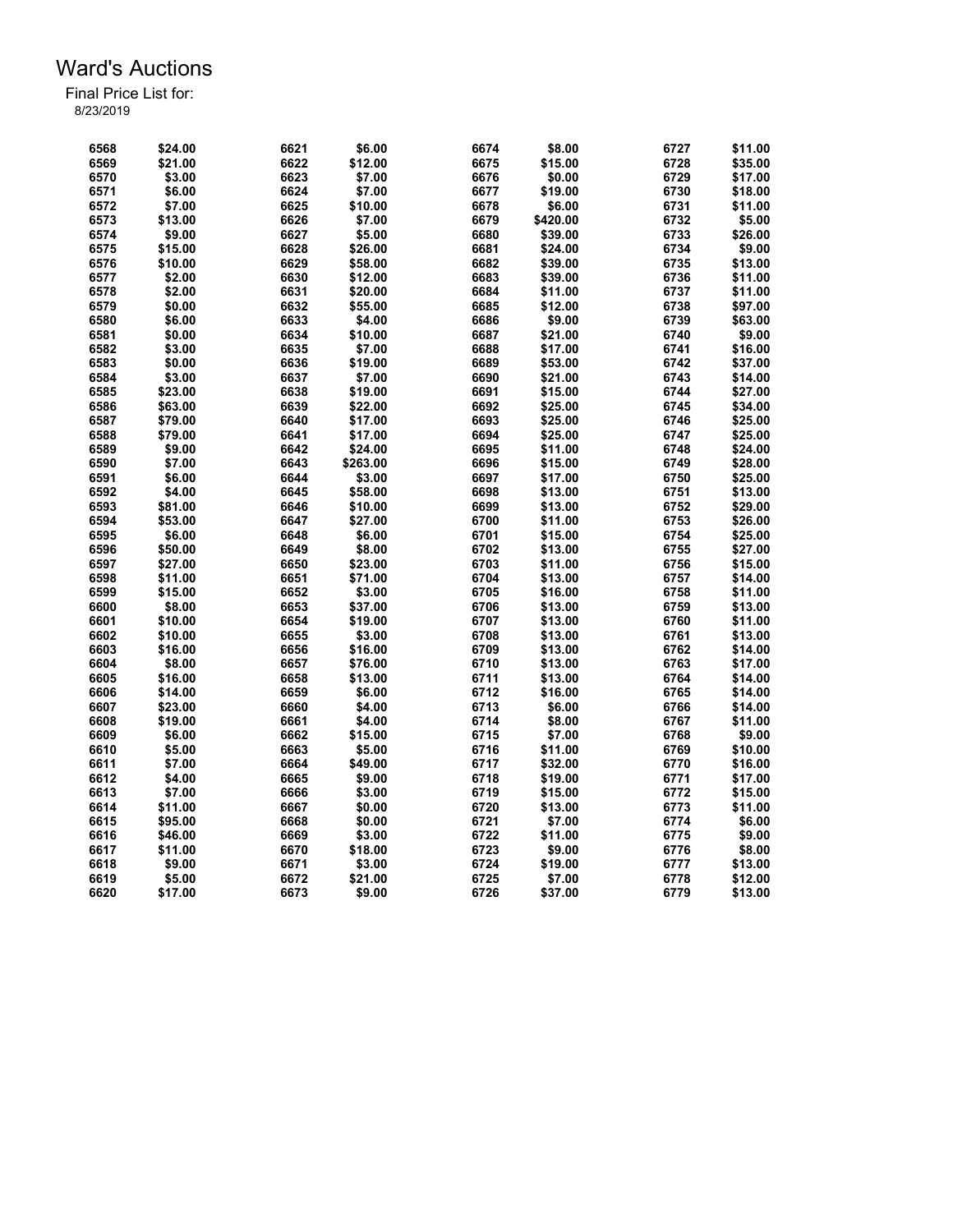| 6780 | \$14.00  | 6833         | \$44.00          | 6886 | \$2.00   | 6939 | \$63.00  |
|------|----------|--------------|------------------|------|----------|------|----------|
| 6781 | \$14.00  | 6834         | \$28.00          | 6887 | \$16.00  | 6940 | \$109.00 |
| 6782 | \$14.00  | 6835         | \$5.00           | 6888 | \$1.00   | 6941 | \$12.00  |
| 6783 | \$25.00  | 6836         | \$20.00          | 6889 | \$6.00   | 6942 | \$8.00   |
| 6784 | \$25.00  | 6837         | \$33.00          | 6890 | \$24.00  | 6943 | \$74.00  |
| 6785 | \$25.00  | 6838         | \$25.00          | 6891 | \$21.00  | 6944 | \$16.00  |
| 6786 | \$25.00  | 6839         | \$79.00          | 6892 | \$7.00   | 6945 | \$95.00  |
| 6787 | \$17.00  | 6840         | \$24.00          | 6893 | \$9.00   | 6946 | \$84.00  |
| 6788 | \$25.00  | 6841         | \$7.00           | 6894 | \$11.00  | 6947 | \$6.00   |
| 6789 | \$13.00  | 6842         | \$15.00          | 6895 | \$1.00   | 6948 | \$3.00   |
| 6790 | \$7.00   | 6843         | \$10.00          | 6896 | \$21.00  | 6949 | \$8.00   |
| 6791 | \$13.00  | 6844         | \$27.00          | 6897 | \$3.00   | 6950 | \$2.00   |
| 6792 | \$7.00   | 6845         | \$164.00         | 6898 | \$3.00   | 6951 | \$54.00  |
| 6793 | \$6.00   | 6846         | \$8.00           | 6899 | \$23.00  | 6952 | \$34.00  |
| 6794 | \$14.00  | 6847         | \$11.00          | 6900 | \$17.00  | 6953 | \$74.00  |
| 6795 | \$14.00  | 6848         | \$16.00          | 6901 | \$8.00   | 6954 | \$67.00  |
| 6796 | \$53.00  | 6849         | \$6.00           | 6902 | \$42.00  | 6955 | \$1.00   |
| 6797 | \$8.00   | 6850         | \$13.00          | 6903 | \$1.00   | 6956 | \$17.00  |
| 6798 | \$51.00  | 6851         | \$33.00          | 6904 | \$8.00   | 6957 | \$2.00   |
| 6799 | \$11.00  | 6852         | \$8.00           | 6905 | \$1.00   | 6958 | \$8.00   |
| 6800 | \$27.00  | 6853         | \$17.00          | 6906 | \$8.00   | 6959 | \$42.00  |
| 6801 | \$8.00   | 6854         | \$21.00          | 6907 | \$7.00   | 6960 | \$35.00  |
| 6802 | \$12.00  | 6855         | \$42.00          | 6908 | \$13.00  | 6961 | \$20.00  |
| 6803 | \$11.00  | 6856         | \$9.00           | 6909 | \$4.00   | 6962 | \$24.00  |
| 6804 | \$42.00  |              |                  | 6910 | \$15.00  | 6963 | \$53.00  |
| 6805 | \$48.00  | 6857<br>6858 | \$2.00<br>\$7.00 | 6911 |          | 6964 | \$9.00   |
| 6806 |          |              |                  | 6912 | \$4.00   | 6965 |          |
|      | \$21.00  | 6859         | \$33.00          | 6913 | \$15.00  | 6966 | \$37.00  |
| 6807 | \$12.00  | 6860         | \$16.00          |      | \$24.00  |      | \$50.00  |
| 6808 | \$132.00 | 6861         | \$8.00           | 6914 | \$16.00  | 6967 | \$18.00  |
| 6809 | \$16.00  | 6862         | \$57.00          | 6915 | \$12.00  | 6968 | \$23.00  |
| 6810 | \$23.00  | 6863         | \$58.00          | 6916 | \$1.00   | 6969 | \$44.00  |
| 6811 | \$59.00  | 6864         | \$54.00          | 6917 | \$4.00   | 6970 | \$12.00  |
| 6812 | \$11.00  | 6865         | \$32.00          | 6918 | \$16.00  | 6971 | \$32.00  |
| 6813 | \$11.00  | 6866         | \$16.00          | 6919 | \$1.00   | 6972 | \$1.00   |
| 6814 | \$19.00  | 6867         | \$18.00          | 6920 | \$1.00   | 6973 | \$7.00   |
| 6815 | \$2.00   | 6868         | \$8.00           | 6921 | \$6.00   | 6974 | \$40.00  |
| 6816 | \$30.00  | 6869         | \$16.00          | 6922 | \$9.00   | 6975 | \$49.00  |
| 6817 | \$33.00  | 6870         | \$2.00           | 6923 | \$3.00   | 6976 | \$44.00  |
| 6818 | \$4.00   | 6871         | \$40.00          | 6924 | \$21.00  | 6977 | \$23.00  |
| 6819 | \$1.00   | 6872         | \$104.00         | 6925 | \$4.00   | 6978 | \$47.00  |
| 6820 | \$94.00  | 6873         | \$55.00          | 6926 | \$51.00  | 6979 | \$46.00  |
| 6821 | \$36.00  | 6874         | \$15.00          | 6927 | \$6.00   | 6980 | \$53.00  |
| 6822 | \$77.00  | 6875         | \$8.00           | 6928 | \$14.00  | 6981 | \$42.00  |
| 6823 | \$48.00  | 6876         | \$9.00           | 6929 | \$27.00  | 6982 | \$37.00  |
| 6824 | \$58.00  | 6877         | \$1.00           | 6930 | \$37.00  | 6983 | \$1.00   |
| 6825 | \$35.00  | 6878         | \$63.00          | 6931 | \$38.00  | 6984 | \$3.00   |
| 6826 | \$35.00  | 6879         | \$111.00         | 6932 | \$2.00   | 7000 | \$12.00  |
| 6827 | \$38.00  | 6880         | \$27.00          | 6933 | \$21.00  | 7001 | \$66.00  |
| 6828 | \$28.00  | 6881         | \$7.00           | 6934 | \$2.00   | 7002 | \$50.00  |
| 6829 | \$60.00  | 6882         | \$3.00           | 6935 | \$9.00   | 7003 | \$10.00  |
| 6830 | \$69.00  | 6883         | \$4.00           | 6936 | \$107.00 | 7004 | \$30.00  |
| 6831 | \$80.00  | 6884         | \$13.00          | 6937 | \$17.00  | 7005 | \$0.00   |
| 6832 | \$58.00  | 6885         | \$17.00          | 6938 | \$39.00  | 7006 | \$11.00  |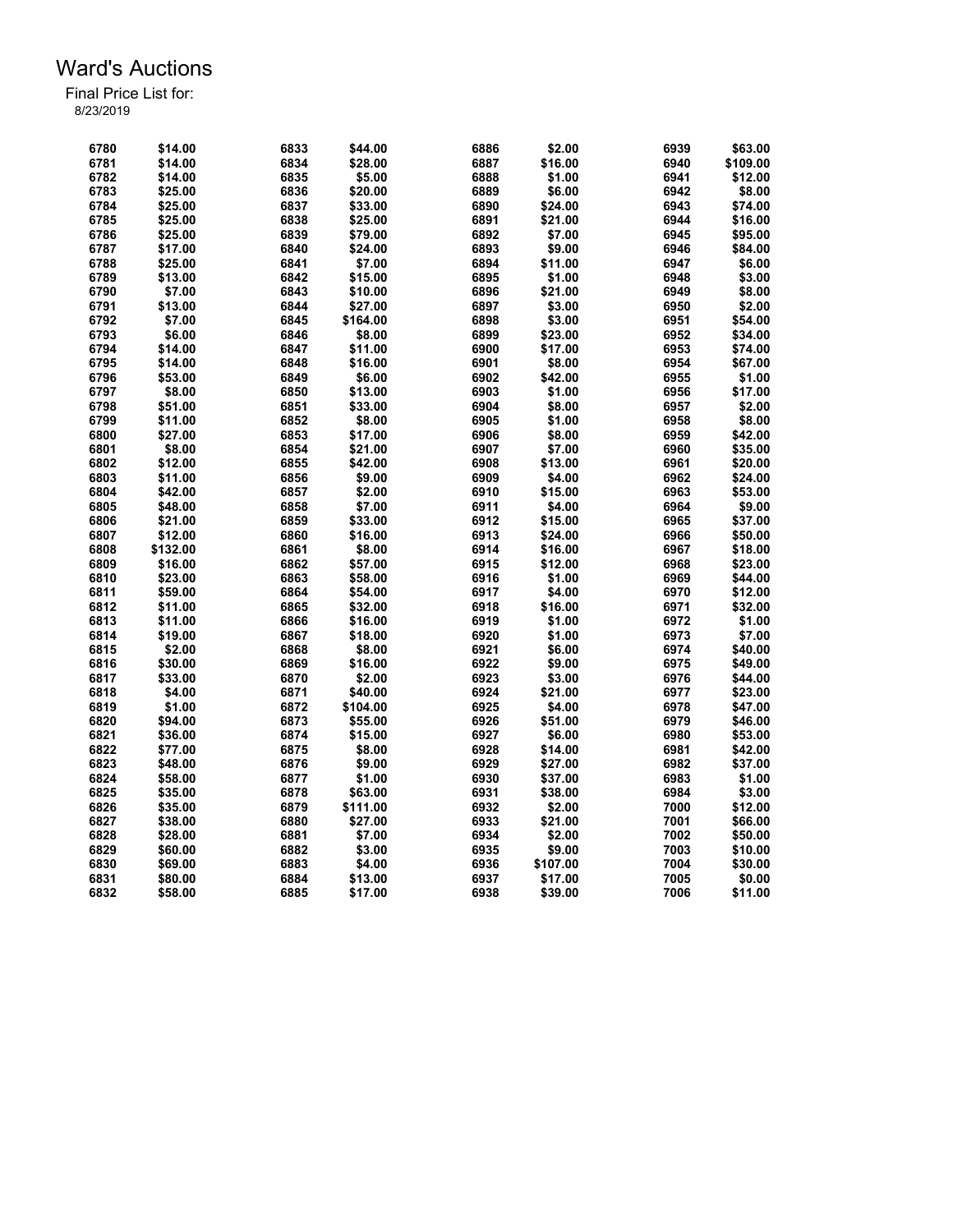| 7007 | \$53.00  | 7060 | \$7.00   | 7113 | \$0.00   | 7166 | \$21.00 |
|------|----------|------|----------|------|----------|------|---------|
| 7008 | \$0.00   | 7061 | \$6.00   | 7114 | \$4.00   | 7167 | \$3.00  |
| 7009 | \$25.00  | 7062 | \$14.00  | 7115 | \$10.00  | 7168 | \$0.00  |
| 7010 | \$86.00  | 7063 | \$53.00  | 7116 | \$88.00  | 7169 | \$60.00 |
| 7011 | \$20.00  | 7064 | \$0.00   | 7117 | \$201.00 | 7170 | \$55.00 |
| 7012 | \$20.00  | 7065 | \$47.00  | 7118 | \$21.00  | 7171 | \$20.00 |
| 7013 | \$24.00  | 7066 | \$25.00  | 7119 | \$53.00  | 7172 | \$5.00  |
| 7014 | \$9.00   | 7067 | \$0.00   | 7120 | \$25.00  | 7173 | \$10.00 |
| 7015 | \$24.00  | 7068 | \$50.00  | 7121 | \$0.00   | 7174 | \$10.00 |
| 7016 | \$5.00   | 7069 | \$210.00 | 7122 | \$18.00  | 7175 | \$14.00 |
| 7017 | \$36.00  | 7070 | \$368.00 | 7123 | \$15.00  | 7176 | \$25.00 |
| 7018 | \$11.00  | 7071 | \$42.00  | 7124 | \$0.00   | 7177 | \$10.00 |
| 7019 | \$58.00  | 7072 | \$25.00  | 7125 | \$10.00  | 7178 | \$27.00 |
| 7020 | \$8.00   | 7073 | \$132.00 | 7126 | \$10.00  | 7179 | \$58.00 |
| 7021 | \$22.00  | 7074 | \$315.00 | 7127 | \$22.00  | 7180 | \$25.00 |
| 7022 |          | 7075 |          | 7128 |          | 7181 |         |
|      | \$24.00  |      | \$10.00  |      | \$46.00  | 7182 | \$0.00  |
| 7023 | \$53.00  | 7076 | \$473.00 | 7129 | \$0.00   |      | \$8.00  |
| 7024 | \$5.00   | 7077 | \$176.00 | 7130 | \$15.00  | 7183 | \$0.00  |
| 7025 | \$13.00  | 7078 | \$50.00  | 7131 | \$45.00  | 7184 | \$21.00 |
| 7026 | \$55.00  | 7079 | \$0.00   | 7132 | \$25.00  | 7185 | \$0.00  |
| 7027 | \$110.00 | 7080 | \$166.00 | 7133 | \$91.00  | 7186 | \$9.00  |
| 7028 | \$16.00  | 7081 | \$27.00  | 7134 | \$10.00  | 7187 | \$7.00  |
| 7029 | \$28.00  | 7082 | \$0.00   | 7135 | \$7.00   | 7188 | \$88.00 |
| 7030 | \$43.00  | 7083 | \$4.00   | 7136 | \$5.00   | 7189 | \$88.00 |
| 7031 | \$5.00   | 7084 | \$0.00   | 7137 | \$5.00   | 7190 | \$60.00 |
| 7032 | \$8.00   | 7085 | \$31.00  | 7138 | \$5.00   | 7191 | \$19.00 |
| 7033 | \$20.00  | 7086 | \$85.00  | 7139 | \$10.00  | 7192 | \$29.00 |
| 7034 | \$0.00   | 7087 | \$48.00  | 7140 | \$0.00   | 7193 | \$16.00 |
| 7035 | \$14.00  | 7088 | \$37.00  | 7141 | \$5.00   | 7194 | \$5.00  |
| 7036 | \$20.00  | 7089 | \$5.00   | 7142 | \$11.00  | 7195 | \$10.00 |
| 7037 | \$11.00  | 7090 | \$3.00   | 7143 | \$55.00  | 7196 | \$17.00 |
| 7038 | \$158.00 | 7091 | \$3.00   | 7144 | \$12.00  | 7197 | \$0.00  |
| 7039 | \$47.00  | 7092 | \$5.00   | 7145 | \$47.00  | 7198 | \$25.00 |
| 7040 | \$34.00  | 7093 | \$12.00  | 7146 | \$23.00  | 7199 | \$10.00 |
| 7041 | \$4.00   | 7094 | \$8.00   | 7147 | \$13.00  | 7200 | \$0.00  |
| 7042 | \$3.00   | 7095 | \$10.00  | 7148 | \$0.00   | 7201 | \$0.00  |
| 7043 | \$3.00   | 7096 | \$16.00  | 7149 | \$9.00   | 7202 | \$7.00  |
| 7044 | \$0.00   | 7097 | \$57.00  | 7150 | \$0.00   | 7203 | \$0.00  |
| 7045 | \$0.00   | 7098 | \$48.00  | 7151 | \$4.00   | 7204 | \$0.00  |
| 7046 | \$13.00  | 7099 | \$21.00  | 7152 | \$0.00   | 7205 | \$0.00  |
| 7047 | \$10.00  | 7100 | \$25.00  | 7153 | \$12.00  | 7206 | \$88.00 |
| 7048 | \$5.00   | 7101 | \$10.00  | 7154 | \$0.00   | 7207 | \$0.00  |
| 7049 | \$80.00  | 7102 | \$0.00   | 7155 | \$25.00  | 7208 | \$0.00  |
| 7050 | \$12.00  | 7103 | \$5.00   | 7156 | \$0.00   | 7209 | \$6.00  |
| 7051 | \$184.00 | 7104 | \$0.00   | 7157 | \$27.00  | 7210 | \$10.00 |
|      |          |      |          |      |          |      |         |
| 7052 | \$58.00  | 7105 | \$5.00   | 7158 | \$25.00  | 7211 | \$0.00  |
| 7053 | \$80.00  | 7106 | \$0.00   | 7159 | \$62.00  | 7212 | \$0.00  |
| 7054 | \$28.00  | 7107 | \$0.00   | 7160 | \$82.00  | 7213 | \$0.00  |
| 7055 | \$5.00   | 7108 | \$5.00   | 7161 | \$25.00  | 7214 | \$0.00  |
| 7056 | \$24.00  | 7109 | \$7.00   | 7162 | \$25.00  | 7215 | \$6.00  |
| 7057 | \$4.00   | 7110 | \$240.00 | 7163 | \$34.00  | 7216 | \$8.00  |
| 7058 | \$4.00   | 7111 | \$111.00 | 7164 | \$158.00 | 7217 | \$0.00  |
| 7059 | \$10.00  | 7112 | \$128.00 | 7165 | \$11.00  | 7218 | \$10.00 |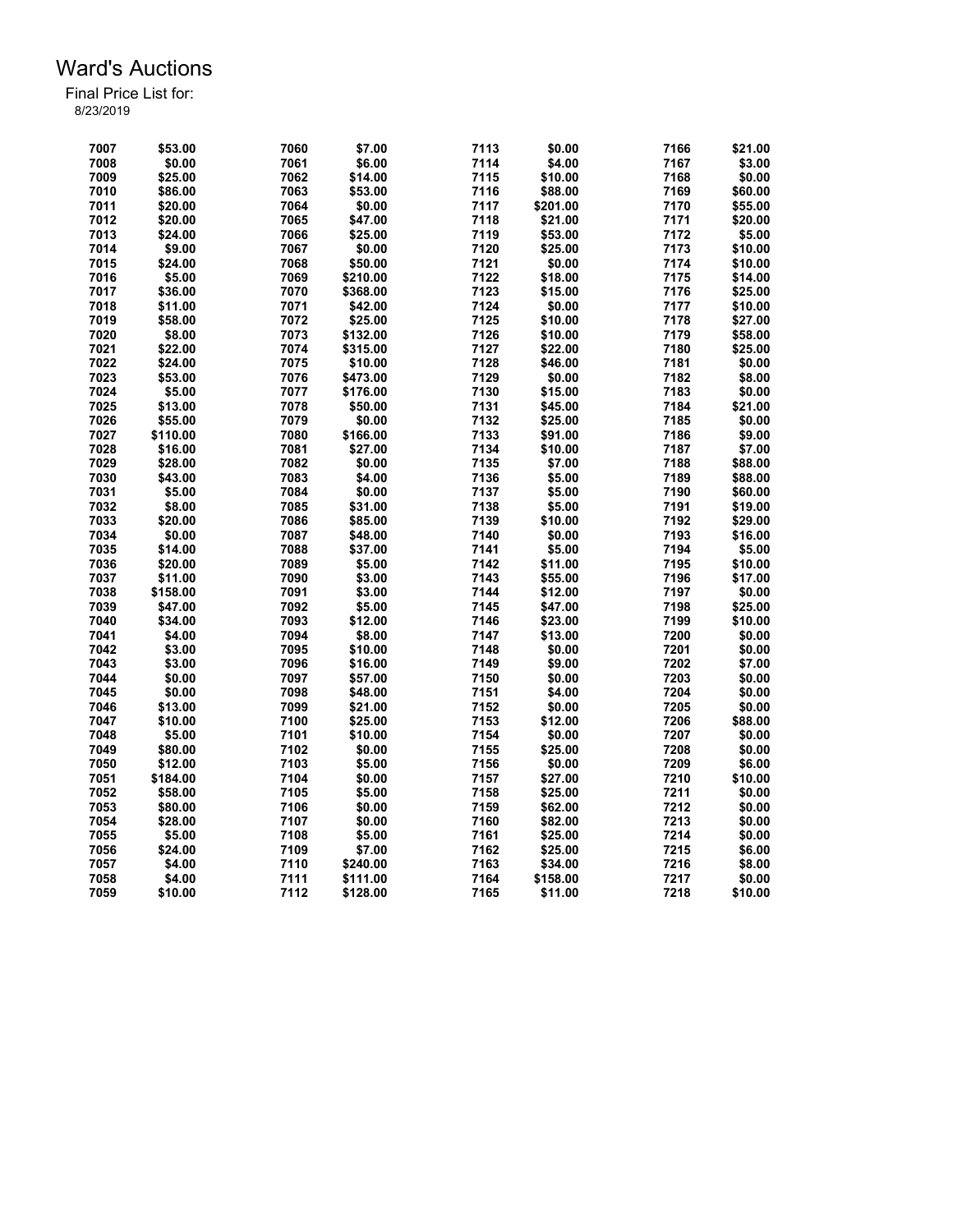| 7219 | \$11.00 | 7272 | \$42.00 | 7325 | \$18.00  | 7378         | \$2.00     |
|------|---------|------|---------|------|----------|--------------|------------|
| 7220 | \$4.00  | 7273 | \$0.00  | 7326 | \$17.00  | 7379         | \$4.00     |
| 7221 | \$31.00 | 7274 | \$21.00 | 7327 | \$21.00  | 7380         | \$4.00     |
| 7222 | \$18.00 | 7275 | \$21.00 | 7328 | \$18.00  | 7381         | \$5.00     |
| 7223 | \$10.00 | 7276 | \$11.00 | 7329 | \$32.00  | 7382         | \$18.00    |
| 7224 | \$12.00 | 7277 | \$0.00  | 7330 | \$11.00  | 7383         | \$0.00     |
| 7225 | \$13.00 | 7278 | \$5.00  | 7331 | \$17.00  | 7384         | \$0.00     |
| 7226 | \$0.00  | 7279 | \$45.00 | 7332 | \$19.00  | 7385         | \$0.00     |
| 7227 | \$4.00  | 7280 | \$79.00 | 7333 | \$17.00  | 7386         | \$23.00    |
| 7228 | \$5.00  | 7281 | \$23.00 | 7334 | \$27.00  | 7387         | \$5.00     |
| 7229 | \$10.00 | 7282 | \$7.00  | 7335 | \$63.00  | 7388         | \$0.00     |
| 7230 | \$5.00  | 7283 | \$11.00 | 7336 | \$14.00  | 7389         | \$4.00     |
| 7231 | \$4.00  | 7284 | \$16.00 | 7337 | \$37.00  | 7390         | \$121.00   |
| 7232 | \$4.00  | 7285 | \$6.00  | 7338 | \$0.00   | 8010         | \$3,242.00 |
| 7233 | \$3.00  | 7286 | \$14.00 | 7339 | \$5.00   | 8011         | \$1,796.00 |
| 7234 | \$0.00  | 7287 | \$9.00  | 7340 | \$9.00   | 8012         | \$1,365.00 |
| 7235 | \$3.00  | 7288 | \$16.00 | 7341 | \$8.00   | 8013         | \$3,150.00 |
| 7236 | \$3.00  | 7289 | \$11.00 | 7342 | \$31.00  | 8014         | \$2,030.00 |
| 7237 | \$0.00  | 7290 | \$16.00 | 7343 | \$2.00   | 8015         | \$893.00   |
| 7238 | \$0.00  | 7291 | \$16.00 | 7344 | \$0.00   | 8016         | \$1,390.00 |
| 7239 |         | 7292 |         | 7345 |          |              |            |
|      | \$0.00  |      | \$53.00 | 7346 | \$3.00   | 8017<br>8018 | \$500.00   |
| 7240 | \$0.00  | 7293 | \$23.00 |      | \$0.00   |              | \$765.00   |
| 7241 | \$11.00 | 7294 | \$11.00 | 7347 | \$16.00  | 8019         | \$824.00   |
| 7242 | \$40.00 | 7295 | \$9.00  | 7348 | \$7.00   | 8020         | \$368.00   |
| 7243 | \$4.00  | 7296 | \$15.00 | 7349 | \$5.00   | 8021         | \$315.00   |
| 7244 | \$15.00 | 7297 | \$16.00 | 7350 | \$4.00   | 8022         | \$420.00   |
| 7245 | \$15.00 | 7298 | \$16.00 | 7351 | \$3.00   | 8023         | \$714.00   |
| 7246 | \$27.00 | 7299 | \$16.00 | 7352 | \$63.00  | 8024         | \$680.00   |
| 7247 | \$14.00 | 7300 | \$8.00  | 7353 | \$75.00  | 8025         | \$0.00     |
| 7248 | \$23.00 | 7301 | \$10.00 | 7354 | \$263.00 | 8026         | \$0.00     |
| 7249 | \$10.00 | 7302 | \$16.00 | 7355 | \$18.00  | 8027         | \$350.00   |
| 7250 | \$4.00  | 7303 | \$16.00 | 7356 | \$4.00   | 8028         | \$94.00    |
| 7251 | \$5.00  | 7304 | \$11.00 | 7357 | \$16.00  | 8029         | \$73.00    |
| 7252 | \$0.00  | 7305 | \$15.00 | 7358 | \$4.00   | 8030         | \$35.00    |
| 7253 | \$26.00 | 7306 | \$7.00  | 7359 | \$3.00   | 8031         | \$20.00    |
| 7254 | \$17.00 | 7307 | \$29.00 | 7360 | \$3.00   | 8032         | \$1,184.00 |
| 7255 | \$0.00  | 7308 | \$20.00 | 7361 | \$3.00   | 8033         | \$1,500.00 |
| 7256 | \$32.00 | 7309 | \$13.00 | 7362 | \$4.00   | 8034         | \$3,912.00 |
| 7257 | \$27.00 | 7310 | \$18.00 | 7363 | \$3.00   | 8035         | \$3,474.00 |
| 7258 | \$0.00  | 7311 | \$48.00 | 7364 | \$0.00   | 8036         | \$400.00   |
| 7259 | \$27.00 | 7312 | \$5.00  | 7365 | \$4.00   | 8037         | \$1,726.00 |
| 7260 | \$38.00 | 7313 | \$0.00  | 7366 | \$0.00   | 8038         | \$1,650.00 |
| 7261 | \$57.00 | 7314 | \$0.00  | 7367 | \$0.00   | 8039         | \$2,085.00 |
| 7262 | \$60.00 | 7315 | \$0.00  | 7368 | \$0.00   | 8040         | \$1,155.00 |
| 7263 | \$60.00 | 7316 | \$0.00  | 7369 | \$4.00   | 8041         | \$100.00   |
| 7264 | \$25.00 | 7317 | \$0.00  | 7370 | \$0.00   | 8042         | \$546.00   |
| 7265 | \$44.00 | 7318 | \$6.00  | 7371 | \$0.00   | 8043         | \$0.00     |
| 7266 | \$5.00  | 7319 | \$21.00 | 7372 | \$0.00   | 8044         | \$0.00     |
| 7267 | \$3.00  | 7320 | \$0.00  | 7373 | \$3.00   | 8045         | \$1,260.00 |
| 7268 | \$4.00  | 7321 | \$0.00  | 7374 | \$4.00   | 8046         | \$0.00     |
| 7269 | \$4.00  | 7322 | \$0.00  | 7375 | \$0.00   | 8047         | \$1,045.00 |
| 7270 | \$10.00 | 7323 | \$3.00  | 7376 | \$12.00  | 8048         | \$37.00    |
| 7271 | \$5.00  | 7324 | \$21.00 | 7377 | \$80.00  | 8049         | \$216.00   |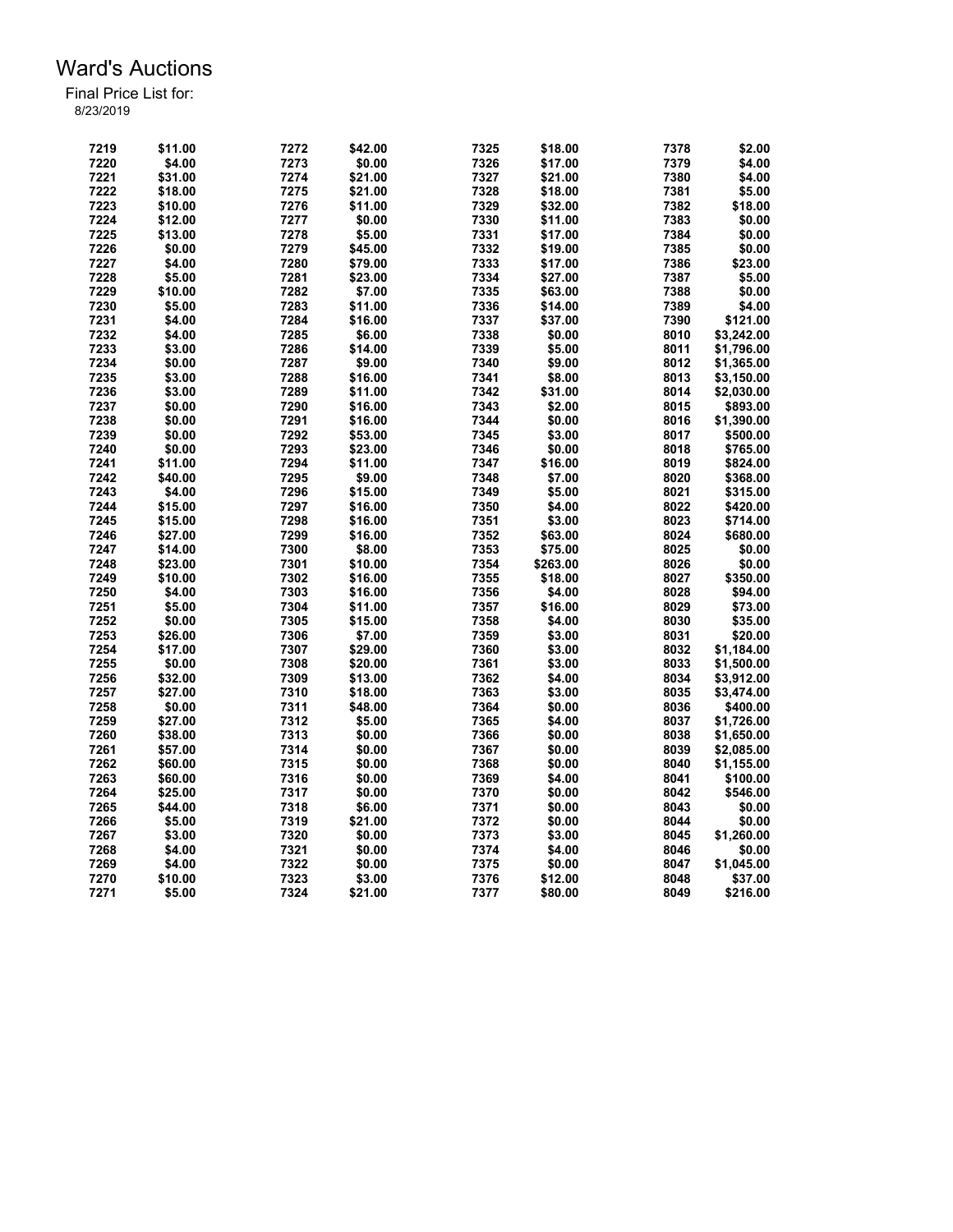| 8050 | \$105.00   | 8103 | \$0.00     | 8156 | \$5.00   | 8209 | \$10.00  |
|------|------------|------|------------|------|----------|------|----------|
| 8051 | \$120.00   | 8104 | \$18.00    | 8157 | \$163.00 | 8210 | \$0.00   |
| 8052 | \$117.00   | 8105 | \$16.00    | 8158 | \$30.00  | 8211 | \$8.00   |
| 8053 | \$500.00   | 8106 | \$10.00    | 8159 | \$0.00   | 8212 | \$1.00   |
| 8054 | \$1,108.00 | 8107 | \$13.00    | 8160 | \$0.00   | 8213 | \$4.00   |
|      |            |      |            |      |          |      |          |
| 8055 | \$993.00   | 8108 | \$125.00   | 8161 | \$10.00  | 8214 | \$5.00   |
| 8056 | \$304.00   | 8109 | \$13.00    | 8162 | \$0.00   | 8215 | \$1.00   |
| 8057 | \$510.00   | 8110 | \$0.00     | 8163 | \$21.00  | 8216 | \$1.00   |
| 8058 | \$11.00    | 8111 | \$5.00     | 8164 | \$0.00   | 8217 | \$1.00   |
| 8059 | \$400.00   | 8112 | \$5.00     | 8165 | \$0.00   | 8218 | \$1.00   |
| 8060 | \$0.00     | 8113 | \$0.00     | 8166 | \$21.00  | 8219 | \$1.00   |
| 8061 | \$525.00   | 8114 | \$0.00     | 8167 | \$5.00   | 8220 | \$5.00   |
| 8062 | \$420.00   | 8115 | \$33.00    | 8168 | \$95.00  | 8221 | \$3.00   |
| 8063 | \$680.00   | 8116 | \$6.00     | 8169 | \$60.00  | 8222 | \$5.00   |
| 8064 | \$94.00    | 8117 | \$5.00     | 8170 | \$50.00  | 8223 | \$3.00   |
| 8065 | \$75.00    | 8118 | \$42.00    | 8171 | \$50.00  | 8224 | \$12.00  |
| 8066 | \$150.00   | 8119 | \$158.00   | 8172 | \$21.00  | 8225 | \$25.00  |
| 8067 | \$335.00   | 8120 | \$139.00   | 8173 | \$158.00 | 8226 | \$11.00  |
| 8068 | \$63.00    | 8121 | \$184.00   | 8174 | \$37.00  | 8227 | \$40.00  |
| 8069 | \$100.00   | 8122 | \$105.00   | 8175 | \$32.00  | 8228 | \$34.00  |
| 8070 | \$90.00    | 8123 | \$40.00    | 8176 | \$0.00   | 8229 | \$58.00  |
| 8071 | \$140.00   | 8124 | \$13.00    | 8177 | \$10.00  | 8230 | \$39.00  |
| 8072 | \$585.00   | 8125 | \$17.00    | 8178 | \$0.00   | 8231 | \$0.00   |
| 8073 | \$100.00   | 8126 | \$79.00    | 8179 | \$52.00  | 8232 | \$11.00  |
| 8074 | \$285.00   | 8127 | \$72.00    | 8180 | \$13.00  | 8233 | \$15.00  |
| 8075 | \$73.00    | 8128 | \$70.00    | 8181 | \$63.00  | 8234 | \$9.00   |
| 8076 | \$132.00   | 8129 | \$21.00    | 8182 | \$12.00  | 8235 | \$1.00   |
| 8077 | \$100.00   | 8130 | \$10.00    | 8183 | \$10.00  | 8236 | \$1.00   |
| 8078 | \$100.00   | 8131 | \$10.00    | 8184 | \$10.00  | 8237 | \$36.00  |
| 8079 | \$60.00    | 8132 | \$10.00    | 8185 | \$11.00  | 8238 | \$16.00  |
| 8080 | \$26.00    | 8133 | \$1,250.00 | 8186 | \$0.00   | 8239 | \$33.00  |
| 8081 | \$42.00    | 8134 | \$42.00    | 8187 | \$0.00   | 8240 | \$163.00 |
| 8082 | \$315.00   | 8135 | \$38.00    | 8188 | \$6.00   | 8241 | \$101.00 |
| 8083 | \$369.00   | 8136 | \$14.00    | 8189 | \$5.00   | 8242 | \$5.00   |
| 8084 | \$142.00   | 8137 | \$11.00    | 8190 | \$0.00   | 8243 | \$58.00  |
| 8085 | \$158.00   | 8138 | \$84.00    | 8191 | \$5.00   | 8244 | \$38.00  |
| 8086 | \$142.00   | 8139 | \$80.00    | 8192 | \$0.00   | 8245 | \$65.00  |
| 8087 | \$51.00    | 8140 | \$0.00     | 8193 | \$5.00   | 8246 | \$27.00  |
| 8088 | \$63.00    | 8141 | \$79.00    | 8194 | \$5.00   | 8247 | \$3.00   |
| 8089 | \$21.00    | 8142 | \$90.00    | 8195 | \$5.00   | 8248 | \$1.00   |
| 8090 |            |      |            | 8196 |          | 8249 |          |
|      | \$23.00    | 8143 | \$69.00    |      | \$11.00  |      | \$7.00   |
| 8091 | \$0.00     | 8144 | \$97.00    | 8197 | \$48.00  | 8250 | \$39.00  |
| 8092 | \$45.00    | 8145 | \$80.00    | 8198 | \$27.00  | 8251 | \$25.00  |
| 8093 | \$32.00    | 8146 | \$132.00   | 8199 | \$37.00  | 8252 | \$0.00   |
| 8094 | \$0.00     | 8147 | \$315.00   | 8200 | \$368.00 | 8253 | \$0.00   |
| 8095 | \$54.00    | 8148 | \$30.00    | 8201 | \$21.00  | 8254 | \$2.00   |
| 8096 | \$48.00    | 8149 | \$21.00    | 8202 | \$15.00  | 8255 | \$0.00   |
| 8097 | \$0.00     | 8150 | \$34.00    | 8203 | \$32.00  | 8256 | \$9.00   |
| 8098 | \$0.00     | 8151 | \$5.00     | 8204 | \$58.00  | 8257 | \$25.00  |
| 8099 | \$0.00     | 8152 | \$6.00     | 8205 | \$24.00  | 8258 | \$27.00  |
| 8100 | \$0.00     | 8153 | \$5.00     | 8206 | \$10.00  | 8259 | \$8.00   |
| 8101 | \$56.00    | 8154 | \$16.00    | 8207 | \$16.00  | 8260 | \$5.00   |
| 8102 | \$32.00    | 8155 | \$11.00    | 8208 | \$79.00  | 8261 | \$11.00  |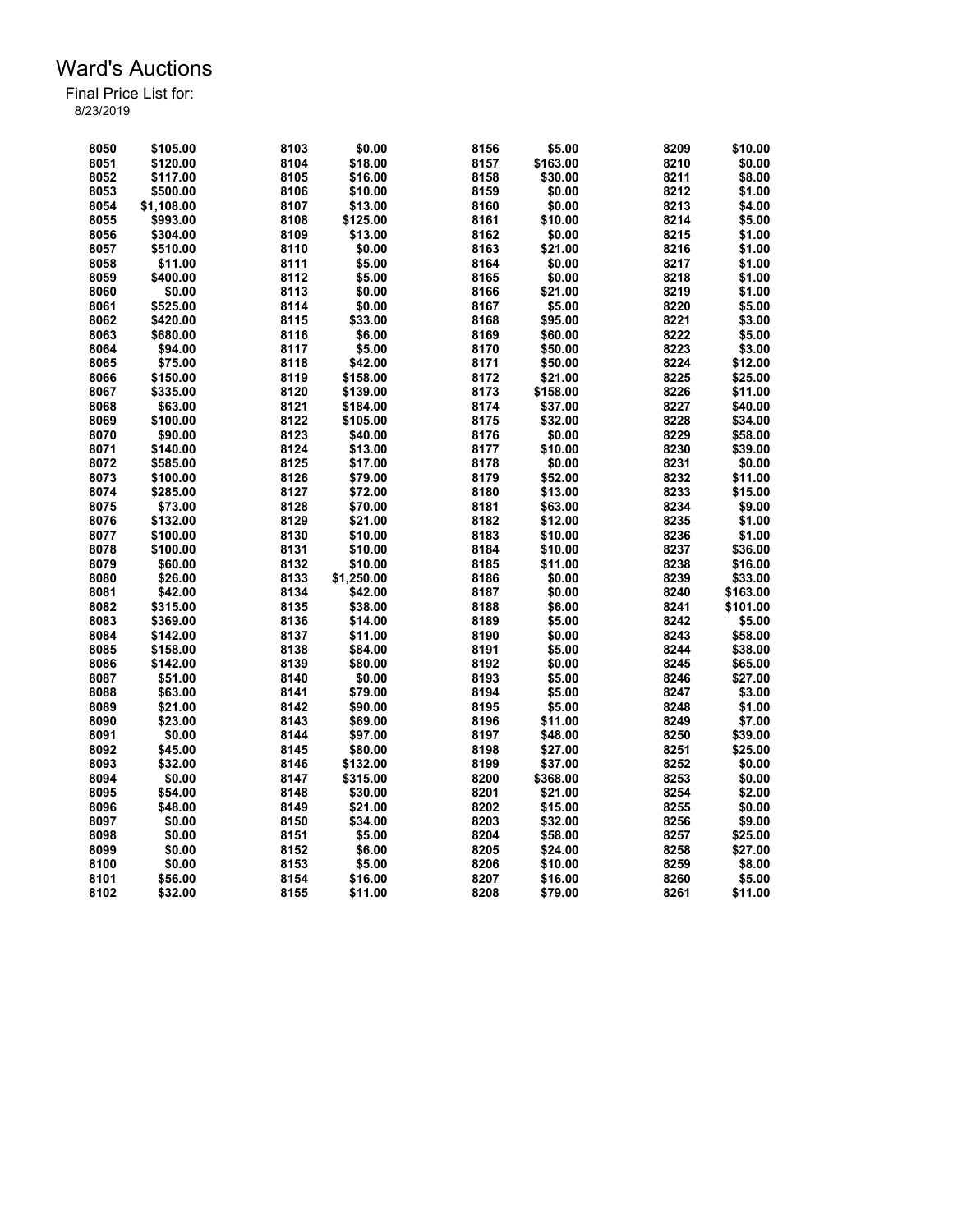| 8262 | \$0.00  | 8315 | \$16.00  | 9043 | \$28.00  | 9096 | \$12.00  |
|------|---------|------|----------|------|----------|------|----------|
| 8263 | \$5.00  | 8316 | \$27.00  | 9044 | \$21.00  | 9097 | \$7.00   |
| 8264 | \$9.00  | 8317 | \$5.00   | 9045 | \$27.00  | 9098 | \$7.00   |
| 8265 | \$6.00  | 8318 | \$0.00   | 9046 | \$28.00  | 9099 | \$400.00 |
| 8266 | \$4.00  | 8319 | \$0.00   | 9047 | \$10.00  | 9100 | \$23.00  |
| 8267 | \$6.00  | 8320 | \$0.00   | 9048 | \$44.00  | 9101 | \$72.00  |
| 8268 | \$6.00  | 8321 | \$0.00   | 9049 | \$33.00  | 9102 | \$29.00  |
| 8269 | \$17.00 | 8322 | \$5.00   | 9050 | \$8.00   | 9103 | \$53.00  |
| 8270 | \$8.00  | 8323 | \$11.00  | 9051 | \$21.00  | 9104 | \$15.00  |
| 8271 | \$14.00 | 8324 | \$8.00   | 9052 | \$15.00  | 9105 | \$10.00  |
| 8272 | \$5.00  | 8325 | \$0.00   | 9053 | \$31.00  | 9106 | \$16.00  |
| 8273 | \$15.00 | 8326 | \$12.00  | 9054 | \$24.00  | 9107 | \$32.00  |
| 8274 | \$0.00  | 8327 | \$0.00   | 9055 | \$15.00  | 9108 | \$16.00  |
| 8275 | \$0.00  | 8328 | \$5.00   | 9056 | \$15.00  | 9109 | \$23.00  |
| 8276 | \$5.00  | 8329 | \$9.00   | 9057 | \$15.00  | 9110 | \$33.00  |
| 8277 | \$5.00  | 8330 | \$9.00   | 9058 | \$15.00  | 9111 | \$74.00  |
| 8278 | \$0.00  | 8331 | \$10.00  | 9059 | \$15.00  | 9112 | \$58.00  |
| 8279 | \$16.00 | 8332 | \$39.00  | 9060 | \$29.00  | 9113 | \$0.00   |
| 8280 | \$12.00 | 8333 | \$0.00   | 9061 | \$13.00  | 9114 | \$0.00   |
| 8281 | \$13.00 | 8334 | \$5.00   | 9062 | \$5.00   | 9115 | \$10.00  |
| 8282 | \$14.00 | 9010 | \$86.00  | 9063 | \$18.00  | 9116 | \$25.00  |
| 8283 | \$9.00  | 9011 | \$234.00 | 9064 | \$25.00  | 9117 | \$15.00  |
| 8284 |         |      |          | 9065 | \$3.00   | 9118 |          |
|      | \$39.00 | 9012 | \$87.00  |      |          |      | \$111.00 |
| 8285 | \$8.00  | 9013 | \$184.00 | 9066 | \$42.00  | 9119 | \$20.00  |
| 8286 | \$10.00 | 9014 | \$179.00 | 9067 | \$13.00  | 9120 | \$25.00  |
| 8287 | \$21.00 | 9015 | \$20.00  | 9068 | \$27.00  | 9121 | \$13.00  |
| 8288 | \$13.00 | 9016 | \$32.00  | 9069 | \$23.00  | 9122 | \$0.00   |
| 8289 | \$24.00 | 9017 | \$36.00  | 9070 | \$19.00  | 9123 | \$21.00  |
| 8290 | \$5.00  | 9018 | \$27.00  | 9071 | \$23.00  | 9124 | \$14.00  |
| 8291 | \$5.00  | 9019 | \$38.00  | 9072 | \$177.00 | 9125 | \$0.00   |
| 8292 | \$5.00  | 9020 | \$7.00   | 9073 | \$279.00 | 9126 | \$20.00  |
| 8293 | \$21.00 | 9021 | \$20.00  | 9074 | \$342.00 | 9127 | \$30.00  |
| 8294 | \$32.00 | 9022 | \$58.00  | 9075 | \$142.00 | 9128 | \$604.00 |
| 8295 | \$9.00  | 9023 | \$15.00  | 9076 | \$57.00  | 9129 | \$202.00 |
| 8296 | \$5.00  | 9024 | \$153.00 | 9077 | \$184.00 | 9130 | \$15.00  |
| 8297 | \$10.00 | 9025 | \$32.00  | 9078 | \$300.00 | 9131 | \$5.00   |
| 8298 | \$0.00  | 9026 | \$50.00  | 9079 | \$368.00 | 9132 | \$24.00  |
| 8299 | \$10.00 | 9027 | \$37.00  | 9080 | \$95.00  | 9133 | \$32.00  |
| 8300 | \$60.00 | 9028 | \$32.00  | 9081 | \$24.00  | 9134 | \$13.00  |
| 8301 | \$20.00 | 9029 | \$10.00  | 9082 | \$118.00 | 9135 | \$21.00  |
| 8302 | \$5.00  | 9030 | \$15.00  | 9083 | \$84.00  | 9136 | \$24.00  |
| 8303 | \$0.00  | 9031 | \$33.00  | 9084 | \$184.00 | 9137 | \$38.00  |
| 8304 | \$5.00  | 9032 | \$20.00  | 9085 | \$615.00 | 9138 | \$6.00   |
| 8305 | \$6.00  | 9033 | \$27.00  | 9086 | \$189.00 | 9139 | \$25.00  |
| 8306 | \$27.00 | 9034 | \$28.00  | 9087 | \$21.00  | 9140 | \$8.00   |
| 8307 | \$58.00 | 9035 | \$168.00 | 9088 | \$107.00 | 9141 | \$27.00  |
| 8308 | \$5.00  | 9036 | \$210.00 | 9089 | \$10.00  | 9142 | \$11.00  |
| 8309 | \$6.00  | 9037 | \$101.00 | 9090 | \$20.00  | 9143 | \$0.00   |
| 8310 | \$11.00 | 9038 | \$28.00  | 9091 | \$0.00   | 9144 | \$0.00   |
| 8311 | \$0.00  | 9039 | \$28.00  | 9092 | \$50.00  | 9145 | \$48.00  |
| 8312 | \$0.00  | 9040 | \$15.00  | 9093 | \$50.00  | 9146 | \$0.00   |
| 8313 | \$17.00 | 9041 | \$19.00  | 9094 | \$0.00   | 9147 | \$13.00  |
| 8314 | \$0.00  | 9042 | \$25.00  | 9095 | \$95.00  | 9148 | \$11.00  |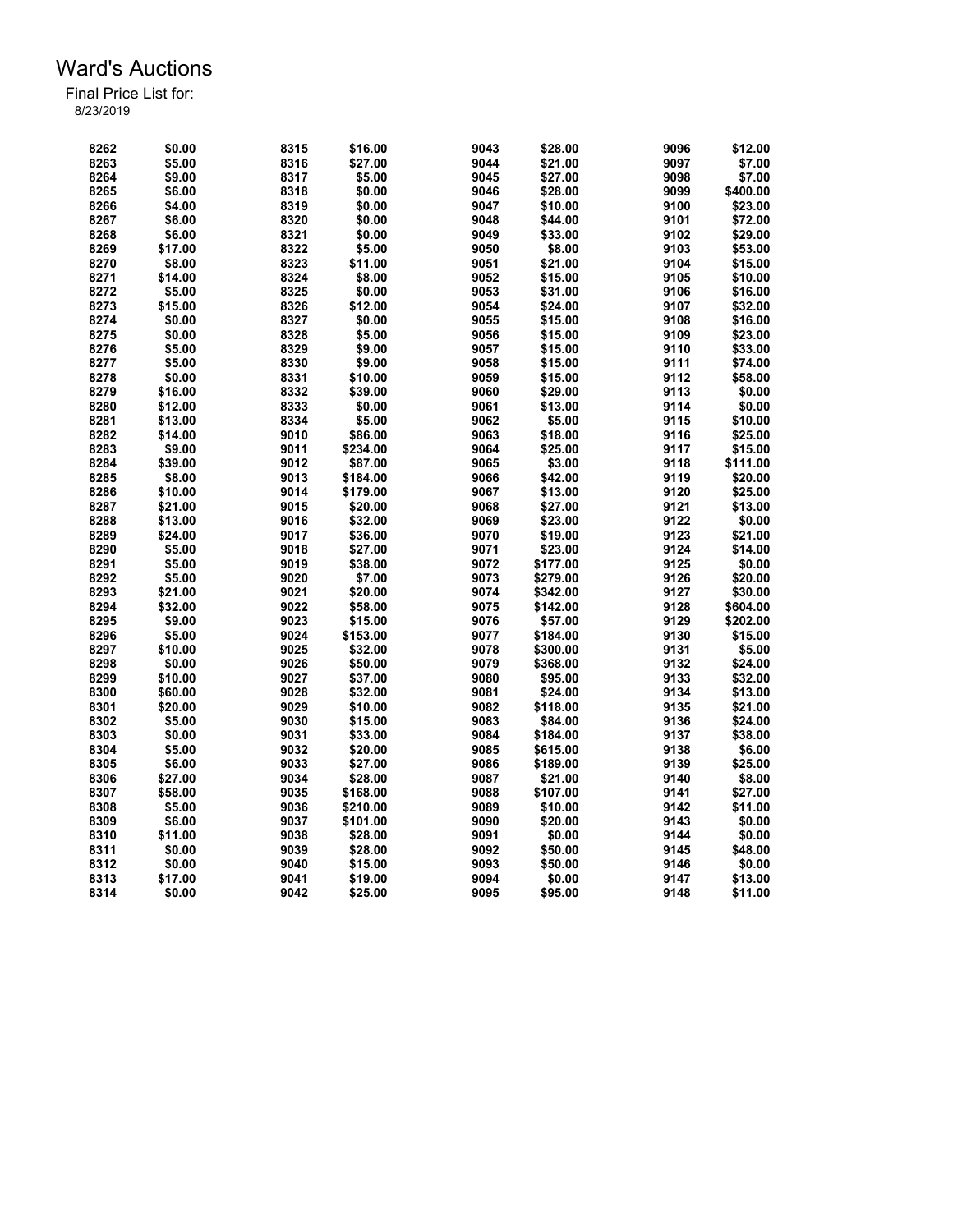| 9149 | \$5.00   | 9202 | \$116.00 | 9255 | \$14.00  | 9308 | \$44.00  |
|------|----------|------|----------|------|----------|------|----------|
| 9150 | \$3.00   | 9203 | \$55.00  | 9256 | \$10.00  | 9309 | \$5.00   |
| 9151 | \$8.00   | 9204 | \$24.00  | 9257 | \$0.00   | 9310 | \$5.00   |
| 9152 | \$14.00  | 9205 | \$63.00  | 9258 | \$0.00   | 9311 | \$110.00 |
| 9153 | \$0.00   | 9206 | \$10.00  | 9259 | \$15.00  | 9312 | \$5.00   |
| 9154 | \$0.00   | 9207 | \$42.00  | 9260 | \$65.00  | 9313 | \$18.00  |
| 9155 | \$32.00  | 9208 | \$55.00  | 9261 | \$9.00   | 9314 | \$11.00  |
| 9156 | \$6.00   | 9209 | \$45.00  | 9262 | \$20.00  | 9315 | \$7.00   |
| 9157 | \$16.00  | 9210 | \$29.00  | 9263 | \$35.00  | 9316 | \$0.00   |
| 9158 | \$14.00  | 9211 | \$27.00  | 9264 | \$34.00  | 9317 | \$8.00   |
| 9159 | \$12.00  | 9212 | \$22.00  | 9265 | \$13.00  | 9318 | \$13.00  |
| 9160 | \$25.00  | 9213 | \$74.00  | 9266 | \$26.00  | 9319 | \$10.00  |
| 9161 | \$27.00  | 9214 | \$8.00   | 9267 | \$8.00   | 9320 | \$16.00  |
| 9162 | \$9.00   | 9215 | \$10.00  | 9268 | \$17.00  | 9321 | \$8.00   |
| 9163 | \$21.00  | 9216 | \$8.00   | 9269 | \$15.00  | 9322 | \$11.00  |
| 9164 | \$27.00  | 9217 | \$24.00  | 9270 | \$90.00  | 9323 | \$29.00  |
| 9165 | \$27.00  | 9218 | \$8.00   | 9271 | \$278.00 | 9324 | \$17.00  |
| 9166 | \$13.00  | 9219 | \$18.00  | 9272 | \$25.00  | 9325 | \$5.00   |
| 9167 | \$28.00  | 9220 | \$11.00  | 9273 | \$70.00  | 9326 | \$16.00  |
|      |          |      |          | 9274 |          | 9327 | \$18.00  |
| 9168 | \$10.00  | 9221 | \$0.00   |      | \$33.00  |      |          |
| 9169 | \$0.00   | 9222 | \$5.00   | 9275 | \$8.00   | 9328 | \$11.00  |
| 9170 | \$21.00  | 9223 | \$40.00  | 9276 | \$53.00  | 9329 | \$99.00  |
| 9171 | \$75.00  | 9224 | \$32.00  | 9277 | \$5.00   | 9330 | \$11.00  |
| 9172 | \$15.00  | 9225 | \$23.00  | 9278 | \$18.00  | 9331 | \$21.00  |
| 9173 | \$20.00  | 9226 | \$32.00  | 9279 | \$30.00  | 9332 | \$10.00  |
| 9174 | \$0.00   | 9227 | \$38.00  | 9280 | \$32.00  | 9333 | \$9.00   |
| 9175 | \$0.00   | 9228 | \$32.00  | 9281 | \$32.00  | 9334 | \$0.00   |
| 9176 | \$0.00   | 9229 | \$30.00  | 9282 | \$8.00   | 9335 | \$5.00   |
| 9177 | \$8.00   | 9230 | \$29.00  | 9283 | \$58.00  | 9336 | \$0.00   |
| 9178 | \$0.00   | 9231 | \$7.00   | 9284 | \$50.00  | 9337 | \$5.00   |
| 9179 | \$0.00   | 9232 | \$10.00  | 9285 | \$0.00   | 9338 | \$6.00   |
| 9180 | \$0.00   | 9233 | \$0.00   | 9286 | \$31.00  | 9339 | \$221.00 |
| 9181 | \$0.00   | 9234 | \$0.00   | 9287 | \$75.00  | 9340 | \$13.00  |
| 9182 | \$0.00   | 9235 | \$9.00   | 9288 | \$69.00  | 9341 | \$12.00  |
| 9183 | \$153.00 | 9236 | \$15.00  | 9289 | \$32.00  | 9342 | \$49.00  |
| 9184 | \$129.00 | 9237 | \$6.00   | 9290 | \$13.00  | 9343 | \$19.00  |
| 9185 | \$163.00 | 9238 | \$8.00   | 9291 | \$2.00   | 9344 | \$222.00 |
| 9186 | \$105.00 | 9239 | \$5.00   | 9292 | \$30.00  | 9345 | \$10.00  |
| 9187 | \$40.00  | 9240 | \$0.00   | 9293 | \$6.00   | 9346 | \$5.00   |
| 9188 | \$42.00  | 9241 | \$5.00   | 9294 | \$332.00 | 9347 | \$16.00  |
| 9189 | \$63.00  | 9242 | \$60.00  | 9295 | \$30.00  | 9348 | \$13.00  |
| 9190 | \$100.00 | 9243 | \$6.00   | 9296 | \$15.00  | 9349 | \$0.00   |
| 9191 | \$79.00  | 9244 | \$5.00   | 9297 | \$37.00  | 9350 | \$0.00   |
| 9192 | \$8.00   | 9245 | \$5.00   | 9298 | \$19.00  | 9351 | \$0.00   |
| 9193 | \$9.00   | 9246 | \$5.00   | 9299 | \$42.00  | 9352 |          |
|      |          |      |          |      |          |      | \$8.00   |
| 9194 | \$24.00  | 9247 | \$5.00   | 9300 | \$0.00   | 9353 | \$8.00   |
| 9195 | \$55.00  | 9248 | \$0.00   | 9301 | \$6.00   | 9354 | \$8.00   |
| 9196 | \$8.00   | 9249 | \$0.00   | 9302 | \$3.00   | 9355 | \$15.00  |
| 9197 | \$63.00  | 9250 | \$5.00   | 9303 | \$0.00   | 9356 | \$11.00  |
| 9198 | \$105.00 | 9251 | \$0.00   | 9304 | \$5.00   | 9357 | \$8.00   |
| 9199 | \$10.00  | 9252 | \$5.00   | 9305 | \$0.00   | 9358 | \$16.00  |
| 9200 | \$51.00  | 9253 | \$11.00  | 9306 | \$30.00  | 9359 | \$5.00   |
| 9201 | \$51.00  | 9254 | \$0.00   | 9307 | \$49.00  | 9360 | \$21.00  |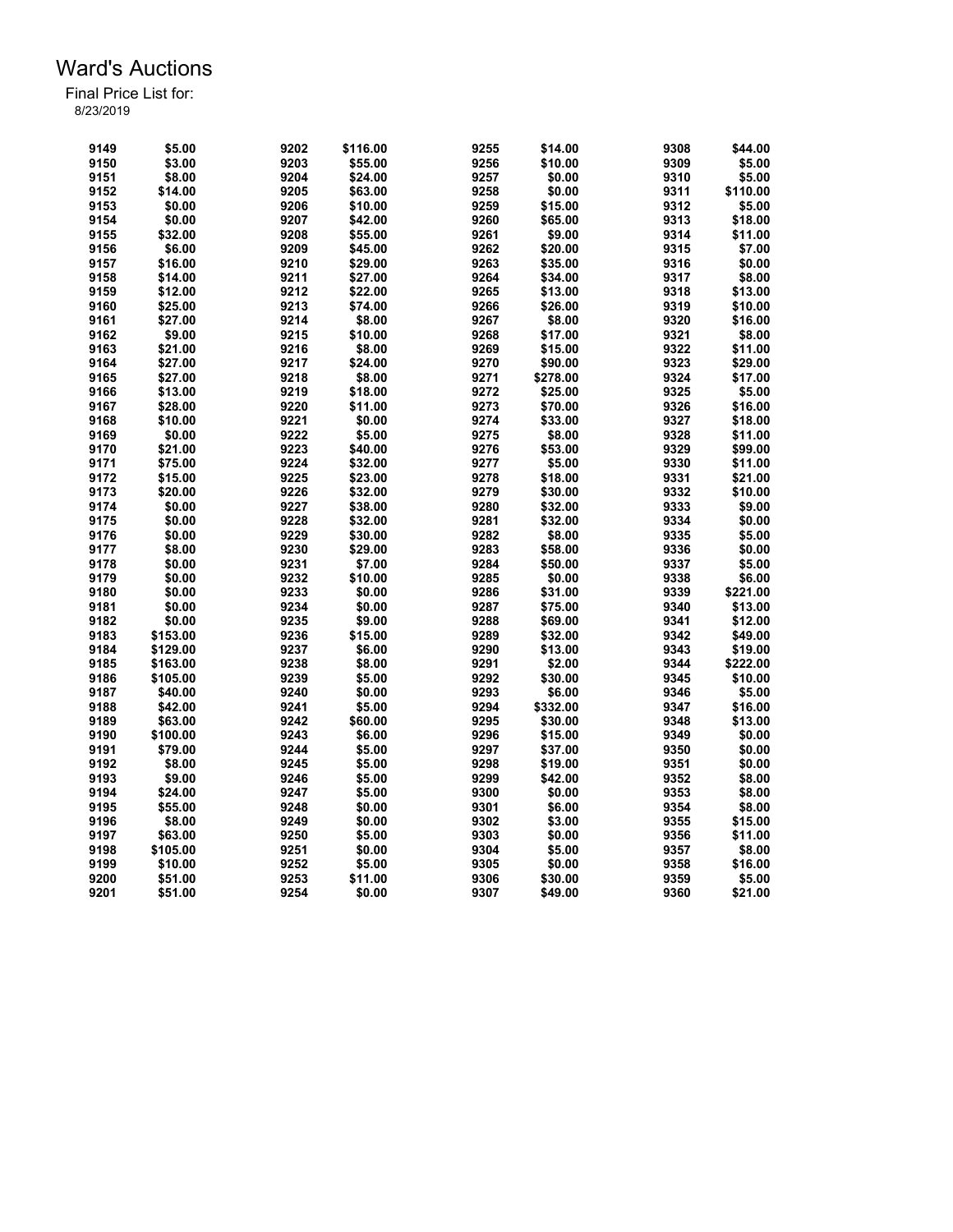| 9361 | \$15.00  | 9414 | \$168.00 | 9467 | \$20.00  | 9520 | \$158.00 |
|------|----------|------|----------|------|----------|------|----------|
| 9362 | \$5.00   | 9415 | \$11.00  | 9468 | \$51.00  | 9521 | \$28.00  |
| 9363 | \$0.00   | 9416 | \$17.00  | 9469 | \$74.00  | 9522 | \$37.00  |
| 9364 | \$7.00   | 9417 | \$20.00  | 9470 | \$102.00 | 9523 | \$12.00  |
| 9365 | \$0.00   | 9418 | \$30.00  | 9471 | \$79.00  | 9524 | \$132.00 |
| 9366 | \$5.00   | 9419 | \$46.00  | 9472 | \$63.00  | 9525 | \$24.00  |
| 9367 | \$0.00   | 9420 | \$32.00  | 9473 | \$79.00  | 9526 | \$5.00   |
| 9368 | \$5.00   | 9421 | \$28.00  | 9474 | \$132.00 | 9527 | \$3.00   |
| 9369 | \$7.00   | 9422 | \$27.00  | 9475 | \$8.00   | 9528 | \$0.00   |
| 9370 | \$16.00  | 9423 | \$8.00   | 9476 | \$27.00  | 9529 | \$5.00   |
| 9371 | \$5.00   | 9424 | \$53.00  | 9477 | \$63.00  | 9530 | \$17.00  |
| 9372 | \$7.00   | 9425 | \$81.00  | 9478 | \$79.00  | 9531 | \$0.00   |
| 9373 | \$11.00  | 9426 | \$93.00  | 9479 | \$186.00 | 9532 | \$12.00  |
| 9374 | \$11.00  | 9427 | \$72.00  | 9480 | \$70.00  | 9533 | \$12.00  |
| 9375 | \$9.00   | 9428 | \$48.00  | 9481 | \$38.00  | 9534 | \$48.00  |
| 9376 | \$9.00   | 9429 | \$76.00  | 9482 | \$117.00 | 9535 | \$54.00  |
| 9377 | \$7.00   | 9430 | \$27.00  | 9483 | \$44.00  | 9536 | \$0.00   |
| 9378 | \$5.00   | 9431 | \$16.00  | 9484 | \$27.00  | 9537 | \$12.00  |
| 9379 | \$0.00   | 9432 | \$5.00   | 9485 | \$87.00  | 9538 | \$9.00   |
| 9380 | \$13.00  | 9433 | \$5.00   | 9486 |          | 9539 | \$15.00  |
| 9381 |          |      |          | 9487 | \$48.00  | 9540 |          |
|      | \$5.00   | 9434 | \$5.00   |      | \$292.00 |      | \$12.00  |
| 9382 | \$0.00   | 9435 | \$0.00   | 9488 | \$16.00  | 9541 | \$12.00  |
| 9383 | \$42.00  | 9436 | \$0.00   | 9489 | \$151.00 | 9542 | \$126.00 |
| 9384 | \$11.00  | 9437 | \$46.00  | 9490 | \$0.00   | 9543 | \$74.00  |
| 9385 | \$16.00  | 9438 | \$8.00   | 9491 | \$5.00   | 9544 | \$63.00  |
| 9386 | \$5.00   | 9439 | \$16.00  | 9492 | \$210.00 | 9545 | \$12.00  |
| 9387 | \$5.00   | 9440 | \$18.00  | 9493 | \$18.00  | 9546 | \$121.00 |
| 9388 | \$16.00  | 9441 | \$0.00   | 9494 | \$37.00  | 9547 | \$16.00  |
| 9389 | \$19.00  | 9442 | \$34.00  | 9495 | \$0.00   | 9548 | \$35.00  |
| 9390 | \$23.00  | 9443 | \$35.00  | 9496 | \$42.00  | 9549 | \$25.00  |
| 9391 | \$11.00  | 9444 | \$38.00  | 9497 | \$142.00 | 9550 | \$25.00  |
| 9392 | \$46.00  | 9445 | \$31.00  | 9498 | \$111.00 | 9551 | \$42.00  |
| 9393 | \$79.00  | 9446 | \$12.00  | 9499 | \$264.00 | 9552 | \$15.00  |
| 9394 | \$29.00  | 9447 | \$12.00  | 9500 | \$223.00 | 9553 | \$34.00  |
| 9395 | \$25.00  | 9448 | \$5.00   | 9501 | \$32.00  | 9554 | \$11.00  |
| 9396 | \$28.00  | 9449 | \$9.00   | 9502 | \$12.00  | 9555 | \$27.00  |
| 9397 | \$92.00  | 9450 | \$52.00  | 9503 | \$11.00  | 9556 | \$27.00  |
| 9398 | \$5.00   | 9451 | \$69.00  | 9504 | \$247.00 | 9557 | \$20.00  |
| 9399 | \$12.00  | 9452 | \$6.00   | 9505 | \$50.00  | 9558 | \$19.00  |
| 9400 | \$0.00   | 9453 | \$11.00  | 9506 | \$27.00  | 9559 | \$16.00  |
| 9401 | \$40.00  | 9454 | \$48.00  | 9507 | \$25.00  | 9560 | \$27.00  |
| 9402 | \$58.00  | 9455 | \$33.00  | 9508 | \$25.00  | 9561 | \$41.00  |
| 9403 | \$16.00  | 9456 | \$41.00  | 9509 | \$20.00  | 9562 | \$24.00  |
| 9404 | \$14.00  | 9457 | \$0.00   | 9510 | \$79.00  | 9563 | \$16.00  |
| 9405 | \$8.00   | 9458 | \$8.00   | 9511 | \$48.00  | 9564 | \$42.00  |
| 9406 | \$50.00  | 9459 | \$47.00  | 9512 | \$16.00  | 9565 | \$27.00  |
| 9407 | \$5.00   | 9460 | \$9.00   | 9513 | \$48.00  | 9566 | \$84.00  |
| 9408 | \$5.00   | 9461 | \$79.00  | 9514 | \$137.00 | 9567 | \$34.00  |
| 9409 | \$5.00   | 9462 | \$48.00  | 9515 | \$8.00   | 9568 | \$34.00  |
| 9410 | \$3.00   | 9463 | \$79.00  | 9516 | \$147.00 | 9569 | \$25.00  |
| 9411 | \$79.00  | 9464 | \$55.00  | 9517 | \$450.00 | 9570 | \$65.00  |
| 9412 | \$116.00 | 9465 | \$66.00  | 9518 | \$322.00 | 9571 | \$68.00  |
| 9413 | \$70.00  | 9466 | \$130.00 | 9519 | \$117.00 | 9572 | \$9.00   |
|      |          |      |          |      |          |      |          |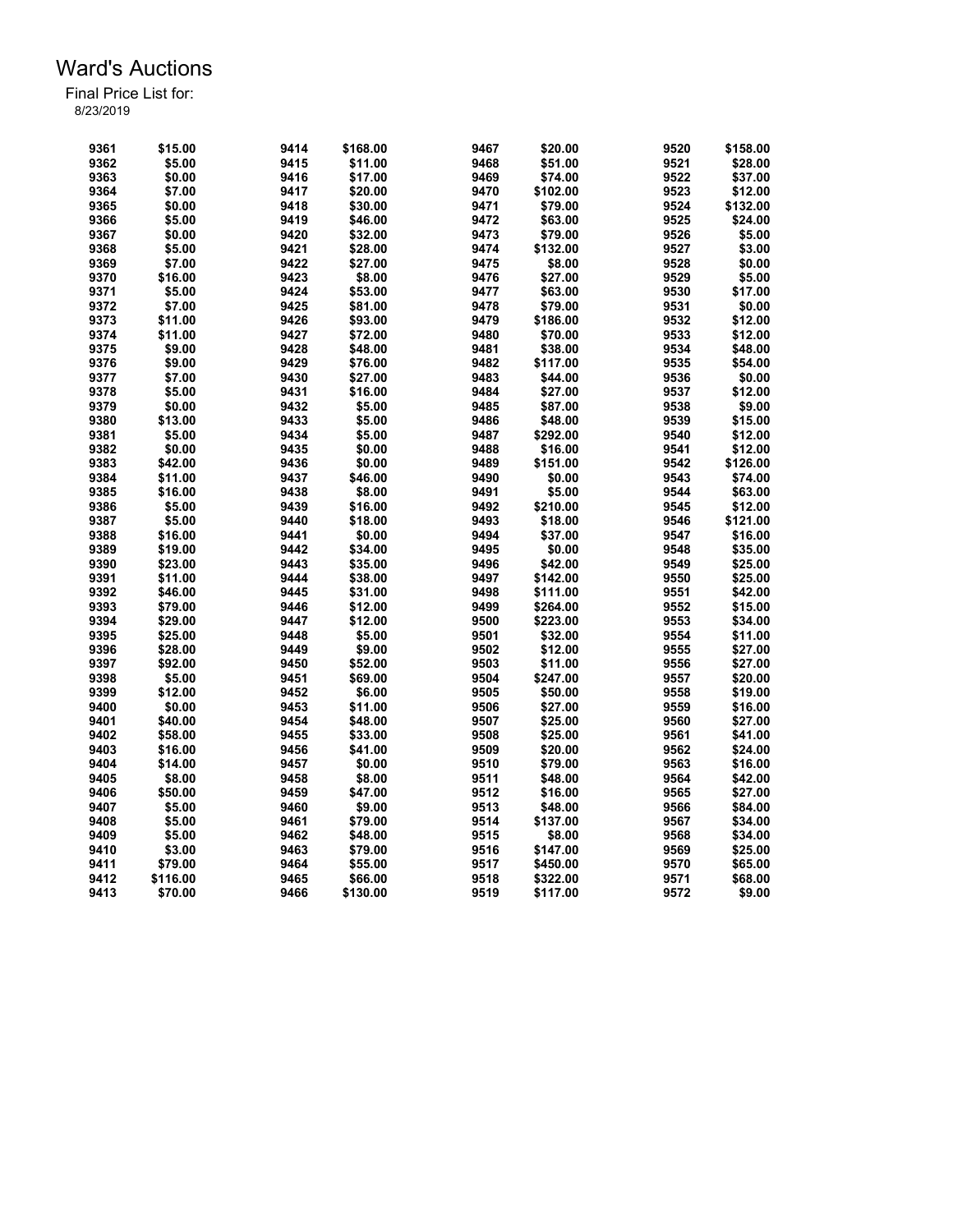| 9573 | \$5.00   | 9626 | \$5.00   | 9679 | \$0.00   | 9732 | \$13.00  |
|------|----------|------|----------|------|----------|------|----------|
| 9574 | \$14.00  | 9627 | \$21.00  | 9680 | \$105.00 | 9733 | \$37.00  |
| 9575 | \$5.00   | 9628 | \$6.00   | 9681 | \$123.00 | 9734 | \$50.00  |
| 9576 | \$7.00   | 9629 | \$7.00   | 9682 | \$37.00  | 9735 | \$38.00  |
| 9577 | \$0.00   | 9630 | \$150.00 | 9683 | \$13.00  | 9736 | \$132.00 |
| 9578 | \$31.00  | 9631 | \$3.00   | 9684 | \$144.00 | 9737 | \$237.00 |
| 9579 | \$126.00 | 9632 | \$84.00  | 9685 | \$122.00 | 9738 | \$184.00 |
| 9580 | \$0.00   | 9633 | \$27.00  | 9686 | \$15.00  | 9739 | \$48.00  |
| 9581 | \$63.00  | 9634 | \$1.00   | 9687 | \$5.00   | 9740 | \$41.00  |
| 9582 | \$25.00  | 9635 | \$16.00  | 9688 | \$7.00   | 9741 | \$7.00   |
| 9583 | \$15.00  | 9636 | \$9.00   | 9689 | \$5.00   | 9742 | \$136.00 |
|      |          |      |          |      |          |      |          |
| 9584 | \$5.00   | 9637 | \$0.00   | 9690 | \$20.00  | 9743 | \$105.00 |
| 9585 | \$321.00 | 9638 | \$5.00   | 9691 | \$16.00  | 9744 | \$47.00  |
| 9586 | \$18.00  | 9639 | \$7.00   | 9692 | \$10.00  | 9745 | \$53.00  |
| 9587 | \$0.00   | 9640 | \$37.00  | 9693 | \$34.00  | 9746 | \$10.00  |
| 9588 | \$41.00  | 9641 | \$21.00  | 9694 | \$21.00  | 9747 | \$13.00  |
| 9589 | \$11.00  | 9642 | \$8.00   | 9695 | \$2.00   | 9748 | \$20.00  |
| 9590 | \$12.00  | 9643 | \$31.00  | 9696 | \$212.00 | 9749 | \$32.00  |
| 9591 | \$9.00   | 9644 | \$21.00  | 9697 | \$4.00   | 9750 | \$42.00  |
| 9592 | \$44.00  | 9645 | \$0.00   | 9698 | \$1.00   | 9751 | \$19.00  |
| 9593 | \$12.00  | 9646 | \$1.00   | 9699 | \$7.00   | 9752 | \$27.00  |
| 9594 | \$23.00  | 9647 | \$19.00  | 9700 | \$10.00  | 9753 | \$17.00  |
| 9595 | \$317.00 | 9648 | \$33.00  | 9701 | \$8.00   | 9754 | \$0.00   |
| 9596 | \$0.00   | 9649 | \$45.00  | 9702 | \$12.00  | 9755 | \$28.00  |
| 9597 | \$0.00   | 9650 | \$4.00   | 9703 | \$16.00  | 9756 | \$21.00  |
| 9598 | \$30.00  | 9651 | \$5.00   | 9704 | \$13.00  | 9757 | \$65.00  |
| 9599 | \$30.00  | 9652 | \$42.00  | 9705 | \$32.00  | 9758 | \$110.00 |
| 9600 | \$32.00  | 9653 | \$14.00  | 9706 | \$28.00  | 9759 | \$0.00   |
| 9601 | \$16.00  | 9654 | \$0.00   | 9707 | \$373.00 | 9760 | \$69.00  |
| 9602 | \$19.00  | 9655 | \$12.00  | 9708 | \$37.00  | 9761 | \$53.00  |
| 9603 | \$24.00  | 9656 | \$8.00   | 9709 | \$27.00  | 9762 | \$42.00  |
| 9604 | \$23.00  | 9657 | \$1.00   | 9710 | \$48.00  | 9763 | \$28.00  |
| 9605 | \$8.00   | 9658 | \$8.00   | 9711 | \$12.00  | 9764 | \$27.00  |
| 9606 | \$5.00   | 9659 | \$5.00   | 9712 | \$95.00  | 9765 | \$28.00  |
| 9607 | \$158.00 | 9660 | \$8.00   | 9713 | \$9.00   | 9766 | \$37.00  |
| 9608 | \$37.00  | 9661 | \$9.00   | 9714 | \$8.00   | 9767 | \$40.00  |
| 9609 | \$10.00  | 9662 | \$30.00  | 9715 | \$32.00  | 9768 | \$32.00  |
| 9610 | \$16.00  | 9663 | \$25.00  | 9716 | \$20.00  | 9769 | \$48.00  |
| 9611 | \$9.00   | 9664 | \$10.00  | 9717 | \$336.00 | 9770 | \$32.00  |
| 9612 | \$21.00  | 9665 | \$10.00  | 9718 | \$619.00 | 9771 | \$20.00  |
| 9613 | \$8.00   | 9666 | \$61.00  | 9719 | \$38.00  | 9772 | \$5.00   |
| 9614 | \$9.00   | 9667 |          |      | \$7.00   | 9773 |          |
|      |          |      | \$32.00  | 9720 |          |      | \$5.00   |
| 9615 | \$13.00  | 9668 | \$59.00  | 9721 | \$42.00  | 9774 | \$21.00  |
| 9616 | \$5.00   | 9669 | \$25.00  | 9722 | \$149.00 | 9775 | \$21.00  |
| 9617 | \$6.00   | 9670 | \$105.00 | 9723 | \$5.00   | 9776 | \$85.00  |
| 9618 | \$42.00  | 9671 | \$62.00  | 9724 | \$6.00   | 9777 | \$8.00   |
| 9619 | \$20.00  | 9672 | \$27.00  | 9725 | \$0.00   | 9778 | \$5.00   |
| 9620 | \$5.00   | 9673 | \$35.00  | 9726 | \$16.00  | 9779 | \$17.00  |
| 9621 | \$0.00   | 9674 | \$48.00  | 9727 | \$0.00   | 9780 | \$21.00  |
| 9622 | \$5.00   | 9675 | \$9.00   | 9728 | \$0.00   | 9781 | \$20.00  |
| 9623 | \$16.00  | 9676 | \$5.00   | 9729 | \$0.00   | 9782 | \$0.00   |
| 9624 | \$6.00   | 9677 | \$5.00   | 9730 | \$0.00   | 9783 | \$122.00 |
| 9625 | \$4.00   | 9678 | \$0.00   | 9731 | \$53.00  | 9784 | \$13.00  |